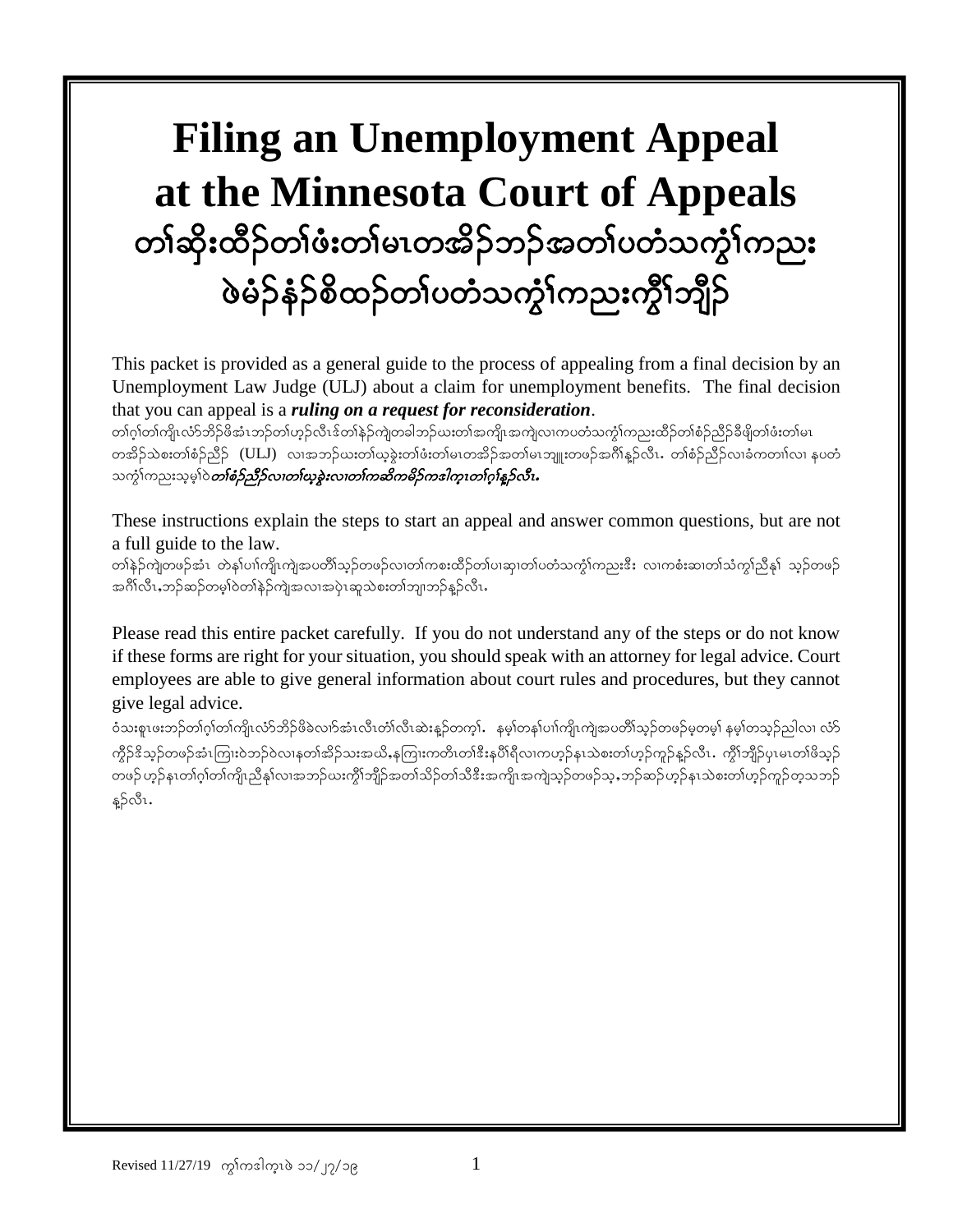#### This packet includes/တာ်ဤကျိုလ်ာ်ဘိဉ်ဖိအံၤပဉ်ယှဉ်**ဲ**:

- Step-by-Step Instructions for Filing an Unemployment Appeal ကျိုးကျဲအပတိၢ်ဘဉ်ပတိၢ်တ၊်နဲဉ်ကျဲလၢအဘဉ်ယးဒီးတ၊်ဆိုးထိဉ်တ၊်ဖံးတ၊်မၤတအိဉ်အတ၊်ပတံသကွံၤ်ကညး
- Form: Petition for Writ of Certiorari လံာ်ကိုဉ်<sup>ဒွိ</sup>–တၤ်ပတံသကဲ့ၤ်ကညးလၢကိုၤ်ဘျိဉ်ထိအတၤ်ကလုၤ်လၤကကွၤ်ကဒါက္ၤတၢ်စံဉ်ညီဉ်
- Form: Statement of the Case လံာ်ကွိဉ်ဒိ–တါမူးတါရၢ်အဂ္ဂါတါဟ်ဖျါ
- Form: Writ of Certiorari လ်ာ်ကွိဉ်ဒိ–ကွိၤ်ဘျိဉ်ထိအကလုၤ်လၤကကွၤ်ကဒါကူၤတၢ်စံဉ်ညီဉ်
- Form: Certificate of Service by Mail of the Petition, Unsigned Writ, Statement of the Case, and Unemployment Law Judge's Decision လ်ာ်ကွိဉ်ဒိ–လ်ာအုဉ်သးလ၊ဆု၊ဟူဉ်တ၊်ပတံသကွံၤ်ကညး,ကွိၢ်ဘျိဉ်ထိအတၤ်ကလု၊်လ၊ကကွၤ်ကဒါကူၤတၢ်စံဉ်ညိဉ်လ၊ တ)်တဆဲးလီၤမံၤဒံးဘဉ်, တ၊်မူးတ၊်ရၢ်အဂ္ဂါတ၊်ဟ်ဖျါ, ဒီး တ၊်ဖံးတ၊်မၤတအိဉ်သံစးစံဉ်ညီဉ်ကွိၤ်အတ၊်စံဉ်ညီဉ်ဆ၊တဲာ်ခီဖျိ လံ>်ပရາ
- Form: Certificate of Service by Mail of the Issued Writ of Certiorari လ်ာ်ကွိဉ်ဒိ–လ်ာ်အုဉ်သးလၢဆု၊ဟုဉ်ကွိၢ်ဘျိုာ်ထိအတ၊်ကလု၊်ဆဲးလီၤမံၤလ၊ကကွ၊်ကဒါက္ၤတ၊်တ၊်စံဉ်ညိဉ်ခီဖျိလံာ်ပရ၊
- Form: Certificate of Service by Mail of Brief လံာ်ကွိဉ်ဒိ–လံာ်အှဉ်သးလၢဆု၊ဟူဉ်ကွိၢ်ဘျိဉ်လံာဟ်ဖျါခီဖျိလံာပရ၊

#### $For Additional Assistance/$ တ်မလေးဆိ**်ထွဲဆူညါအ**ဂို:

Additional helpful materials, including example briefs, can be found on the Minnesota State Law Library website [\(https://mn.gov/law-library/\)](https://mn.gov/law-library/).

တါမၤစၢၤဆိဉ်ထွဲတါအပီးအလိႆႇ လၢအပဉ်ယှာ်ဒီးကွိၢ်ဘျိဉ်အလံာ်ဟ်ဖျါအဒိသ့ဉ်တဖဉ်ႇဘဉ်တါယုန္၊်အီၤသုဖဲမံဉ်နံဉ်စိထဉ်ကိၢ်စဉ်သဲစးလံာ်ရိဒၢးပှာ်  $\omega$ เวง [\(https://mn.gov/law-library/\)](https://mn.gov/law-library/).

The State Law Library also hosts an Unemployment Appeal Legal Advice Clinic [\(https://mn.gov/law-library/services/clinics/unemploymentclinic.jsp\)](https://mn.gov/law-library/services/clinics/unemploymentclinic.jsp), where you can get free legal advice about your case from a volunteer attorney or get help filling out forms. To sign up for the Unemployment Appeal Legal Advice Clinic, call (651) 297-7651.

မံဉ်နံဉ်စိထဉ်ကိါဆဉ်တါဘျ၊လံာ်ရိဒၢး ကရၢကရိထိဉ်စ့ဉ်ကိႏ တါဖံးတါမၤတအိဉ်တါပတံသကွဲါကညးသဲစးတါဟုဉ်ကူဉ် အဒၢး [\(https://mn.gov/law-library/services/clinics/unemploymentclinic.jsp\)](https://mn.gov/law-library/services/clinics/unemploymentclinic.jsp),ဖဲနမၤန္န)တာ်ဟုဉ်ကူဉ်အဖုဉ်ကိသ်ကလီသ့လၢ ပိၢရိမှာ်သး မၤကလီတၢ်သူဉ်တဖဉ်အအိဉ်ဒီးဒိးန္၊်တ၊်မၤစၢၤဘဉ်ယးတ၊်ထၢနုာ်လံာ်ကွိဉ်ဒိသူဉ်တဖဉ်နူဉ်လီၤ. နမ္၊်အဲဉ်ဒိးထိဉ် တ၊်ဖံးတ၊်မၤ တအိဉ်တ၊်ပတံသကွံ၊် ကညးသဲစးတါဟုဉ်ကူဉ်အဒၢးန္ဉာ်, ကိႏ (651) 297-7651.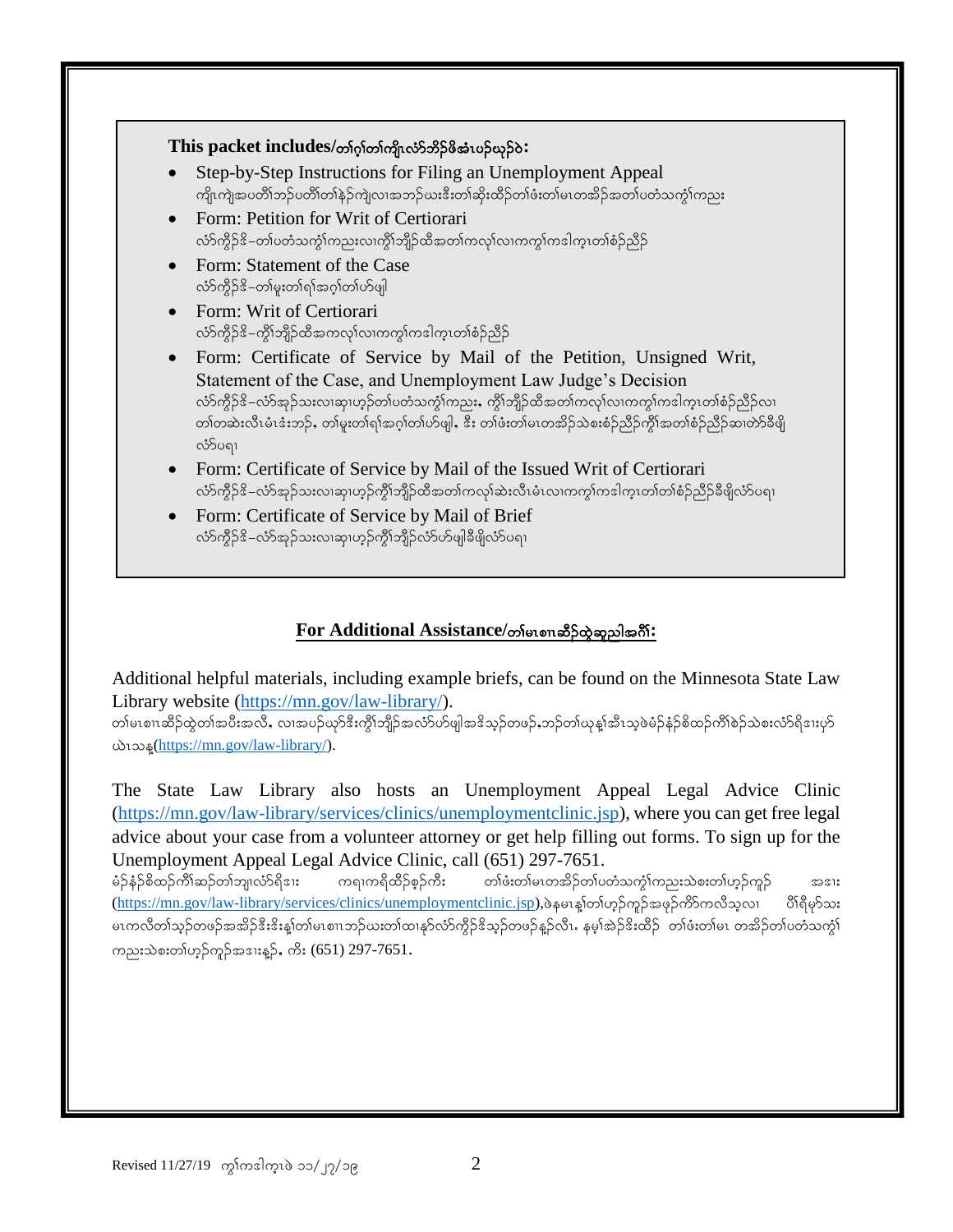# **Important Information about Unemployment Appeals**

တၢ်ဂ္ဂါတၢ်ကျိၤအရူဒိဉ်လၢအဘဉ်ထွဲဒီးတၢ်ဖံးတ၊်မၤတအိဉ်တၢ်ပတံသက္ခံၤ်ကညးတဖဉ် ֬֘֝֬

#### **Request Reconsideration Before You File Your Appeal** ယ္)ခဲ့းတ္ပါက္စ္ပၤတ္ပါထဲ့ဆိုက္ၿမိဳက္ခဲ့တာပါက္စ္ပုထားေလးနသုံးထိုဥနတ္ပါပတဲ့သက္စ္ပါကညး

Before you appeal to the Court of Appeals, you must request reconsideration of the ULJ's initial decision before the deadline for that request, and receive the ULJ's *ruling on your request for reconsideration*. The ULJ's initial decision included instructions for requesting reconsideration. The ULJ's *ruling on a request for reconsideration* is the final decision that you can appeal to the Court of Appeals.

တချူးနပတံသကဲ့်္ဂကညးတ၊်ဆူတ၊်ပတံသကဲ့့်္ဂကညးကို့္ပ်ဘျိဉ်အအိဉ်ႇနကဘဉ်ယ္နထိဉ်တ၊်က္ဥက္ဥပြဲဆိုကမိဉ်ကဒါက္ဥတ္(လ) ULJ အတ္ လျညါတချုးတါသူဉ်ဆ၊ဖးကတိၤ်လ၊တါယ္ထိိဉ်အံၤတလ၊ကွဲာ်ႇဒီးဒိုးန္<sup>န</sup> ULJ *အတ်စံဉ်ညီဉ်ဆ၊တဲဉ်လ၊ နတၤ်ယ္ထိော်တ္၊ ကွၤ်ထံဆိကမိဉ်ကဒါ*  $\eta$ ား တ $\delta$  န္ဥ္ဘ်ဝာက္ပါ.ULJ ့အတၤ်ဆ၊တဲာ် လၢည္ပါပဉ်ယှာ်တၤ်နှဉ်ကျဲတဖဉ်လ၊ အယ္ဒထိဉ်တၤ်က္လၤက္ဂၤ်ထိက်တိုက်ပါတီကို အတည်စ  $\rho$ ္ကာိန္မွာကား မွာက်င္တာကားက်င္းက်င္းက်င္းကုတ္ေကာင္း အသက္ အသက္သက္သက္သက္သက္သက္လာကာ အထက္လာက္သက္လာ ကညးကွိၢ်ဘျိဉ်အအိဉ်နဉ်လီၤ.

### **Court of Appeals Opinions are Available to the Public** uGD>bsD.w>ywHouG H>un;tw>qXwJmw>xH.oh.wz.w>uymzsgtDRqlursX>trJmng

Once your appeal is decided, the Court of Appeals will issue a written decision, called an "opinion," which will describe your case and the reasons for the court's decision. **The opinion will be available to the public on the Minnesota Judicial Branch's website.** After an opinion is filed, it cannot be removed from the Internet. This means that anyone who searches for your name on the Internet may be able to find and read the opinion, which will include information about the reason you were fired.

ဖဲနတၤ်ပတံသက္ဂါကညးတါအံၤဘဉ်တါဆ၊တဲာ်အီၤဝံၤတဘျီယီႇ တၤ်ပတံသက္ဂါကညးကွိါဘျိဉ်ကထူးထိဉ်တါဆ၊တဲာ်လ၊အဘဉ်တါကွဲးအီၤ ဒီးဘဉ် တၢ်ကိုးအီၤ "တၢ်ထံဉ်,"လၢအကွဲးဖျါနတၢ်အမူးအရၢ်အဂ္ဂါဒီးတၢ်ဂ္ဂါလိာဘိုလိာလ၊ကိုၢ်ဘျိဉ်အတၢ်ဆ၊တဲာနှဉ်လီၤ . **တ၊်ဆ၊တာ်တ၊်ထံဉ်အံၤကဘဉ်တ၊်** တ်ဖျါအီၤ<mark>ဆုကမျπ်အမဲာ်ညါဖဲ မံဉ်နံဉ်စိထဉ်စံဉ်ညီဉ်ကွိၤ်ပုာယဲၤသန္နန္ဉါလီၤ.</mark>ာက်ထံဉ်အံၤမ့္ပ်ဘဉ်တ္၊ ဆု၊ထိဉ်အီၤဝံၤအလိၢ်ခံနှဉ် ဘဉ်တၤ်ထုးကွဲာ်အီၤ လၢအ့ထၢဉ်နဲးအပူၤတသ့လၢာ်ဘဉ်န္ဉ်ာလီၤ အခ်ီပညီန္ဉာ် ပုၤတဂၤလၤ်လၤ်လ၊အယုနမံၤလ၊ အ့ထၢဉ်နဲးအပူၤဘဉ်သူဉ်ကထံဉ်ဒီး ဖးဘဉ်နတၤ်ထံဉ တခါအံၤလၢကပဉ်ယှာ်တက်စဉ်လ၊အဘဉ်ထဲ့တဂ်ဂ္ဂါလိာဘိုလိာ်လ၊နဘဉ်တ၊်ထူးထိဉ်လ၊တ၊်မၤအပူၤနဉ်လီၤ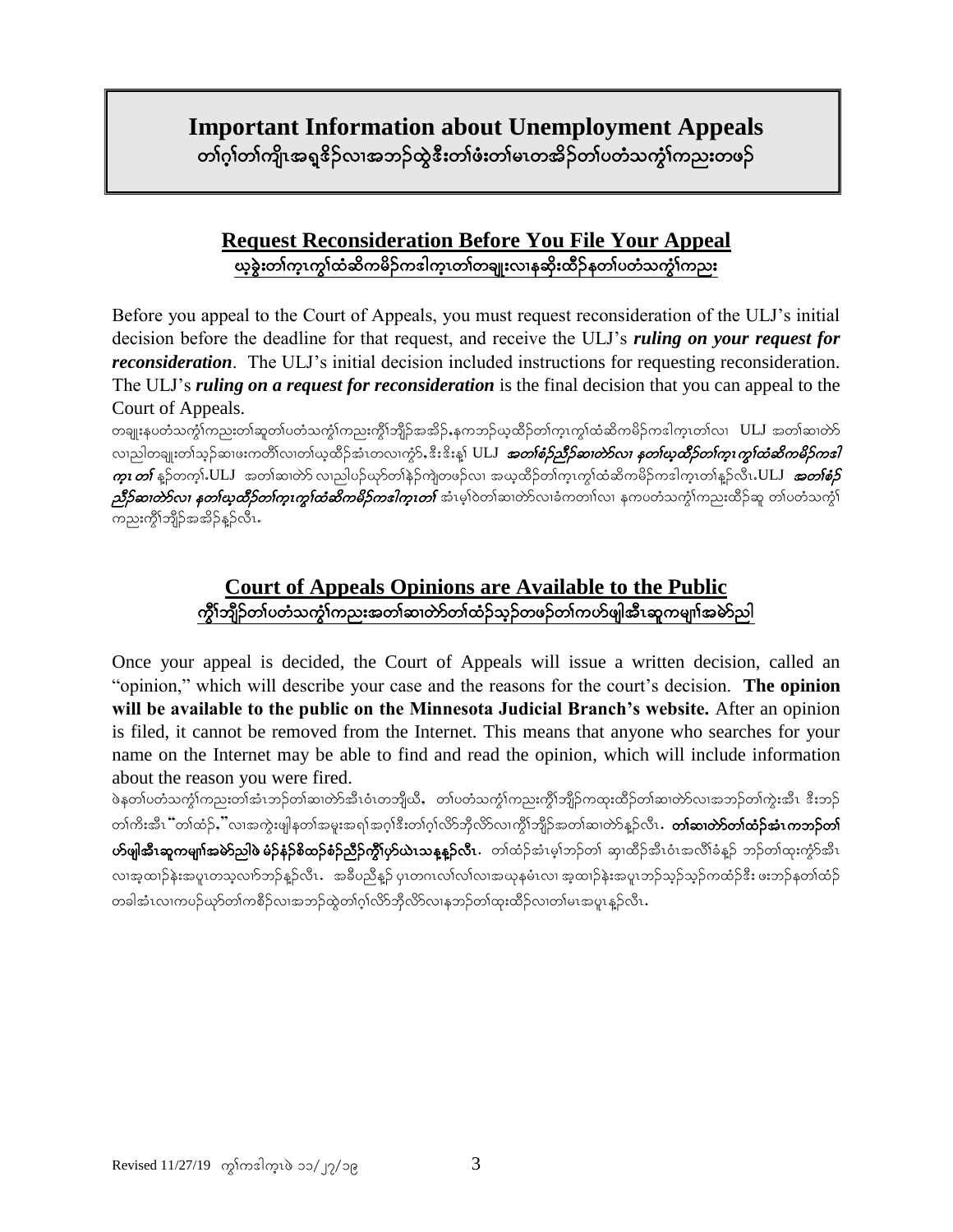# Laws that Apply to your Appeal/သဲစးတ<sup>ှ</sup>ဘျလ၊ဘဉ်ယး<sup>8</sup>းနတ<sup>်ု</sup>ပတံသက္ခ်၊်ကညး

Your appeal is governed by the [Minnesota Rules of Civil Appellate Procedure,](https://www.revisor.mn.gov/court_rules/ap/) the Special Rules [of Practice for the Minnesota Court of Appeals,](http://www.mncourts.gov/mncourtsgov/media/Appellate/Court%20of%20Appeals/Special_Rules_of_Practice_COA.pdf) and the Minnesota Statutes. [Minnesota Statute](https://www.revisor.mn.gov/statutes/cite/268.105)  [section 268.105](https://www.revisor.mn.gov/statutes/cite/268.105) applies specifically to unemployment benefits appeals.

နတၤ်ပတံသက္ငါ်ကညးနူဉ်ဘဉ်တၤ်ပ၊ဆု၊ခီဖြိုမံဉ်နံဉ်စိထဉ်ကမျπ်အတၤ်ပတံသက္ငါ်ကညးအကျိုအက<u>ျဲ(Minnesota Rules of Civil Appellate</u> [Procedure\)](https://www.revisor.mn.gov/court_rules/ap/).တါသိဉ်တါသိတါဘျ၊အတါမၤလ၊အလီၤဆီလ၊မံဉ်နံဉ်စိထဉ်တါပတံသက္ဂါကညးကွိါဘိုဉ်အဂိါ( the Special Rules of Practice [for the Minnesota Court of Appeals,](http://www.mncourts.gov/mncourtsgov/media/Appellate/Court%20of%20Appeals/Special_Rules_of_Practice_COA.pdf)  $\frac{268.105}{268.105}$ တါဘျ၊တခါအံၤဘဉ်ထွဲလီၤဆီဝဲဒီးတါဖးတါမၤတအိဉ်အတါဘျ၊းဖိုဉ်အတါပတံသက္ငါကညးနဉ်လီၤ

This packet includes simplified instructions, but you should read the rules and statutes yourself for more information. **If you are representing yourself, you are responsible for researching court rules, case law, and statutes that govern your case.**

တၢ်ဂုံတ၊်ကျိၤလံာ်ဘိဉ်ဖိအံၤပဉ်ယှာ် တ၊်နဲဉ်ကျဲလ၊အဘဉ်တ၊်မၤညီကူးအီၤ,ဘဉ်ဆဉ်နကြူးဖးတ၊်သိဉ်တ၊်သိတ၊်ဘျ၊သဲစးလ၊နနိ1်ကစ၊်ဒဉ်ဝဲ လ၊န ကန္၊်အါထိဉ်တၢ်ဂ့ၢ်တၢ်ကျိၤအဂိၢန္ဉာလိၤ**. နမ့္သ်ဆၤထၤဉ်ခၢဉ်စးလၤနနိ႞ကစၢ်ဒဉ်ဝဲအဃိႇကမ္၊နမူဒါလၤနကၰသုဉ်ညါဘဉ်ဃးကွိၤ်ဘျိဉ်အတၢ်သိဉ်တ၊်** သီႇတၢ်မူးတၢ်ရၢ်တၢ်ဘျာႇဖီးသဲစးသူဉ်တဖဉ်လၢအဘဉ်ထွဲနတၢ်အမူးအရၢ်နူဉ်လီၤ.

You can find the rules, case law, and statutes at the Minnesota State Law Library (Room G25, Minnesota Judicial Center, 25 Rev. Dr. Martin Luther King Jr. Blvd., St. Paul, MN 55155, or call 651-297-7651), and at public libraries. You can also find the rules at the Minnesota Judicial Branch's website: [http://www.mncourts.gov/About-The-Courts/SupremeCourt/CourtRules.aspx.](http://www.mncourts.gov/About-The-Courts/SupremeCourt/CourtRules.aspx) နယုထံဉ်နစ်တာ်သိဉ်တာ်သိ, တာ်မူးအရာ်သဲစး, ဒီးသဲစးသုဉ်တဖဉ်သူဖဲမံဉ်နံဉ်စိထဉ်ကီဉ်စဲဉ်သဲစးအလံာ်ရိဒးး ( $\rm Room$   $\rm G25,$   $\rm Minnesota$ Judicial Center, 25 Rev. Dr. Martin Luther King Jr. Blvd., St. Paul, MN 55155, pop 63: 651-297-7651), &: ဖဲကမျာ်လံာရိုဒူးသည်တဖဉ်နဉ်သူလီး. နယုနှာ်တင်္သည်တင်္သတ္တိကျသည်တဖဉ် သူစွာ်ကီးဖဲမံဉ်နံဉ်စိထဉ်တစ်ဦညီဉ်ပီတူဟ်ယဲၤသန္ [\(http://www.mncourts.gov/About-The-Courts/SupremeCourt/CourtRules.aspx\)](http://www.mncourts.gov/About-The-Courts/SupremeCourt/CourtRules.aspx).

# $Filing\ Fees/$ တ်ဆိုးထိဉ်တ<sup>ို့</sup>အဘူးအလဲတဖဉ်

An applicant appealing the denial of unemployment benefits does **not** have to pay a filing fee. [Minn. Stat. § 268.105, subds. 6\(b\), 7\(c\).](https://www.revisor.mn.gov/statutes/?id=268.105) ှားလၢအပတံသက္ခါကညးတါဖံးတါမၤတအိဉ်အတါဘဉ်ဘူူးဘဉ်ဖိုဉ်အဘဉ်တါသမၢအံၤ**တဘဉ်**ဟ္ဉ်ာတါဆိုးထိဉ်အဘူးအလဲဘဉ်**.** [Minn. Stat. § 268.105, subds. 6\(b\), 7\(c\).](https://www.revisor.mn.gov/statutes/?id=268.105)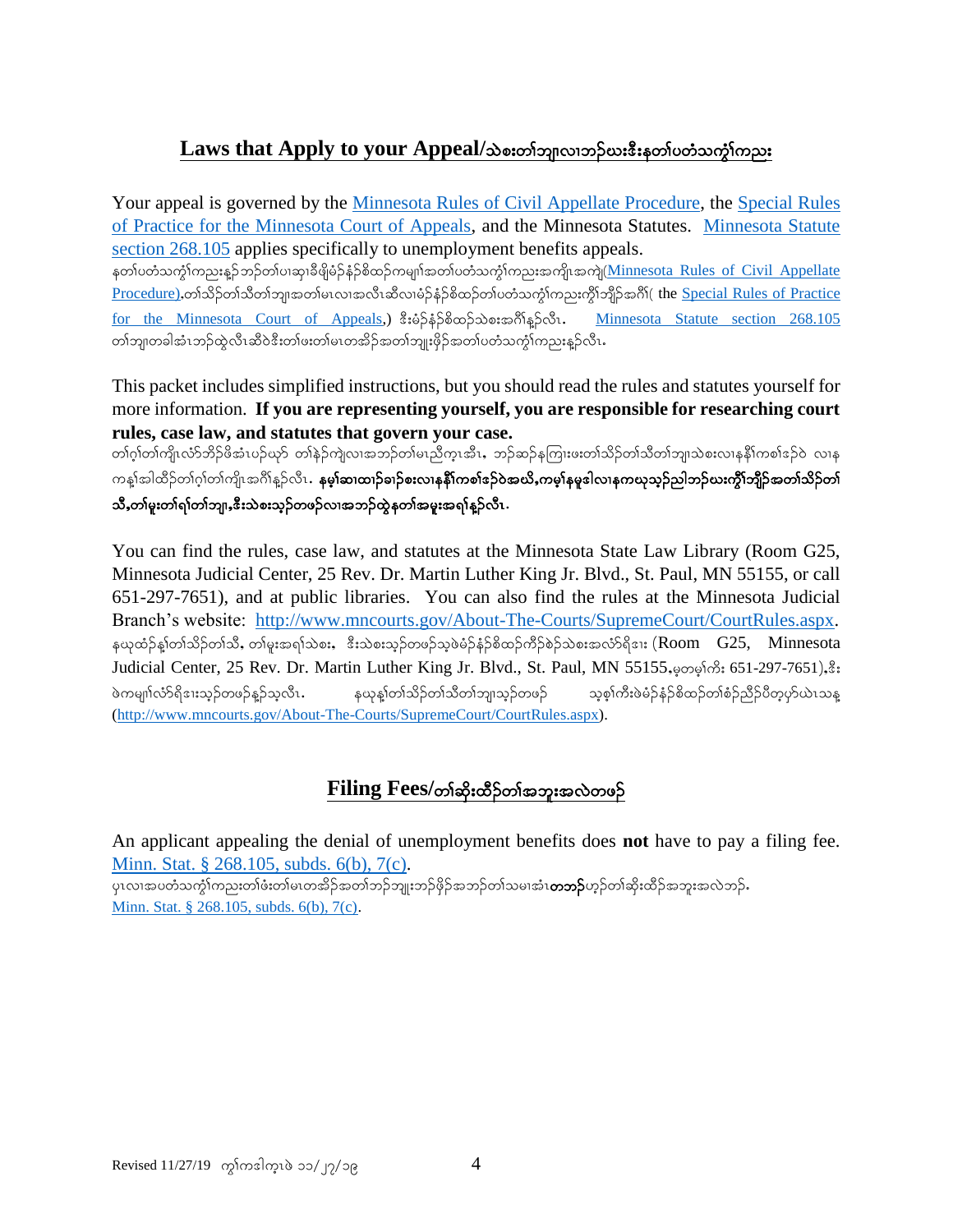# **Important Information about your Appeal**  တၢ်ဂ္ဂါတၢ်ကျိၤအရှုဒိဉ်လၢအဘဉ်ထွဲဒီးနတၢ်ပတံသက္ဂၤ်ကညး

# **Your Forms Must be Filled Out in English** တၢ်ကဘဉ်မၤပဲ့ၤလံာ်ကိုဉ် $\mathbf{\hat{s}}$ အံၤလၢအဲကလံးကျိဉ်

The forms in the attached packet are worded in both English and the translated language. But your answers on the form must be provided in English. If you are unable to fill out your forms in English yourself, you will need to arrange for someone to assist you to word your answers in English.

လ်ာ်ကွိဉ်ဒိသှဉ်တဖဉ်လ၊တ၊်ဂ့ၢ်တ၊်ကျိၤလံာ်ဘိဉ်ဖိအံၤဘဉ်တ၊်ကွဲးအီၤလ၊အဲကလံးကျိာဒီးကျိာ်လ၊အဘဉ်တ၊်ကွဲးကျိာ်ထံကူၤအီၤန္ဉာလီၤ နတၢ်စီးဆ၊လ၊ လံာ်ကွိဉ်ဒိအံၤကဘဉ်မ့၊်ဝဲလ၊အဲကလံးကျိာ်. နမၤပုံၤလံာ်ကွိဉ်ဒိအံၤလ၊အဲကလံးကျိာ်လ၊နနိ1်ကစါမ့၊်တဘဉ်အယိႇ နကဘဉ်ရဲဉ်ကျဲၤ တါဒီးပုၤတဂၤလၢကမၤစၢၤမၤပုဲၤတၢ်စံးဆၢသ့ဉ်တဖဉ်လၢအဲကလံးကျိာ်နှဉ်လီၤ $\boldsymbol{\cdot}$ 

# **Your Brief Must be Written in English/နတၤ်တို့ဖျံဖှာ်ကိုကာသိုတ်ကွဲးအီးလ၊အဲကလုံးကျိုင်**

A major part of your appeal is your *brief*, which is where you will make your legal arguments supporting the outcome you are seeking in your appeal. Your brief will likely require some legal research into the statutes and case law that apply to your appeal. The brief must be written in English. If you are unable to write your brief in English yourself, you will need to arrange for someone to assist you researching and writing your brief in English.

တၢ်အရူဒိဉ်တခါလၢနတၢ်ပတံသက္ဂၢ်ကညးထိဉ်တၢ်နှဉ်မ့ၢ်ဝဲ *နက္ဂ်ာဘျိဉ်အ<i>လံ5ဟ်ဖျ***ါ** လၢနကတဲဖျါနသဲစးတၢ်ဂ္၊်လိာဘိုလိာ်တဖဉ်လၢအဆိဉ်ထွဲ တၢ်အစၢလ၊ နယုထံဉ်လိဉ်ဘဉ်အီၤလ၊ နတၢ်ပတံသကွံၢ်ကညးတၢ်တဘျီအံၤ နူဉ်လီၤ.နကွိၢ်ဘျိဉ်လံာ်ဟ်ဖျါအံၤ ဘဉ်သူဉ်ကလိဉ် တ၊်ယုထံဉ် သူဉ် ညါဆူသဲစးႇဒီးတၢ်အမူးအရၢ်တၢ်သိဉ်တၢ်သိလၢအဘဉ်ထွဲဒီးနတၢ်ပတံသကွံၤ်ကညးနှဉ်လီၤ . ကွိၢ်ဘျိဉ်အလံာ်ပာ်ဖျါအံၤကဘဉ်တ၊်ကွဲးအီၤလၢအဲကလံး ကျိဉ်လီၤ. နမၤပုံၤလံာ်ကွိဉ်ဒိုအံၤလၢအဲကလံးကျိဉ်လၢနနိၤ်ကစါမ့္ပ်တဘဉ်အယိႇ နကဘဉ်ရဲဉ်ကျဲၤတၢ်ဒီးပုၤတဂၤ လၢကမၤစၢၤမၤပုံၤ တၢဴစီးဆၢသ္ဉ် တဖဉ်လၢအဲကလုံးယျွန်ဥတို**.**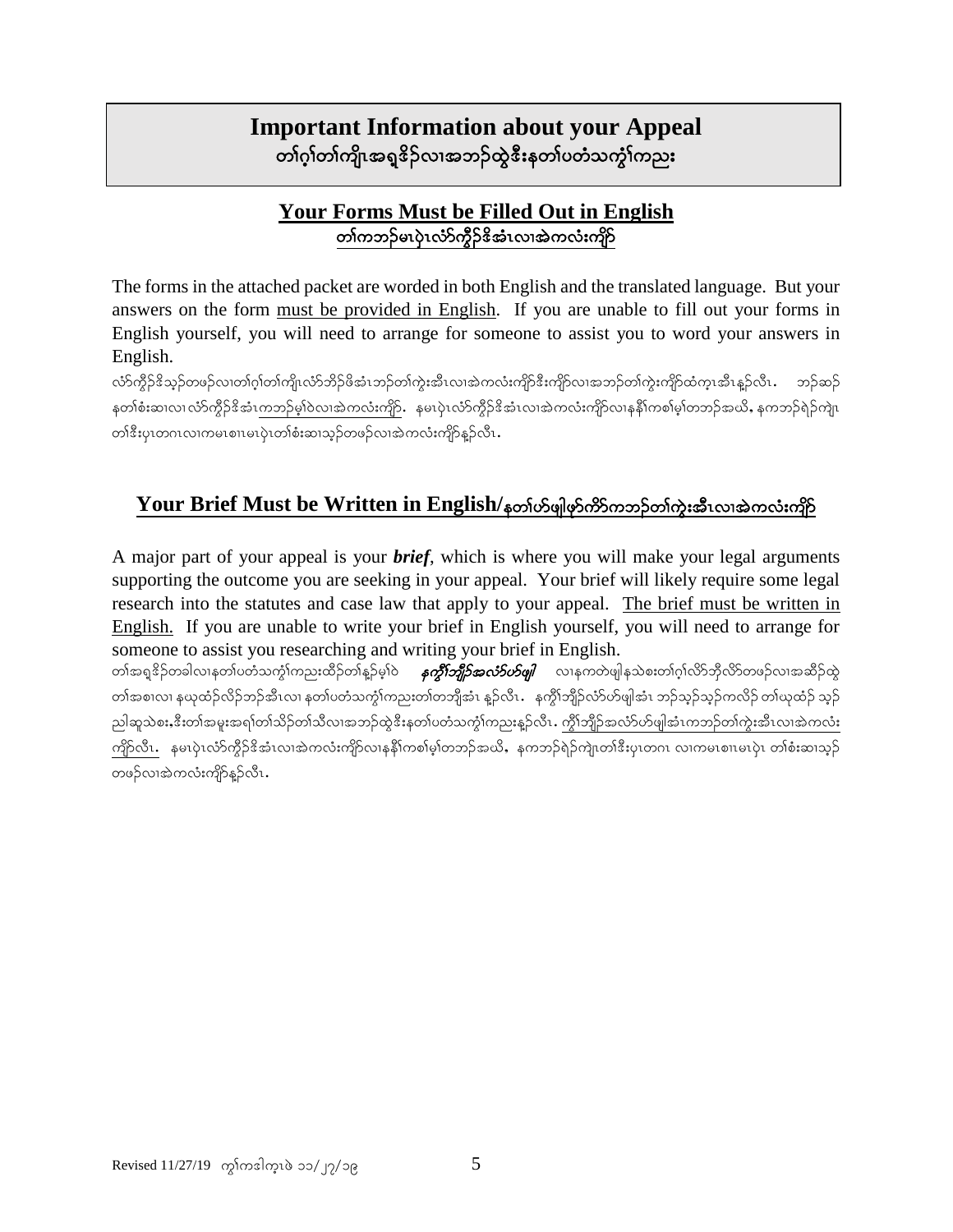# **Step-by-Step Instructions for Filing an Unemployment Appeal**

ကျိၤကျဲအပတိိၢ်ဘဉ်ပတိိၢတၢ်နဲဉ်ကျဲလၢ အဘဉ်ဃးဇီးတၢ်ဆိုးထိဉ်တၢ်ဖံးတ၊်မၤတအိဉ်အတၢ်ပတံသက္ဂၢ်ကညး

> **Step 1: Calculate Your Appeal Deadline** ပတိၢ် ၁ – ဂံၢ်ဴဒူးနတၢ်ပတံသက္ဂၢ်ကညးအတၢ်သူဉ်ဆၢဖးကတိၢ်

If you received your *ruling on the request for reconsideration* **by email** from the Department of Employment and Economic Development (DEED), you have **30 days to file** your appeal, from the date the email was sent.

နမ့<sup>ရှ</sup>ဒိးနှုံ*တၢ်စံဉ်သို့ဉ်ဆ၊တဲာ်လ၊ နတၤ်ယ္<i>ထိဉ်တၤ်ကူၤ ကွၤ်ထံဆိကမိဉ်ကဒါ က္ၤတၤ်လၤအံမူ(လ)* **လ၊ တၤ်ဖံးတၤ်မၤဒီးတၤ်ဂုၤထိဉ် ပသိထိဉ်ဝဲၤ ကျိၤ** (DEED) နူဉ်, နတၢ်ဆၢကတိၢ်အိဉ်**အသီ၃၀လၢနကပတံသက္ခံ၊်ကညးတ၊်,** စးထိဉ်ဖဲမှုန်ၤလ၊အံမှ(လ)အဘဉ်တ၊်ဆု၊နူဉ်လီၤ.

If you received your *ruling on the request for reconsideration* **in the mail** from DEED, you have **33 days to file** from the date it was mailed to you.

နမ့<sup>ရှ</sup>ဒိးနှုန *တ်စဉ်ညီဉ်ဆ၊တဲာ်လ၊ နတၤ်ယုထိဉ်တဂ်က္၊ ကွၢ်ထံဆိကမိဉ်ကစါ က္ၤတၤ်လ၊အံမှ(လ)* **လ၊ DEED နူဉ်, နတၤ်ဆ၊ကတိၤ်အိဉ်**  $\sim$ ၃၃ သီလ၊ကဆိုးထိိဉ်တ၊်ပတံသကွံ $\mid$ ကညးစးထိဉ်လ၊မု $\mid$ န်၊လ၊တ၊်ပရ၊ဃီၤဆူနအိဉ်လီၤ $\cdot$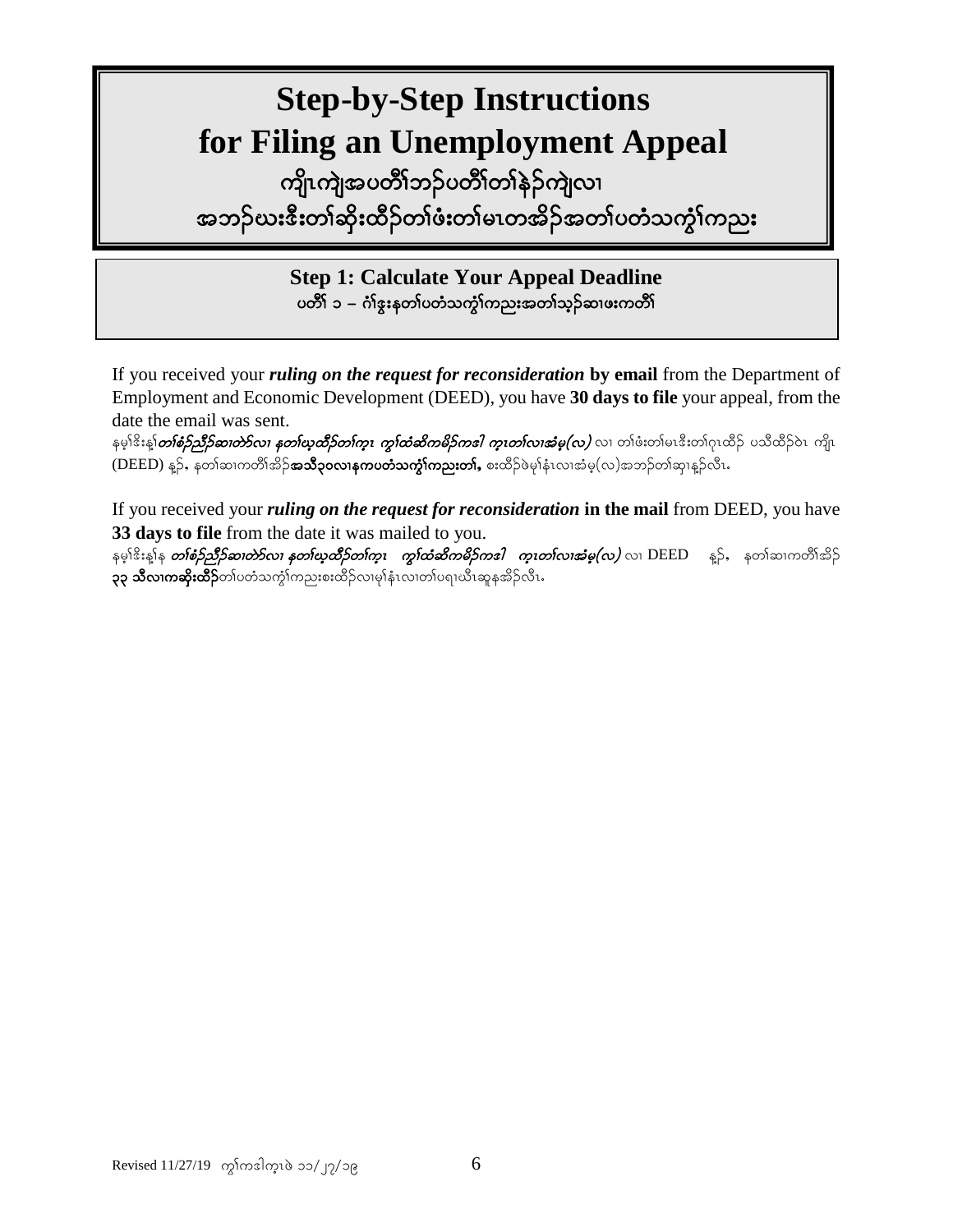#### **General Instructions for Calculating Court of Appeals Deadlines** တၢ်နဲဉ်ကျညီနှ၊်မၤအသးလၢနကင်္ဂၢဒွးကွိၢ်ဘျီဉ်အတၢ်ပတံသက္ငံ၊်ကညးအတ်၊်သူဉ်ဆ၊ဖးကတိၢ်တဖဉ်

- Do not count the day of the event that starts the time period (for example, the date the ULJ's decision was mailed to you). Instead, start counting the next day. က်နွးယှာ်မှါနံၤလ၊တါစးထိဉ်မၤအသးတဂ္ၤ(အဒိ $\centerdot$  မှါနံၤလ၊နဒိးန္1်ဘဉ်  $\verb|ULJ|$  အတါစံဉ်ညိဉ်). လ၊အလိၢ် $\centerdot$  စးထိဉ်နွးလ၊ မှါနံၤလၢအကဟဲနဉ်တက္ဂါ.
- Continue counting calendar days. Do not skip weekends or legal holidays. ဂံၢ်ကဒီးလံာ်နံဉ်လံာ်လါမှါနံၤဆူညါသုဉ်တဖဉ်. လဲၤကဟ်ကွဲာ်နွံ့အကတၢါမူတမှါနံၤသဘျ့တဖဉ်တဂူၤ.
- If the last day of the period falls on a Saturday, Sunday, or legal holiday, then the deadline is the next business day. For the purpose of calculating deadlines, legal holidays for the appellate courts are:

```
တါဆၢကတိါလ၊ကဘဉ်စးထိဉ်မှါလီၤဘဉ်လ၊မုါဘူဉ်,မုါခိဉ်ထံးနံၤႇနံၤသဘျ့တဖဉ်အယိႇတါသူဉ်ဆ၊ဖးကတိါကမ္ါဝဲတါဖံး
တါမၤအမှါအနံၤလၢကဟဲန္ဥာလီၤ. လၢတါကင်္ဂါဒွးတါသူဥ်ဆ၊ဖးကတိါသူဥ်တဖဉ်အင်္ဂါ, တါပတံသက္ဂါကညးကွိါဘျိဉ် အနံၤ
သဘုတဖဉ်န်လ၊လာ်အသိးလီၤ–
```
- o New Year's Day (January 1);  $\frac{1}{2}$ တိုက်သိုးကြွေးချွင့်ခြင်းချွင်း
- o Martin Luther King, Jr.'s birthday (the third Monday in January); မဉ်တုဉ်လှဉ်သဉ်ကဲ့ကျုနံဉ်ယဉ်နံၤအိဉ်ဖျဲဉ်(လါယနူၤအါရံဉ်မှၢ်ဆဉ်သၢသီတသီ);
- o Presidents' Day (the third Monday in February);  $\frac{1}{2}$ ကိါခိဉ်အမု $\frac{1}{2}$ န်း $(\infty)$ ဖွာ်ဘြူးအါရုံးမု $\frac{1}{2}$ ဆုသာသီတသီ $\frac{1}{2}$ ;
- o Memorial Day (the last Monday in May);  $\infty$ တ်သွဉ်နိဉ်ထိဉ်အမှါနံ $1(\infty)$ မှ $1$ မှာ်ဆဉ်လ $\infty$ စားကတ $\infty$ );
- o Independence Day (July 4); တ)်သဘူ့အမှ)နံ၊ (လါယူၤလံ၄သိ);
- o Labor Day (the first Monday in September);  $\varphi$ ုမၤတ $\vartheta$ ဖိအမှါနံၤ  $(\varphi)$ ေးပတ္စဘၤ $\varphi$ မှာ်ဆဉ်အဆိကတၢါတသီ $);$
- o Columbus Day (the second Monday in October), even though the appellate courts are open on Columbus Day; ကိဉ်လှ်ပးအမှါနံၤ( လါအီးကထိဘၢဉ်မှါဆဉ်ခံသီတသီ), ပုၤပတံသက္ငံ)ကညးတါကွိါဘျိုဉ် အိးထိဉ်အသးလ၊  $\varphi$ န်းအံၤ $\mathfrak s$ ော်လဲ $\mathfrak h$ );
- o Veterans' Day (November 11); သုးလိ်္ဂလံၤအမှါနံၤ (လါနိဉ်ဝ့ဘၢဉ်၁၁သိ);
- o Thanksgiving Day (the fourth Thursday in November); တ)်စီးဘျုးစံးဖိုဉ်အမှါနံၤ(လါနိဉ်ဝ့ဘၢဉ်မှါလူၤဇိၤလွှဲါသီတသီ);
- o The Friday after Thanksgiving; and တစ်းဘူးစံးဖိုဉ်အမှါနံၤဝံၤမှါဖိဖး;ဒီး Christmas Day (December 25). ခရံ>်အိဉ်ဖျဲဉ်အနံၤ(လါဒံဉ်စဲဘၢဉ်၂၅သီ).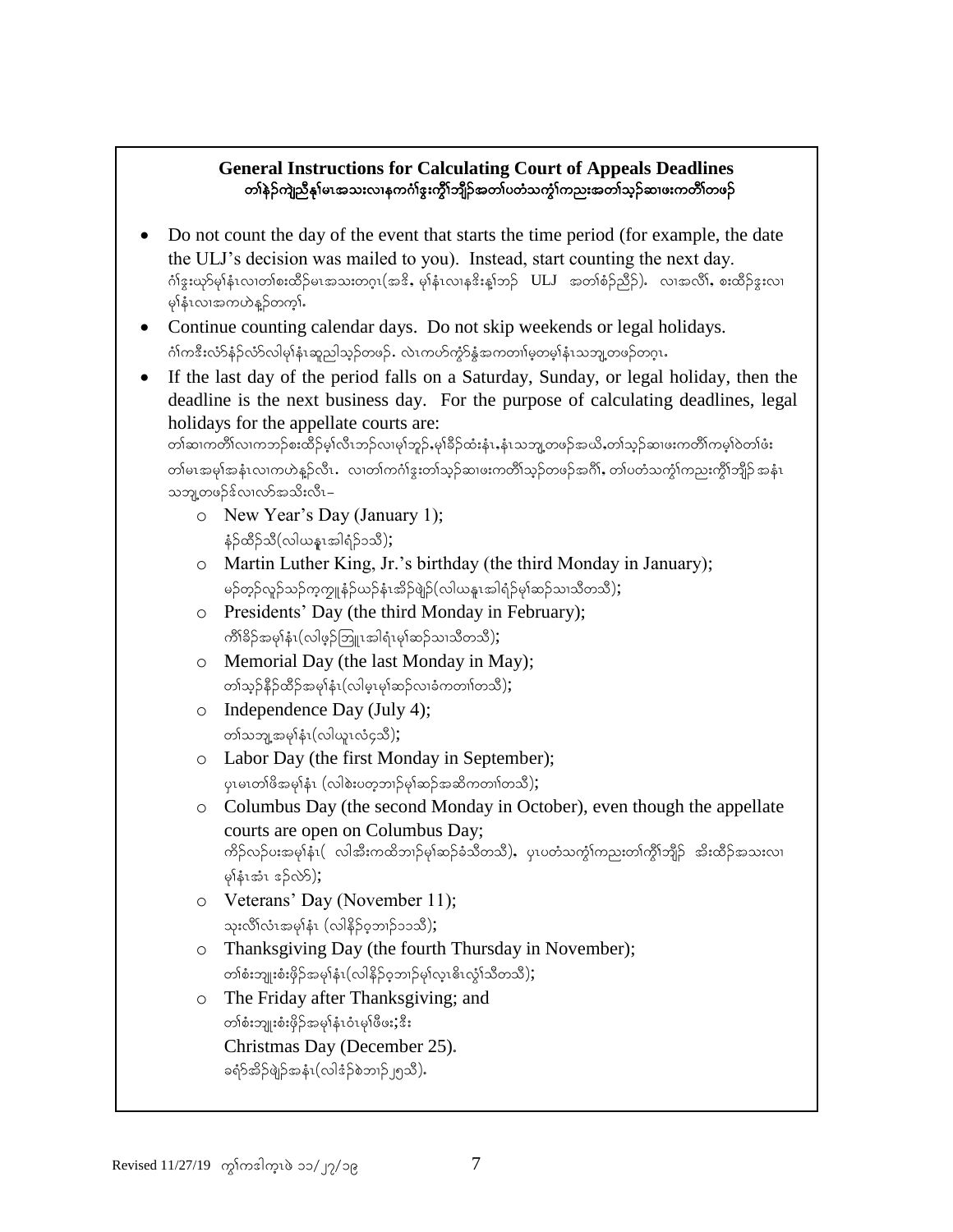$\Box$  The deadline for starting my appeal is  $\Box$ တၢ်သူဉ်ဆၢဖးကတိၢ်လ၊တၢ်ကစးထိဉ်တၢ်ပတံသက္ဂၢ်ကညးမှါဝဲ

**Note: The Court of Appeals cannot extend the deadline for appeal.** Before the deadline you calculate in this step, the *Petition for Writ of Certiorari* must be **filed** with the Clerk of the Appellate Courts and **served** on all respondents (steps 2-5 provide instructions for filing and serving documents). **If you do not file and serve the** *Petition for Writ of Certiorari* **by the deadline, your appeal will be dismissed.** 

**တိ၊နိဉ်း တ၊်ပတံသကွံၤ်ကညးကွိၤ်ဘျိဉ်မၤယံာ်ထိဉ်တၤ်သူဉ်ဆၤဖးကတိၤ်လၢတၤ်ဟေံသကွံၤ်ကညးတသူဘဉ်…ာချူးတၤ်သုဉ်ဆၤဖးကတိၤ်လၤနင်္ဂႏ** တါအပတိါတခါအံၤအပူၤတုၤဘဉ်နဉ်, *တၤ်ပတံသက္ခံၤ်ကညးကွိၤ်ဘျိဉ်ထိအတၤ်ကလုၤ်လၤကကွၤ်ကင်္ဂျောတၤ်စံဉ်ညီဉ်* အံၤ ကဘဉ်တါ **ဆိုးထိ**ဉ် ဆူကွိၢ်ဘျိဉ်ထိတၢ် ပတံသကွံၢ် ကညး စရပဲၤဒၢးဒိီး **ဆှ၊**အီၤဆူပှၤတူ၊်ကွိ<sup>ရ</sup>ခဲလၢာ်သ္ဉ်တဖဉ် (ပတိၢ် ၂ −၅ ဟ့ဉ်တၢ်နဲဉ်ကျဲတဖဉ် ဘဉ်ယးတၢ်ဆိုးထိဉ်ဒီး ဆု၊လံာ်တိလံာမိသ့ဉ် တဖဉ်အံၤန္ဉာ လိၤ.) **နမ္၊်တဆိုးထိဉ်ဒီးဆု၊ထိဉ်** *တ်ပတံသကွံ၊်ကညးကွိ၊်ဘျိဉ်ထိအတ၊်ကလု၊်လ၊ ကကွ၊်ကဒါက္၊ တ၊်စံဉ်ညီဉ်* လ၊တၢ်သူဉ်ဆ၊ဖးအကတိိၢ်ဘဉ်နူဉ်, နတၢ်ပတံသက္ဂၢ်ကညးတ၊်ကလီၤမၢ်ဝဲနူဉ်လီၤ.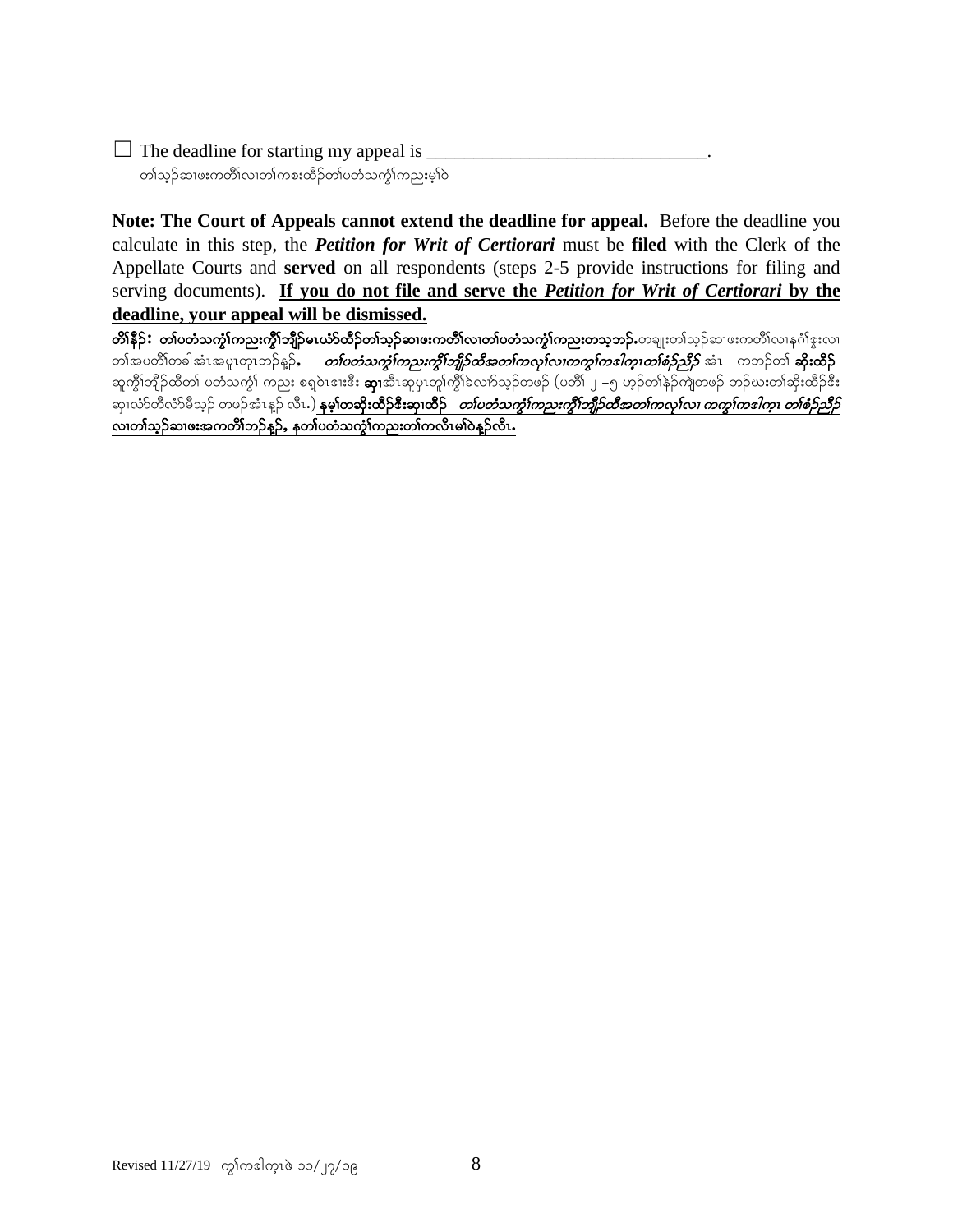**Step 2: Fill out the** *Petition for Writ of Certiorari***,**  *Statement of the Case***, and** *Writ of Certiorari* ပတိၤြ – မၤပုံၤ*တၤ်ပတံသက္ဂၤ်ကညးကွီၤ်ဘျိဉ်ထီအတၤ်ကလုၤ်လာကွာၤ်ကဒါက္ၤတၤ်စံဉ်ညီဉ်,* တစြမ်းတစ်ရာအဂ္ဂါတပ်တိဖျါ, ဒီး တစ်ကလုပ်လ၊ကကွာ်ကဒါကူးတစ်စဉ်ညီဉ်

 $\Box$  Fill out the *Petition for Writ of Certiorari*, which tells the court that you want to appeal. မၤပုဲၤ *တၢ်ပတံသက္ခံໂကညးလက္ခ်ိဳးဘျိုဉ်ထီအတၤ်ကလုၤ်လၤကကွၤ်ကအါက္*ၤ*တၢ်စံဉ်ညီဉ်* လၢအတဲဖျါကွိၤ်ဘျိဉ်လၤနအဲဉ်ဒိးပတံသကွဲၤ်ကညးတၤ် န္5ိတက္§.

 $\Box$  Fill out the *Statement of the Case*, which should *briefly summarize* the reasons you think the ULJ's decision was incorrect. You do not need to make detailed arguments in the *Statement of the Case*, because you will make detailed arguments later in your *Brief*. Do not attach any additional documents to your *Statement of the Case*.

မၤပုံၤ *တ်မူးတရ်ရ်အဂ္ဂါတပ်ာဖျါ,* လျကြုးဟ်ဖျါ *တါကျု၊်တံ၊ဖုဉ်ကိ9်ဖိ* လ၊တါဂု၊်မနုၤအယိ နဆိကမိဉ်လ၊ ULJ အတၢ်စံဉ်ညီဉ် အံၤ ကမဉ်ဝဲန္ဥာလီၤ အလိဉ် တအိဉ်လၢနကဟ်ဖျါနတၢ်ဂ္ဂါလိာဘိုလိာ်ခဲလၢာခဲဆူလ၊ *တၢဴမူးတၢဴရၢ်အဂ္ဂါတၤ်ဟိဖျါ***,** မ့္ပ်လၢနကဟ်ဖျါနတၢ်ဂ္ဂါလိာ ဘိုလိ>်ခဲလက်ခဲဆူလၢနု *ကွိ1်ဘျိုဉ်လံ>်ပာဖျါ* အပူၤအယိန္ဥာလီၤႉ တဘဉ်ဘျးစဲယုာ် လံာ်တီလံာ်မိသူဉ်တဖဉ်အဂုၤအဂၤဆူ နု *တြမူးတၢ်ရၢ်အဂ္*၊် တ*ဂ်ဟ်ဖျါ* ဘဉ်.

 $\Box$  Fill out the *Writ of Certiorari*, which notifies the respondents that you have filed your appeal and orders the respondents to provide certain records. The Clerk of the Appellate Courts will sign the *Writ of Certiorari* after you file it and will return it to you (see step 7 for more information about the signed *Writ of Certiorari*).

မၤပှဲၤ *တ်ကလု<sup>့</sup>လၢကကွ<sup>ု်</sup>ကပါက္၊တစ်ခ်ဉ်ညီှာ်,* လၢအၖုးသုဉ်ညါပှၤတူါကွိၢ်တဖဉ်လၢ နဆိုးထိဉ်တၢ်ပတံသကွံ<sup>ရ</sup>ကညးဒီး တၢ်ကလု၊်တဖဉ် www.ptomumpsitionship?with?particle.com with the production of the product of the production of the production  $\emph{on}$ က္မွားကားတဲ့ကြွေးတြက်သည် ဖြန်ဆိုးထိဉ်အီးဝံးဒီးတကြဟ္ဥကဒါကူးနၤ (ကွါ ပတိ) ၇ လ၊ကန္)ဘဉ်တဂ္)တကြိုးအါထိဉ်ဘဉ် ယး *တၢ်ကလုၤ်လာကွာကြအါက္* $1$ တၢ်စ*ံဉ်ညီှ*၁် လၢဘဉ်တၢ်ဆဲးလီၤမံၤန္ဉာ်လီၤ).

The party who files the appeal is called the "relator." The other parties are called the "respondents." In an unemployment appeal, the respondents include:

yၤတဖုလၢဆိုးထိဉ်တၤ်ပတံသကွဲၤ်ကညးအံၤဘဉ်တၤ်ကိးအီၤလၢ "ပုၤလိ>်ကွိ<sup>1</sup>"န္ဉ်လီၤ*.* ပုၤအဂၤအဖုတဖဉ်န္ဉ်တၤ်ကိုးအီၤလၢ "ပုၤတူၤ်ကွိၤ်တဖဉ်" န္ဉ်လီၤႉ လၢ်တၢ်ဖီးတ၊်မၤတအိဉ်တၢ်ပတံသက္ငၢ်ကညးတၢ်အပူၤန္ဉဉ်ႇ ပုၤတူ၊်က္ဂိၤတ၊်ပဉ်ယုဉ် $\colon$ 

- (1) the Minnesota Department of Employment and Economic Development (DEED), and မံဉ်နံဉ်စိထဉ်တ၊်ဖံးတ၊်မၤဒီးမှ၊်ကျိၤဝဲၤကွာ်အတ၊်ဂုၤထိဉ်ပသီထိဉ်ဝဲၤကျိၤႇဒီး
- (2) the employer(s), if any. တါမၤကစါ(တဖဉ်),မူးအိဉ်.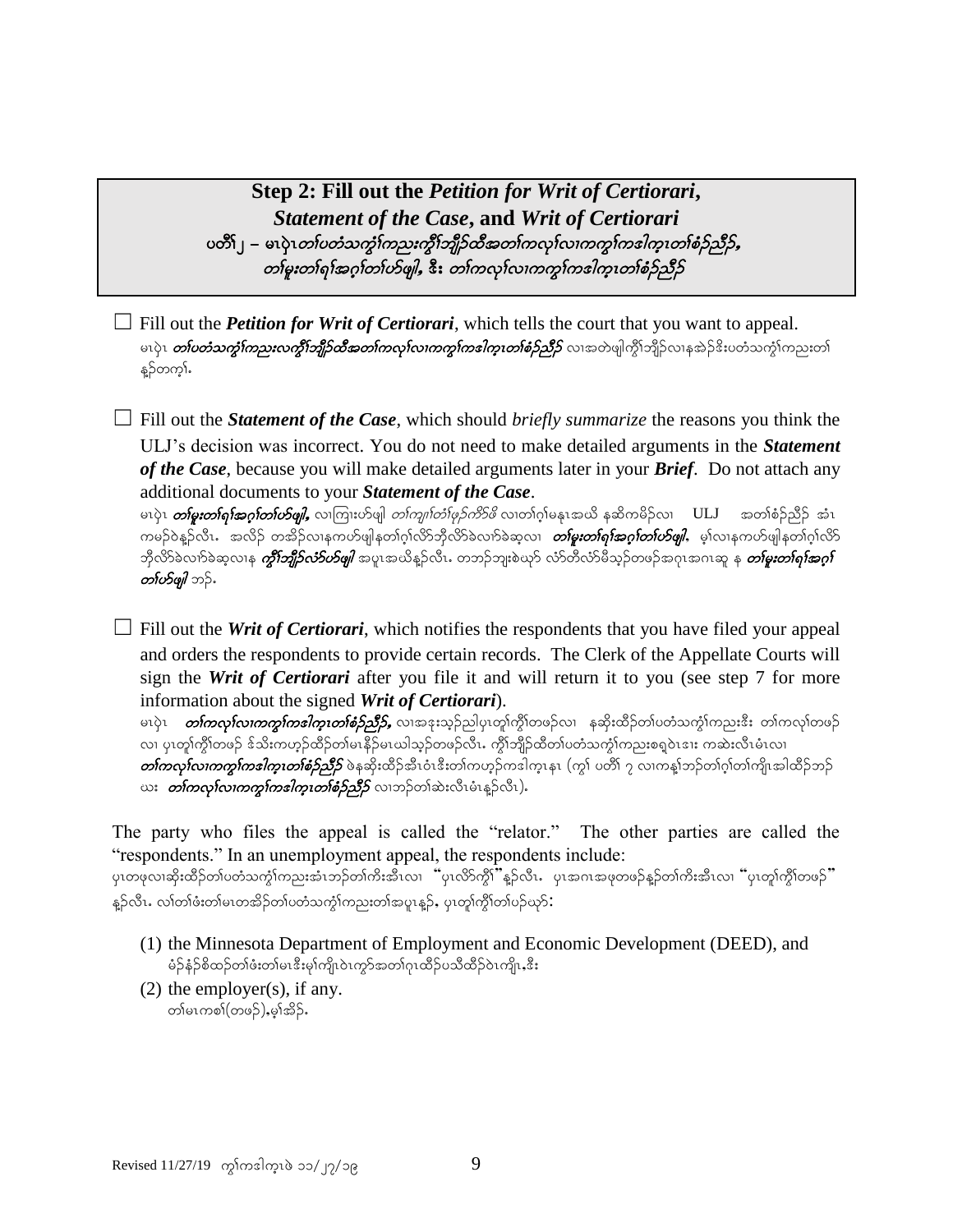Fill in all of the blanks on the forms. If you do not fill out all of the blanks, the Clerk of the Appellate Courts may have to return the forms to you, and it may cause you to miss your deadline to appeal.

မၤပုံၤတၢ်လိၤလိပ်ထိခဲလက်လ၊လံာ်ကွိဉ်ဒိအပူၤတက္၊်. နမ့္ပ်တမၤပုံၤ တၢ်လိၤ်လီၤဟိခဲလက်န္ဉ်ႇ ကွိၤ်ဘျိဉ်ထိတၤ်ပတံသက္ဂါကညးစရူဝဲၤဒၢး ဘဉ်သူဉ် သူဉ်ကဟုဉ်ကဒါကူၤနလံာ်ကွိဉ်ဒိဆူနအိဉ်ႇဒီး ဘဉ်သူဉ်သူဉ်နတၤ်ပတံသက္ဂၤ်ကညးတၢ်သူဉ်ဆၢဖးကတိၤ်ကစဲၤခံကွဲာ်လီၤ

Some questions on the *Statement of the Case* may require you to do some basic legal research before you answer them. Detailed instructions for completing this form are available at http://mncourts.gov/CourtOfAppeals.aspx#Tab08Resources.

w>oHuG>weDRvXw>rl;w>&>w>\*h>tw>ymzsgylRb.oh.oh.uvd.b.0JvXeCkxH.o h.ngtgxD.oJp;w>bsXwz.wcsK;vXepH;qX အီၤန္ဉာလီၤ.တါနဲဉ်ကျဲလီၤတီးလီၤထဲးလၢအဘဉ်ထွဲဒီးတါမၤပုံၤလ်ာ်ကွိဉ်ဒိအံၤနဒိးန္၊သစ် http://mncourts.gov/CourtOfAppeals.aspx#Tab08Resources.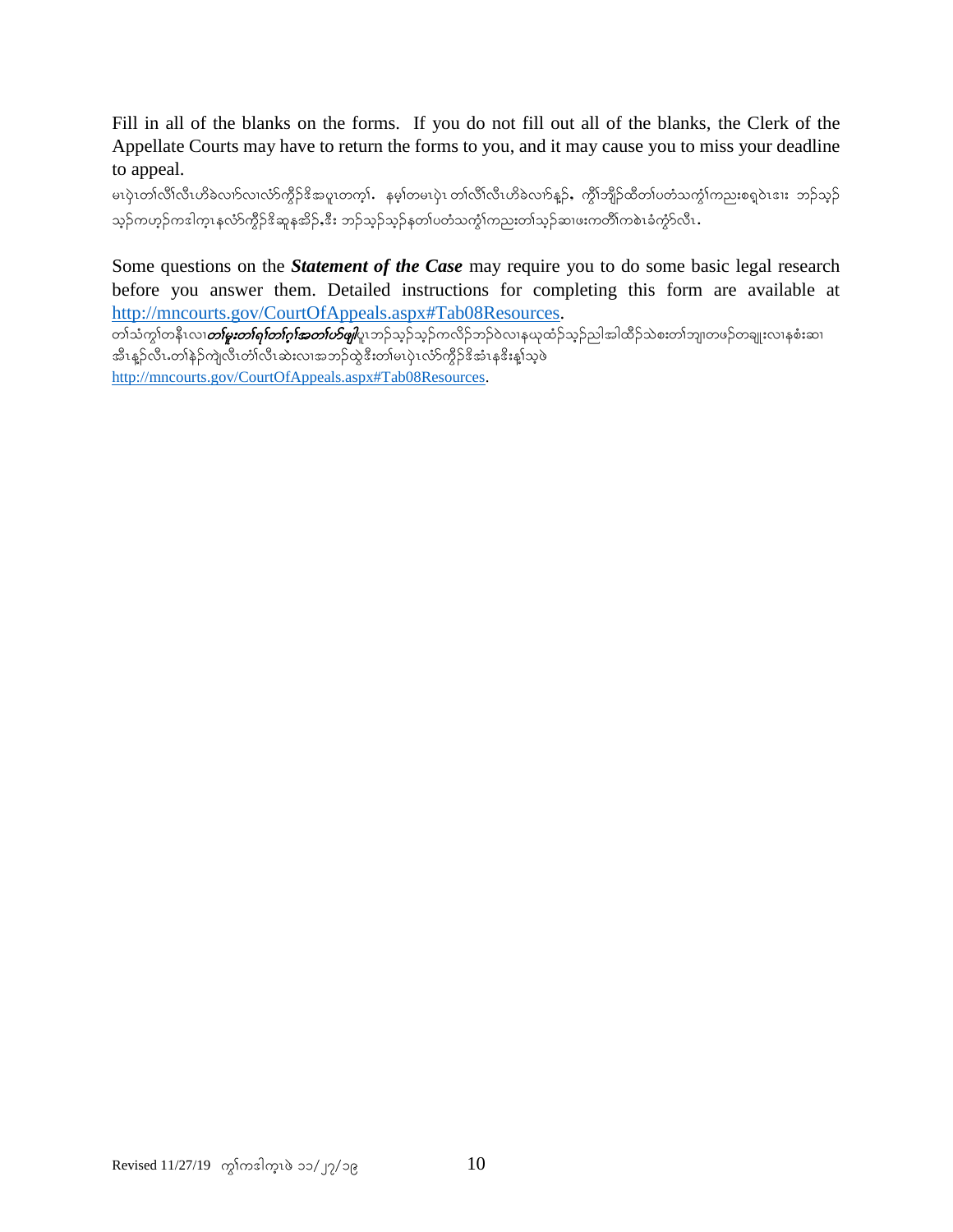# **Step 3: File the** *Petition for Writ of Certiorari***,**

*Statement of the Case***, and** *Writ of Certiorari*

#### ပတိ်၊ ၃ – ဆိုးထိဉ်*တၤ်ပတံသကွံၤ်ကညးကွိၤ်ဘျိဉ်ထိအတၤ်ကလုၤ်လာကွာ်ကဒါကူၤတၤ်စံဉ်ညီဉ်,* တစြမှးတစရာ်အဂ္ဂါတပ်တျေါ, ဒီး တကလုာ်လ၊ကကွာ်ကဒါက္၀တစ်ခုံညီဉ်

"Filing" means submitting or delivering documents to the Office of the Clerk of the Appellate Courts. Filing the *Petition for Writ of Certiorari* starts your appeal at the Court of Appeals. "ဆိုးထိဉ်" အခ်ိပညီမ့္ပါဝဲ တ္က်ဟ္ဥ်ထိဥ် မူတမ္န္က ဆု၊ဝဲ လံာတိလံာမိသူဥတဖဥ်ဆူ ကွိၢ်ဘျိုာထိတ္က်ပတံသက္ခံကြည္မႈစရူဝဲၤဒၢႏန္ဥလီၤ. ဆိုးထိဉ်  $o$ က်ပတံသကွံ $\iota$ ကညားကွိ $\iota$ ဘျိုာထိ အတ $\iota$ ကလု $\iota$ လ၊ ကကွ $\iota$ ကစ $\iota$ တ်တစ်နှိည် $\beta$  မှ $\iota$ ဝတ်စ $\iota$ ဇည်နတ်၊ $\iota$ တညားထွံ $\iota$ ကညားကွိ $\iota$ ဘျိ $\iota$ န္5လီၤ.

 $\Box$  Choose your method of filing (see instructions below). ယုထၢနတၢ်ကျိုးကျဲလၢနကဆိုးထိဉ်တၢ် (ကွၢ်တၢ်နဉ်ကျဲလၢအဖိလာ်).

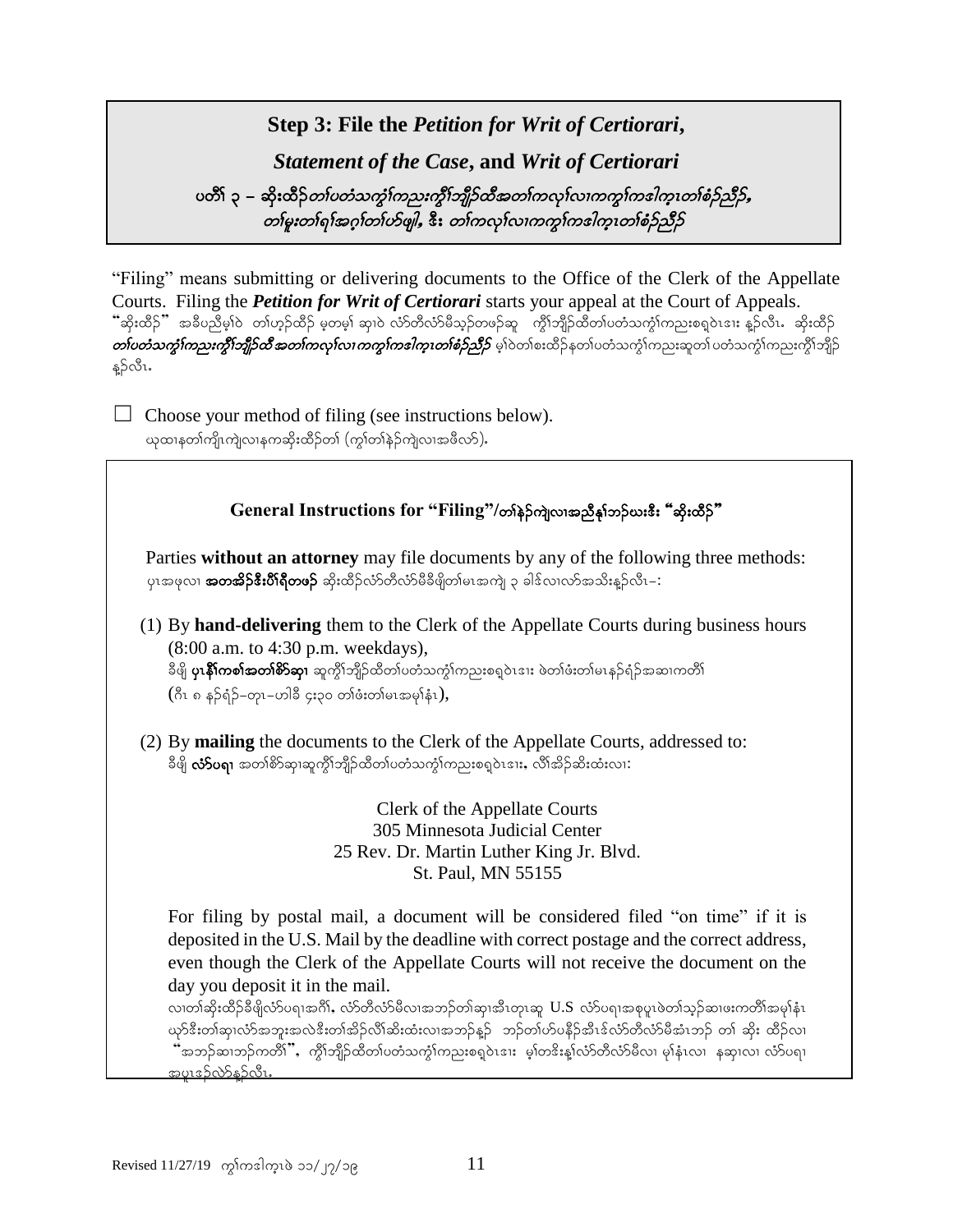(3) By **submitting them electronically** through the appellate courts' e-filing system, E-MACS. Parties who do not have an attorney are not required to use E-MACS, but they are allowed to do so. But, once you choose to file in E-MACS, you must continue using it for filing. You may not go back to filing by hand-delivery or mail. (**Note: All attorneys are required to use E-MACS and cannot file documents by mail or by hand-delivery to the Clerk of the Appellate Courts.**)

 $\mathbf{v}_i$ ဉ်ထိဉ်တၢ်လ၊လီမှဉ် ခီဖို ပှၤပတံသကွံ $\mathsf{X}_i$ ကညးကွိ $\mathsf{X}_i$ ဘိုဘိုးတိဉ်အကျိၤအကျဲ,  $\mathrm{E}\text{-MACS}$  နှဉ်လီၤ. ပှၤအဖုသ့ဉ်တဖဉ် လ၊တအိဉ်ဒီးပိါရီတဖဉ်အလိဉ်တအိဉ်လ၊ကစူးကါ E-MACS ဘဉ်ႇဘဉ်ဆဉ်တါဟ့ဉ်အခွဲးလ၊ကစူးကါဝဲလီၤ .ဘဉ်ဆဉ်နမ္ါယု ထ၊လ၊နကလိမ့ဉ်–ဆိုးထိဉ်တၢ်ခီဖျိ E-MACS တဘျိယီန္ဉာ်, နကဘဉ် လိမ့ဉ်–ဆိုးထိဉ်တၢ်ဂ့ၢ်ဆူညါဒ်အံၤ – နယုထ၊ကျိၤကျဲ လၢနကဆိုးထိဉ်လၢခံလ၊ ပုၤနိၢ်ကစါ မ့တမ့ါ လံာ်ပရ၊ တသ့ဘဉ် **(တိ၊နိဉ် – ပိ၊်ရိခဲလၢာ်ကဘဉ်စူးကါ E- MACS အီးဆိုးထိဉ်** လ်ာ်တီလ်ာမီခီဖျိလံာ်ပရၢမှတမှ၊်ခီဖျိပုၤနိ၊်ကစါဆူကွိၢ်ဘျိဉ်ထိတ၊်ပတံသက္ငံ၊်ကညးစရူဝဲၤဒၢးနူဉ်လီၤ.)

For information about electronic filing and to submit documents electronically, go to the Clerk of the Appellate Courts' webpage [\(www.mncourts.gov/Clerk-of-](http://www.mncourts.gov/Clerk-of-Appellate-Courts.aspx#tab05AppellateeFiling)[Appellate-Courts.aspx#tab05AppellateeFiling\)](http://www.mncourts.gov/Clerk-of-Appellate-Courts.aspx#tab05AppellateeFiling). Filing by facsimile (fax) is not allowed. လၢနကသူဉ်ညါန1်ပၢါအါထိဉ်တ1်ဆိုးထိဉ်ဒီးဟုဉ်ထိဉ်လံာတိလံာ်မီခီဖိျလိမ့ဉ်အင်္ဂါ, လဲၤဆူ ကွိ1်ဘျိဉ်ထိတ1်ပတံသကွN် ကညးစရူ ဝဲၤ ဒၢႏ အပုၤယဲၤကဘျုံး (<u>www.mncourts.gov/Clerk-of-Appellate-Courts.aspx#tab05AppellateeFilin</u>g). တ၊်ဆိုးထိဉ်ခ်ီဖြို စ်းကွဲးဒိဆု၊လံာ်အံၤတၢ်တတူ၊လိာ်အီၤဘဉ်.

For additional instructions on filing, see [Minn. R. Civ. App. P. 125.01.](https://www.revisor.mn.gov/court_rules/ap/subtype/rcap/id/125/) လ၊ကဒိးန္1်အါထိဉ်တၢ်နဲ့ဉ်ကျဲဘဉ်ယးတ၊်ဆိုးထိဉ်တၢ်ဂုၤ်အဂိၢ်ႇကွ1် <u>Minn. R. Civ. App. P. 125.01</u>.

 $\Box$  If you are filing your documents by hand-delivery or by mail, make four copies of each of the following documents: (1) *Petition for Writ of Certiorari*, (2) *Statement of the Case*, (3) *Writ of Certiorari*, and (4) *Ruling on Request for Reconsideration* from the ULJ.

နမ့္က်ဆိုးထိဉ်လံာတီလံာမိတဖဉ်ခီဖျိ ပုၤနိုၤ်ကစ္ပါ မူတမူ့၊ ခီဖျိလံာပရၢန္ဥာ်,မၤန္၊်လံာကွဲးဒိ ၄ ဘူဉ်လ၊ လံာတီလံာမိလ၊လာတဖဉ်စှာစွာအဂိၤ်

၁) သိုးထိဉ်*တၤ်ပတံသကွဲၤ်ကညးကွိၤ်ဘျိဉ်ထိ အတၤ်ကလုၤ်လ၊ ကကွၤ်ကဒါက္ၤတၤ်စံဉ်ညိဉ်, ၂)တၤ်မူးတၤ်ရၤ်အဂ္໋၊တၤ်ဟ်ဖျါ, ၃)တၤ်ကလုၤ်လ၊* ကကွfကအါကူးတစ်စဉ်သို့5, ဒီး ၄) တစ်စဉ်သို့ဉ်လ၊တစ်ယူခွဲးလ၊တ၊်ကဆိကမိဉ်ကအါကူးတဂူာ် လ၊ ULJ နူဉ်လီး.

 $\Box$  Keep one copy of each document for your records and file the original of each with the Clerk of the Appellate Courts.

ဟ်ယာ်လာ်ကွဲးဒိတခါစုာ်စုာ်လၢနတါမၤနိဉ်မၤယါအင်္ဂါႇဒီးဆိုးထိဉ်လာပိလာံမိလၢအအိဉ်ဆိ ဆူကွိၢ်ဘျိဉ် ထိ တါပတံသက္ဂါကညးစရ္ခ ၀ဲၤဒၢႏၶာအိ့ဉ်တက္န}်

֘֒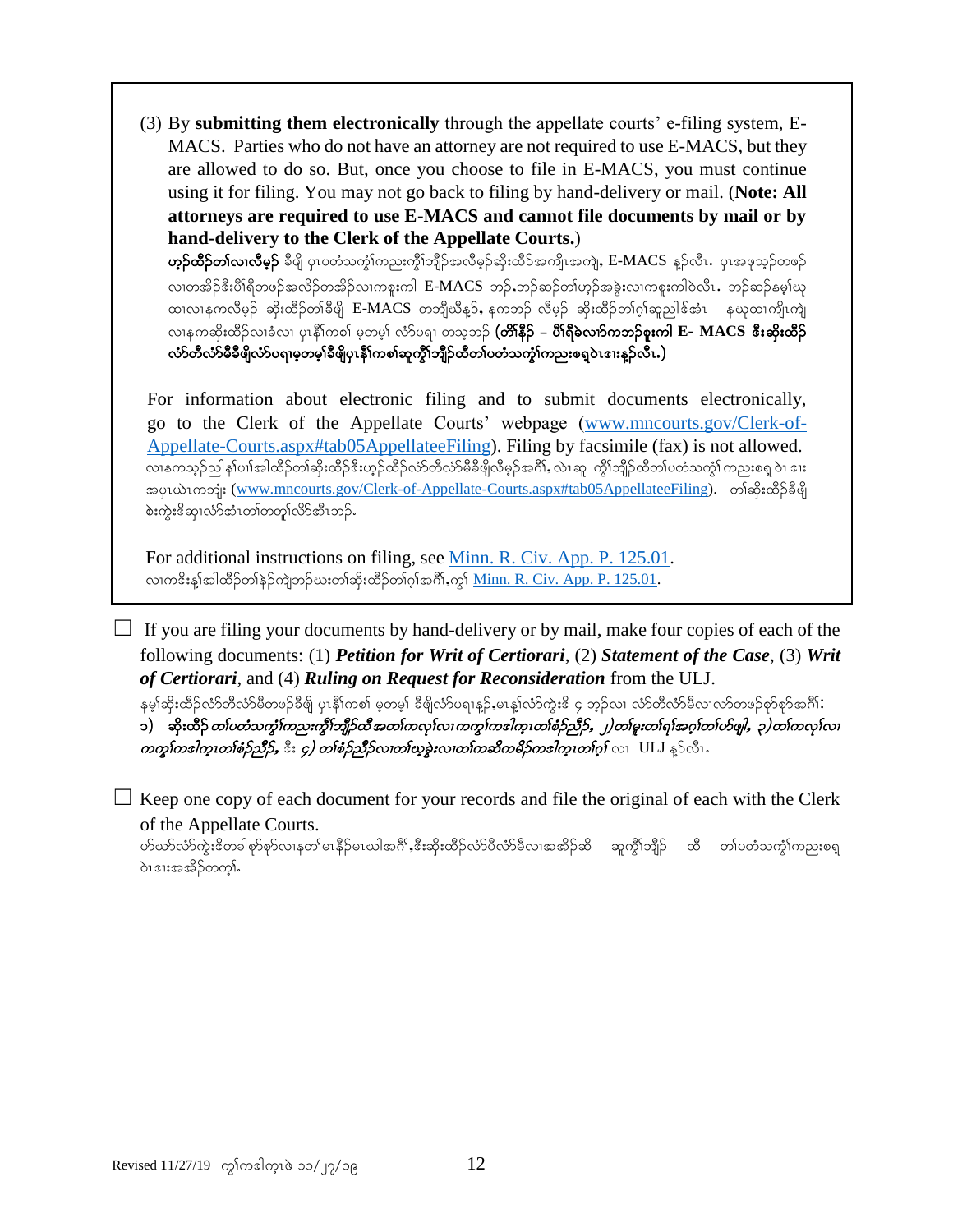# **Step 4: Serve the documents on respondents** ပတိၢ် ၄ – ဆု၊လံာ်တီလံာ်မီတဖဉ်ဆူပု၊တူ၊်ကို၊်သွဉ်တဖဉ်အအိဉ်

Any time you submit a document to the Clerk of the Appellate Courts for filing, a copy must also be provided to all other parties at or before the time of filing. This is called "service." ဖဲနဆု၊လံာ်တိလံာမိဆူကွိၢ်ဘျိဉ်ထိတ၊်ပတံသကွဲ၊်ကညးစရပဲၤဒၢးလ၊ကဆိုးထိဉ်တ၊်အင်္ဂါအခါတဘျိလ၊်လ၊်, နကဘဉ်ဟုဉ်ထိဉ်စ့၊်ကီး လံာ်ကွဲးဒိ တခါဆူပုၤဂၤအဖုသ့ဉ်တဖဉ်ဖဲ မှတမ့)် တချုးတ၊်ဆိုးထိဉ်တ၊်အဆၢကတိၢ်အခါနူဉ်လီၤ. တ၊်အံၤကိးသးလၢ "တ၊်ဆု၊ဟုဉ် "နူဉ်လီၤ.

You must also file proof that you have served the document ("proof of service") with the Clerk of the Appellate Courts. Instructions for proof of service are at Step 5.

နကဘဉ်ဆိုးထိဉ်တၢ်အှဉ်သးလၢနဆု၊လံာ်တီလံာမိ("တ၊်အှဉ်သးလ၊တ၊်ဆု၊ဟ္ဉ်") ဆူ ကွိၢ်ဘျိဉ်ထိတ၊်ပတံသကွဲ၊်ကညးစရူဝဲၤဒၢးအအိဉ်လိၤ တန်ဉ်ကျဲဘဉ်ထွဲတ၊်အုဉ်သးလ၊တ၊်ဆု၊ဟ္၄် အိဉ်ဝဲဖဲပတိ၊် ၅ နဉ်လီၤ

**Important: You must file the** *Petition for Writ of Certiorari* **and serve it on the respondents by the deadline you calculated in Step 1, or your appeal will be dismissed.** အရှုဒိ**ဉ်:** နကဘဉ်ဆိုးထိဉ် *တၤ်ပတံသကွံၤ်ကညးကွိၤ်ဘျိဉ်ထိ အတၤ်ကလုၤ်လ၊ ကကွၤ်ကဒါက္ၤတၢ်စံဉ်သိဉ်* ဒီးဆု၊ဟူဉ်အီၤဆူ ပုၤတု၊်ကွိၤ်သုဉ်တဖဉ် အအိဉ်တချူးတၢ်သူဉ်ဆ၊ဖးကတိိၤ်လ၊နင်္ဂါဒွးဖဲလါစဲးပတ္စ္ကာ၊ဉ်၁သိ, မှတမူ၊်နတၤ်ပတံသက္ငံ၊်ကညးကဘဉ်တ၊်လီၤမ၊်ကွာ်အီၤလီၤ.

 $\Box$  Choose your method of service (see instructions below). For each party who you need to serve documents on, follow these steps to decide how to serve that party: ယုထ၊တါမၤအကျိၤအကျဲ(သ့ဉ်တဖဉ်) လ၊တါဆု၊ဟ့ဉ်အဂိါန့ဉ်တက့ါ. လ၊ပုၤတဖုစုာ်စုာ်လ၊နကဘဉ်ဆု၊ဟ့ဉ် လံာ်တီလံာ်မီတဖဉ် အဂိါ, ိ9်ထွဲတၤ်ပတိၤ်လၤလာ်အံၤတဖဉ်ဒ်သိးကဆ၊တဲာ်တၤ်ကဆု၊ဟူဉ်ပုၤအဖုအံၤဒ်လဲဉ်နူဉ်လီၤ $\colon$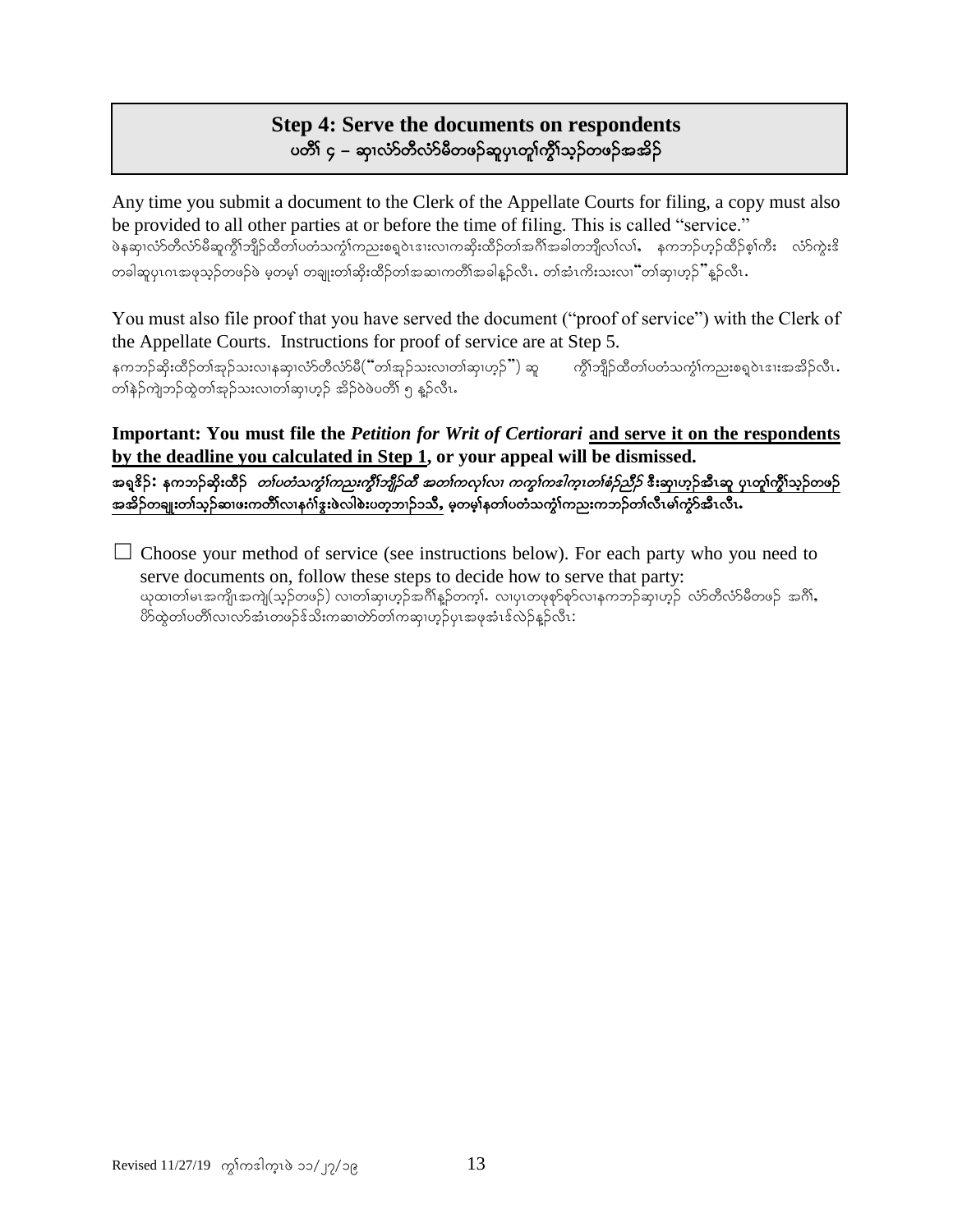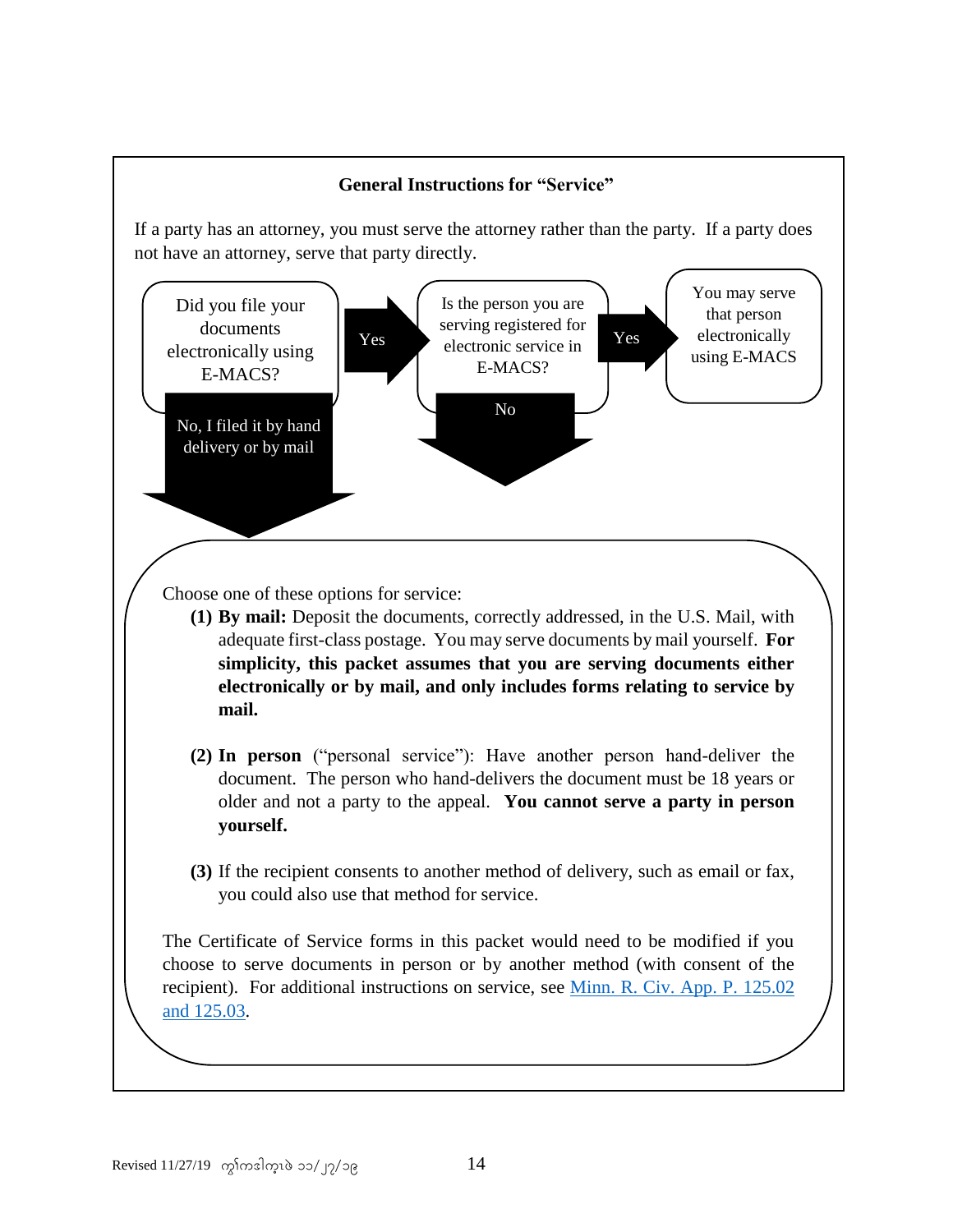

☐ Serve your employer(s) with a copy of (1) *Petition for Writ of Certiorari*, (2) *Statement of the Case*, (3) unsigned copy of the *Writ of Certiorari*, and (4) *Ruling on Request for Reconsideration*.

ဆု၊ဟ္ဥ်တၢ်မၤကစၢ် (သူဥ်တဖဉ်) ဒီးလံာ်ကွဲးဒိလ၊ **၁)** *တၤ်ပတံသက္ခၤ်ကညးကွိၤ်ဘျိဉ်ထီအတၤ်ကလုၤ်လကုက္ကကအကြားတၢ်စံဉ်ညီဉ်, ၂)တၤ်မူး*  $\hat{\bm{c}}$ တ်ရှ*်အဂ္ဂါတ်ကြိုး* ၃) တါကလုါလ၊ *ကက္က်ကအါကူးတစ်စံဉ်ညီဉ်*လ၊တါတဆဲးလီးမီးဒီး, ဒီး *၄) တစ်စဉ်ညီဉ်လ၊ တၽွ်ခွဲးလ၊ တါကဆိ ကမိဉ်ကဒါက္*ၤတf၇ှ<sup>န</sup> န္</sup>ဉ်လီၤ.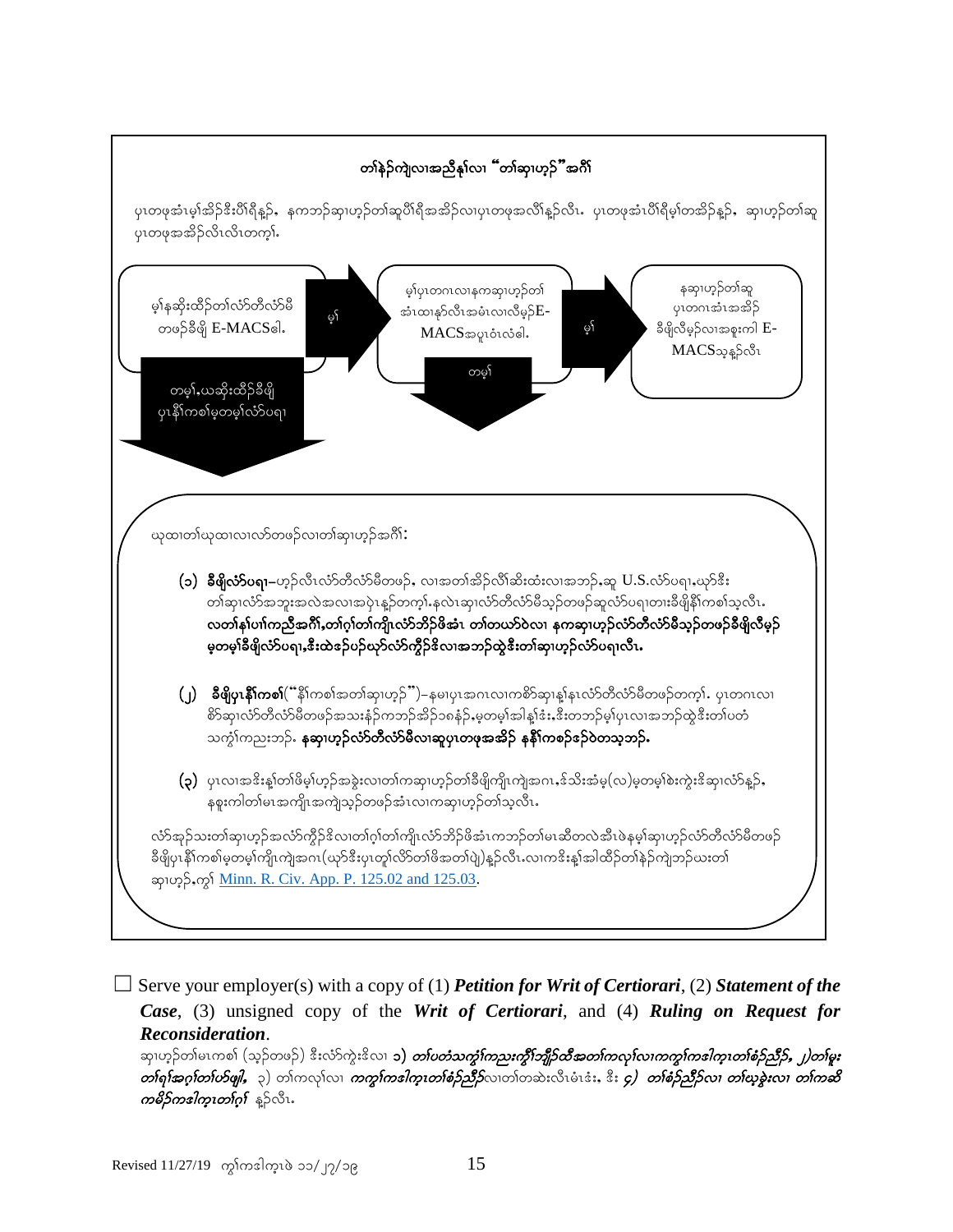☐ Serve DEED with a copy of (1) *Petition for Writ of Certiorari*, (2) *Statement of the Case*, (3) unsigned copy of the *Writ of Certiorari*, and (4) *Ruling on Request for Reconsideration*. To serve DEED, the documents can be either electronically served on DEED's attorney (currently Anne Froelich, Attorney Bar ID #000392094) or mailed to:

ဆု၊ဟူဉ် DEED ဒီးလံာ်ကွဲးဒိလ၊ **၁)** *တၤ်ပတံသက္ခါကညးကွိၤ်ဘျိဉ်ထိ အတၤ်ကလုၤ်လ၊ ကကွၤ်ကဒါကူၤတၢ်စံဉ်ညီဉ်, ၂)တၤ်မူးတၤ်ရၤ်အဂူး* တၢဴဟ်ဖျါ, ၃)တၢ်ကလုၤ်လ၊ ကကွၤ်ကဒါက္ၤတၢ်စံဉ်သီဉ်လ၊တၢ်တဆဲးလီၤမံၤဒံး, ီး ၄) တၢ်စံဉ်သီဉ်လ၊တၤ်ယုခွဲးလ၊တၢ်ကဆိ ကမိဉ်ကဒါက္  $\mathit{of}_\Omega$ ် နူဉ်လီၤ. ဒ်သိးကဆု၊ဟုဉ်  $\rm{DEED}$  နူဉ်, လံာ်တီလံာမိသုဉ်တဖဉ်ဆု၊သူဆူ  $\rm{DEED}$  အပိါရီ (အခဲအံၤမ့ါဝဲ Anne Froelich,  $8S\$ နီဉ်ဂံ $1#000392094)$  ခီဖိုလီမ့ဉ် မ့တမ့်၊ ခီဖိုလံာ်ပရာဆူ–

> Dept. of Employment and Economic Development E-200 First National Bank Building 332 Minnesota St. St. Paul, MN 55101

# **Step 5: If you served any documents by mail or other non-electronic method: Fill out and file the** *Certificate of Service*

y<br>ပတိၢ် ၅ –နမ့ါဆှ၊ဟ့ဉ်လံာ်တီလံာ်မီသ့ဉ်တဖဉ် ခီဖျိလံာ်ပရ၊ မ့တမ့၊် ကျိ၊ကျဲအဂၤလ၊ အတမ့၊်လီမ့ဉ်အကျိ၊အကျဲန့ဉ်**:** မၤပဲ၊ အီးဆီးထီဉ် $\sim$ တ်အဉ်သးတ $\sim$ စာတာ

**Every** document submitted to the Clerk of the Appellate Courts for filing must be accompanied by proof that the document was served on the other parties to the appeal. This is called "proof of service." Documents served electronically do not require a separate document showing proof of service.

လံာ်တိလံာမိ**တခါစှာ်စှာ်**လၢအဘဉ်တါဆု၊ဆူကွိါဘျိဉ်ထိတါပတံသက္ခံโကညးစရူဝဲၤဒးးလ၊အကပတံသက္ခံโကညးတါအဂိါသူဉ်တဖဉ်ကဘဉ်ပဉ်ယှာ် ဒီးတါအုဉ်သးလၢလံာတိလံာမိသူဉ်တဖဉ်အံၤဘဉ်တါဆု၊ဟုဉ်အီၤဆူပုၤအဖုအဂၤသူဉ်တဖဉ်လၢအဘဉ်ထွဲဒီးတ၊်ပတံသကွံၢ်ကညးအံၤဝံၤလံနူဉ်လီၤ တါအံၤပုၤကိးအီၤလ၊ "တါအုဉ်သးတါဆု၊ဟုဉ်တ၊ိ"နဉ်လီၤ. လံာတီလံာ်မိသုဉ်တဖဉ်လ၊အဘဉ်တါဆု၊ဟုဉ်ခီဖိျလိမ့ဉ်နဉ် တလိဉ် လံာ်တီလံာမိလိၤ ဆီလၢကဟ်ဖျါတၢ်အုဉ်သးတၢ်ဆု၊ဟုဉ်တၢ်နဉ်လီၤ.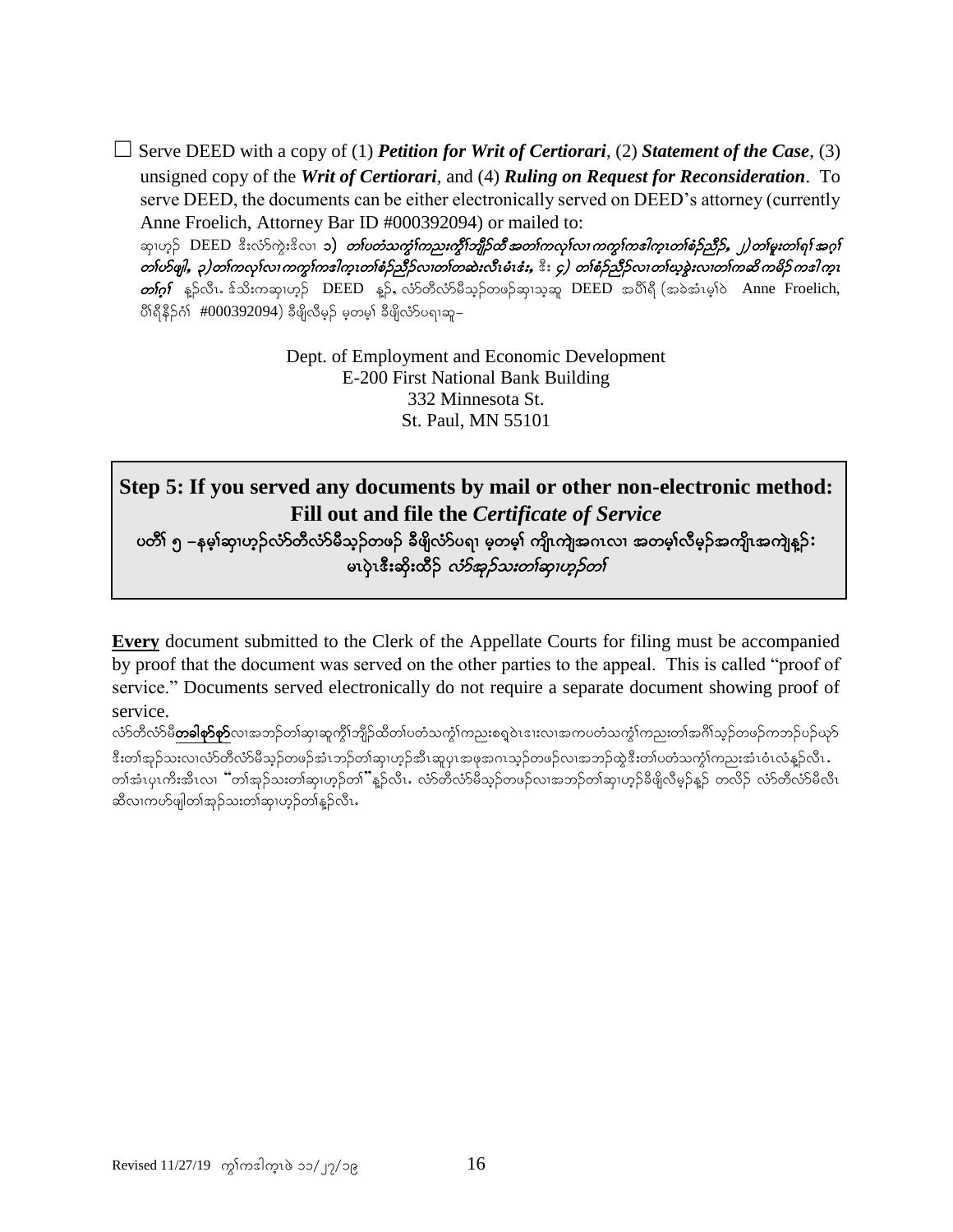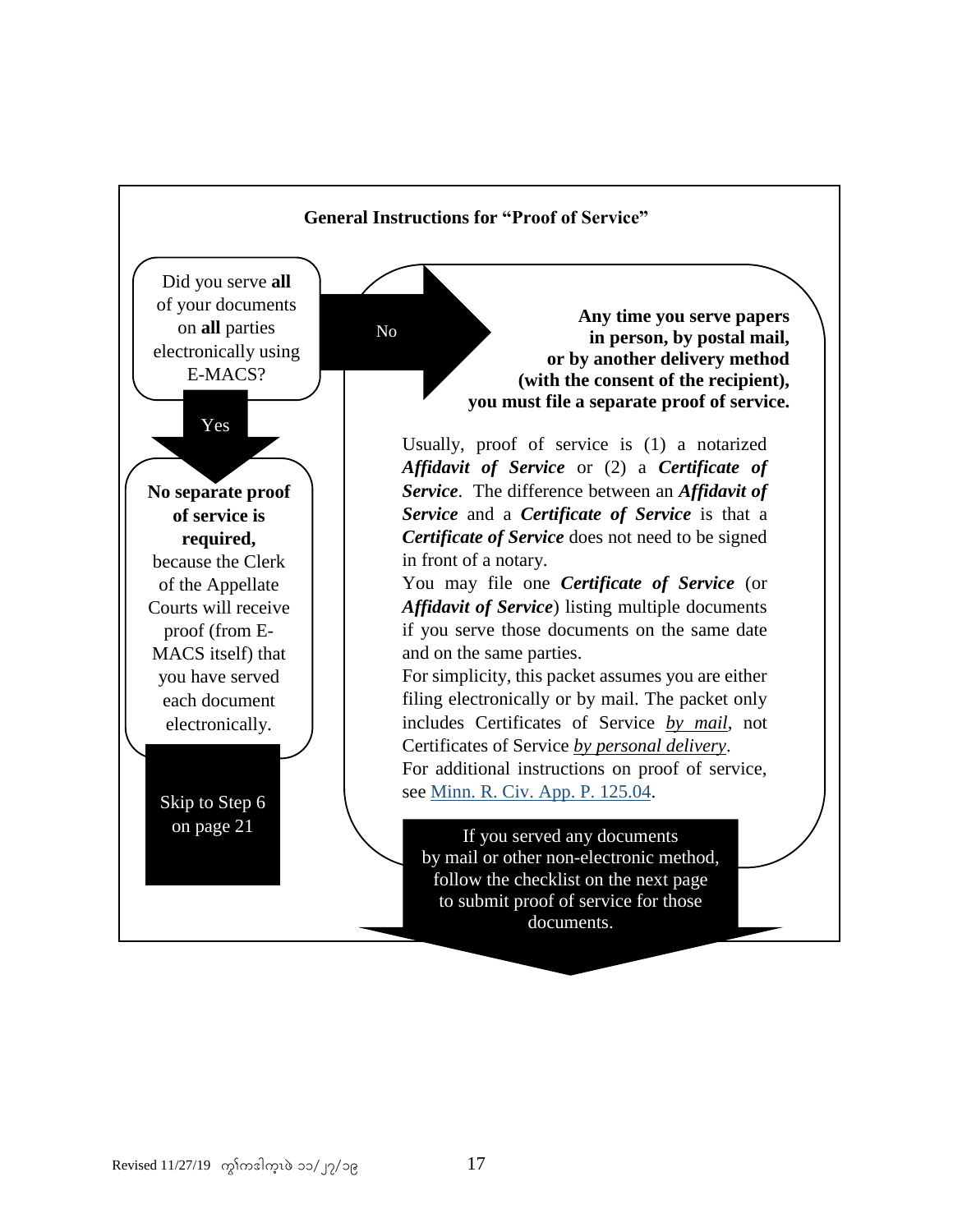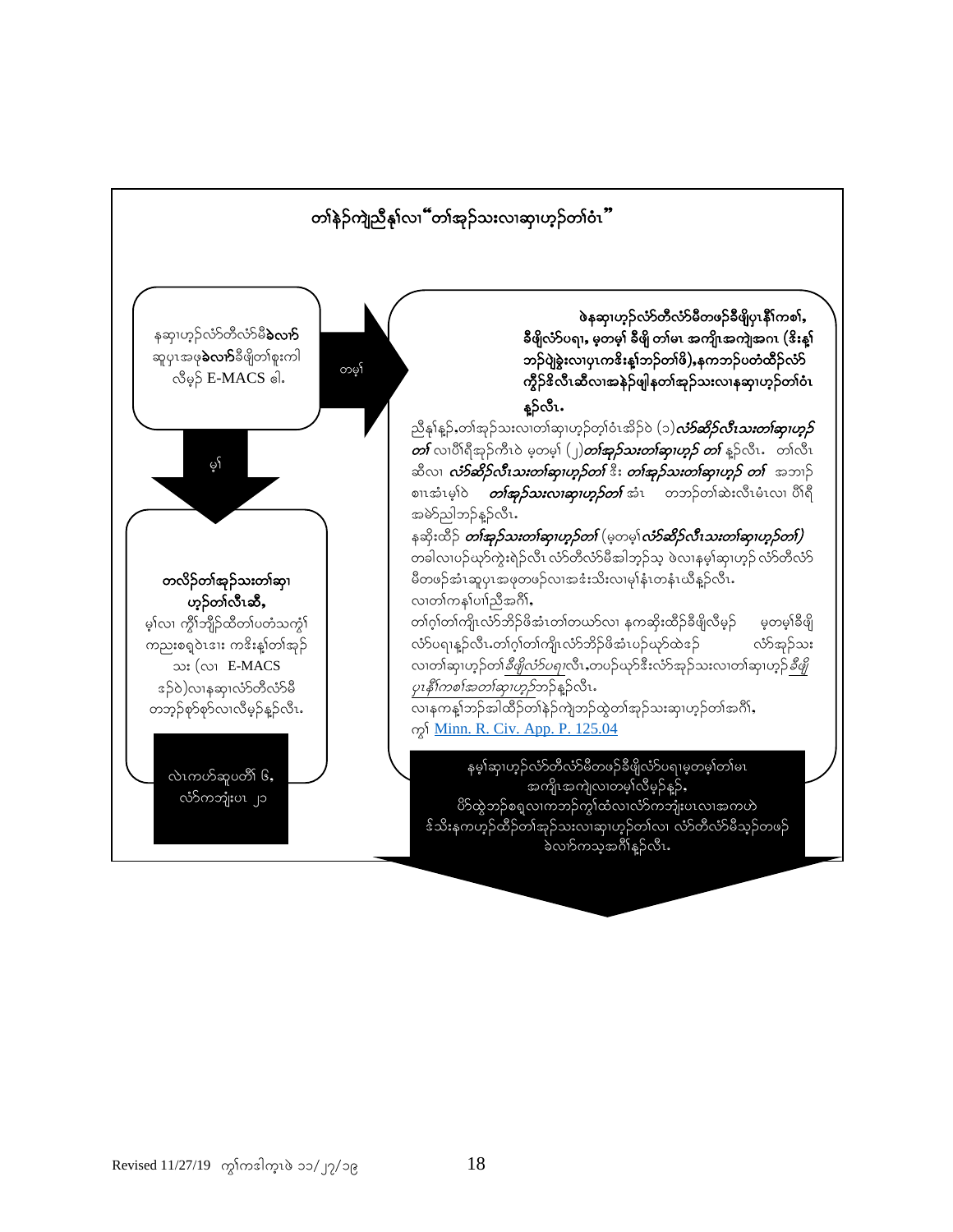$\Box$  The person who served the documents by mail must complete and sign the form titled *Relator's Certificate of Service by Mail of the Petition, Unsigned Writ, Statement of the Case, and Unemployment Law Judge's Decision.*

ပုၤလၢဆု၊ဟ္၁်လံာတိလံာမိဆူပုၤတူ၊်က္ဂိၤ်အအိဉ်ခ်ီဖိုုလံာ်ပရၢကဘဉ်မၤပုံၤဒီးဆဲးလီၤအမံၤလၢလံာ်ကွိဉ်ဒိလၢအခိဉ်တိမ့္ပ် *ပုၤ<i>လိာက္ဂိၤ် အလံာ်အုဉ်* သးလ၊အဆု၊ဟူဉ်တၢ်ပတံသက္ခၢ်ကညးႇကွိၤ်ဘျိဉ်ထီအတၢ်ကလုၤ်လ၊ကကွၤ်ကဒါက္ၤတၢ်စံဉ်သိဉ် လ၊ဆဲးလီၤမံၤတဝံၤဒံး, တ၊်မူးတ၊်ရ၊်အဂ္ဂါ အတၤ်ဟ်ဖျါ, ီး တၤ်ဖဴးတၤ်မၤတအိဉ်သဲစးစဉ်ညီဉ်ကွီၤ်အတၤ်စဉ်ညီဉ်ဆ၊တဲာ် နူဉ်လီၤ.

The *Certificate of Service* must include, from top to bottom:  $\vec{v}$ တ်အု $\beta$ သးတ $\vec{v}$ ဆု၊ဟူ $\beta$ တ $\vec{b}$  အံၤကဘဉ်ပဉ်ယု $\hat{b}$ , စးထိဉ်ခိဉ်ထံးတုၤလၢလ $\hat{b}$ :

- 1. The parties' names and case file number; ပုၤအဖုသ္ဉ်တဖဉ်အမံၤႇဒီးတၢ်အမူးအရာနီဉ်ငံ္
- 2. County where the form was signed; ဟိဉ်ကဝီၤလၢလံာ်ကွိဉ်ဒိအံၤဘဉ်တၢ်ဆဲးလီၤအမံၤ;
- 3. The name of the person who served the documents; ပုၤလၢအဆု၊ဟ္၄်လံာ်တီလံာ်မီတဖဉ်အမံၤ;
- 4. The titles of the documents that were served (on the forms included with this packet, the titles of the document are already filled in); လ်ာတိလ်ာမီအခိဉ်တီသူဉ်တဖဉ်လၢအဘဉ်တၢ်ဆု၊ဟူဉ် (လံာ်ကွိဉ်ဒိသ့ဉ်တဖဉ်လ၊အပဉ်ယှာ်လ၊တ၊်ဂ္ဂါတ၊်ကျို၊  $\Delta$ လ်ာဘိဉ်ဖိအံၤ $\Delta$ လ်ာတီလ်ာမီအခိဉ်တီသွဉ်တဖဉ်လ $\infty$ အဘဉ်တ $\infty$ ါအားကို ပင်္ဘည်တဖဉ် $\Delta$
- 5. The date the documents were served; မှါနံၤလၢလံာ်တီလံာ်မိသွဉ်တဖဉ်အဘဉ်တါဆု၊ဟုဉ်;
- 6. The names of the parties who were served and the addresses to which the documents were mailed or delivered to those parties; ပုၤအဖုသ္ဥ်တဖဥ်လၤအဘဉ်တၤ်ဟွဉ်လံာ်တီလံာ်မီအမံၤဒီးအတၤ်အိဉ်လိၤ်ဆီးထံးလၤလံာ်တဖဉ်အကဘဉ်တၤ်ပရၢမ္ တမ့ါဆု၊အီၤ;
- 7. The signature of the person who served the documents, the date the form was signed, and the county and state where the form was signed. ပုၤလ၊အဆု၊လံာ်တီလံာ်မိတဂၤအတၢ်ဆဲးလီၤမံၤ, မှါနံၤလ၊လံာ်ကွိဉ်ဒိဘဉ်တ၊်ဆဲးလီၤမံၤႇဒီးဟိဉ်ကဝီၤဒီးကိၢိစဉ် လ၊လံာ်ကွိဉ်ဒိအံၤဘဉ်တါဆဲးလီၤမံၤ.

**Note: You will need different** *Certificate of Service* **forms at different steps in the process. Do not fill out or file all of the** *Certificate of Service* **forms at the same time.**

တိ\်နီဉ်– နကလိဉ်ဘဉ်ဝဲ*လံာ်အှဉ်သးတၤ်ဆုၤဟုဉ်အလံာ်*ကွိဉ်<sup>ဥ</sup>လီၤဆီတဖဉ်ဖဲ တၤ်မၤအကျိၤအကျဲအပတိၤ်လီၤဆီတဖဉ် အပူၤ အခါန္ဉ်လီၤ.တဘဉ်မၤပုဲၤမ္မတမ့္ပ်ဆိုးထိဉ်*လံာ်အုဉ်သးတ<sup>ု</sup>ဆု၊ဟုဉ်အလံာ်*ကွိ<sup>ုင္မိ</sup>တဖဉ်တဘျီဃီဘဉ်**.**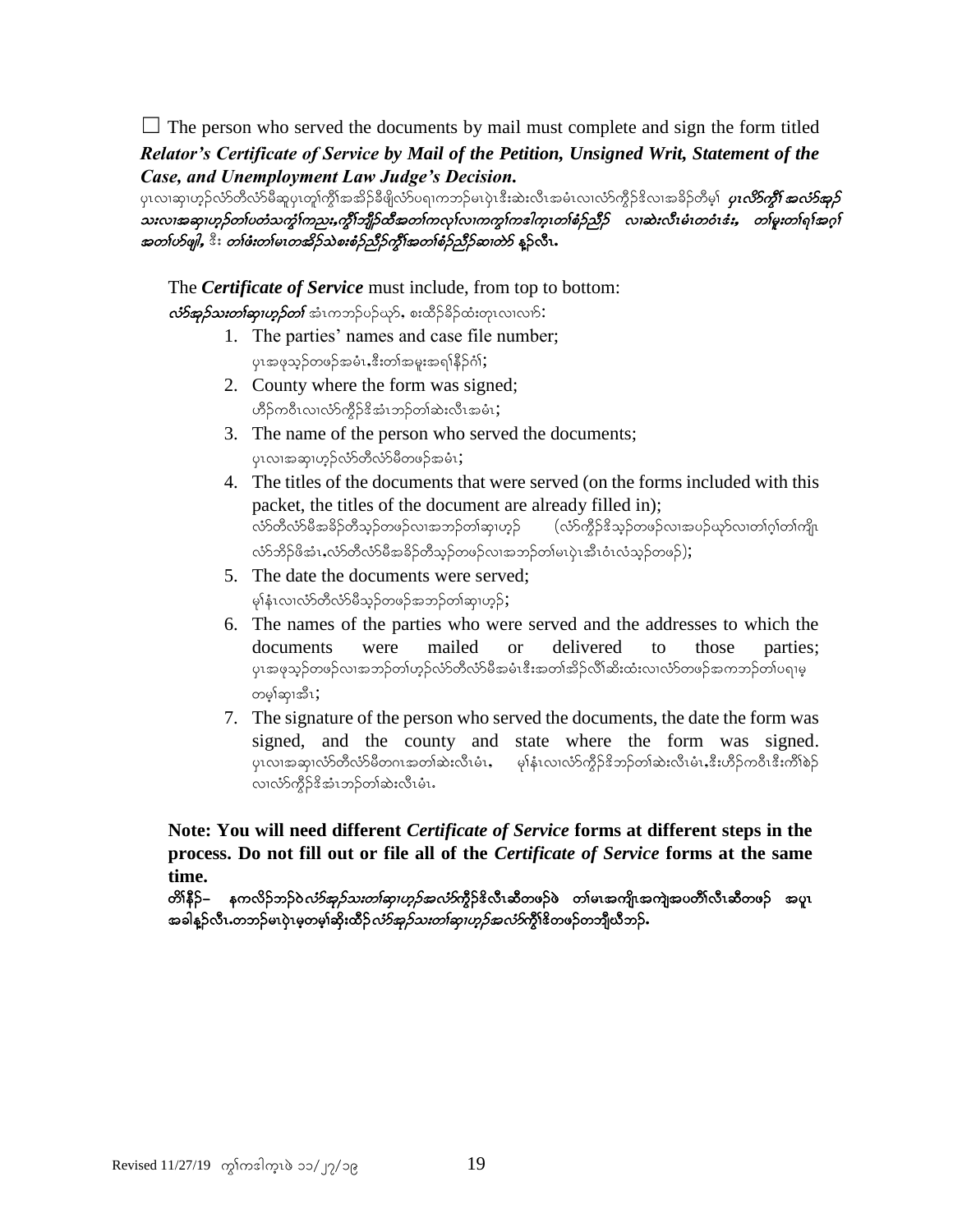$\Box$  File the signed *Certificate of Service* with the Clerk of the Appellate Courts. ဆိုးထိဉ်*လ်ာအှဉ်သးတ<sup>ြ</sup>ဆု၊ဟှဉ်တြလ*၊အဘဉ်တါဆဲးလီၤမံၤဆူကွိၢ်ဘျိဉ်ထိတၢ်ပတံသက္ဂံ၊်ကညးစရူဝဲၤဒၢးအအိဉ်**.** 

- If you used E-MACS to electronically file your *Petition for Writ of Certiorari*, *Writ of Certiorari*, and *Statement of the Case*, you will also file your *Certificate of Service* electronically using E-MACS (even if you served your documents by mail or in person). The *Certificate of Service* must be uploaded as a separate PDF or Word document – do not combine with one of your other documents into a single PDF or Word document. နမ့္ပ်စူးကါ E-MACS လၢကဆိုးထိဉ်န *တ်ပတံသက္ခံ၊်ကညးကွိၤ်ဘျိဉ်ထိအတၤ်ကလုၤ်လ၊ကကွၤ်ကအါကူးတၢ်စံဉ်ညီဉ်, တၢ်ကလုၤ်လ၊*  $\alpha$ တွ $\delta$ ကပေါက္စ္ပ္အဟစ်စ္နာတို႔ မွား တစ္ပြားတစ်ရာ အားလ်ားကို ရွိခဲ့နဲ႔ အသည္ ဆုံးထိခ်ိန္ ကားအားသားတုတ္ေတာ် ချိ MACS စု၊်ကီး နူဉ်လီၤ. (နမ့္ပ်ဆု၊ဟူဉ် လံာ်တီလံာ်မီ တဖဉ် ခီဖျိလံာပရ၊ မှတမ္နါခီဖျိပု၊နို၊်ကစ၊် ဒဉ်လာ်နူဉ်လီၤ). *လံာ်အုဉ်သးဆု၊*  $\omega$ ှာ်တ $f$ အံၤကဘဉ်တၢ်တိဉ်ထိဉ်အီၤဆူအ့ထၢဉ်နဲးအဖိခိဉ်န် PDF မှတမ့ $\mathsf I$  Word လံာ်တိလံာ်မိလ၊ အအိဉ်လီၤဆီနဉ်ဝဲ–တဘဉ်ပဉ်ယှာ်  $\omega$ ်အု $\beta$ သးဆု၊ဟု $\beta$ တ $\delta$  ဒီး လံာတီလံာမီလ၊တဒ်သိးလိာ်အသးတဖဉ်ဆူ  ${\rm PDF}$  မှတမ္ ${\rm Word\,}$  တခါဓိၤဘဉ်).
	- If you filed your *Petition for Writ of Certiorari*, *Writ of Certiorari*, and *Statement of the Case* by hand delivery or by mail, you may also file your *Certificate of Service* by hand delivery or by mail.

နမ့္ပ်ဆိုးထိဉ် *တၤ်ပတံသက္ခံၤကသူးကွီးဘျီဉ်ထိ အတၤ်ကလုၤ်လ၊ ကကွၤ်ကဒါကူးတၤ်စံဉ်ညီဉ်, တၤ်ကလုၤ်လ၊ ကကွၤ်ကဒါကူးတၤ် စံဉ်ညီဉ်,* ဒီး *တၢ်မူးတၢ်ရၢ်အဂ္ဂါတၤ်ဟ်ဖျါ* ခီဖျိပုၤနိုၫ် ကစၢ်အတၢ်ဆု၊ မ့တမ္၊ခီဖျိလံာပရၢန္ဉာ်, နကဘဉ်ဆိုးထိဉ် န *လံာအုဉ် သး*  $\emph{on}$ ဆု၊ဟူ $\emph{for}$  ခြိဖြုပုၤနို၊်ကစါအတါဆု၊ မဲ့တမ္နါ ခြိဖျိလ်ာပရၢစ္ $\emph{for}$ းလီၤ $\emph{\cdot}$ 

• See Step 3 on page 11 for additional instructions on how to file documents.  $\eta$ ာ် ပတိ $\mathfrak f$  ၃ လၢလံာကဘျံးပၤာ၁ ဒ်သိးနကန့္ပ်အါထိဉ်တါနဉ်ကျဲဘဉ်ယးတါဆိုးထိဉ်လံာတီလံာမိသှဉ်တဖဉ်ဒ်လဲဉ်နှဉ်လီၤ $\mathfrak h$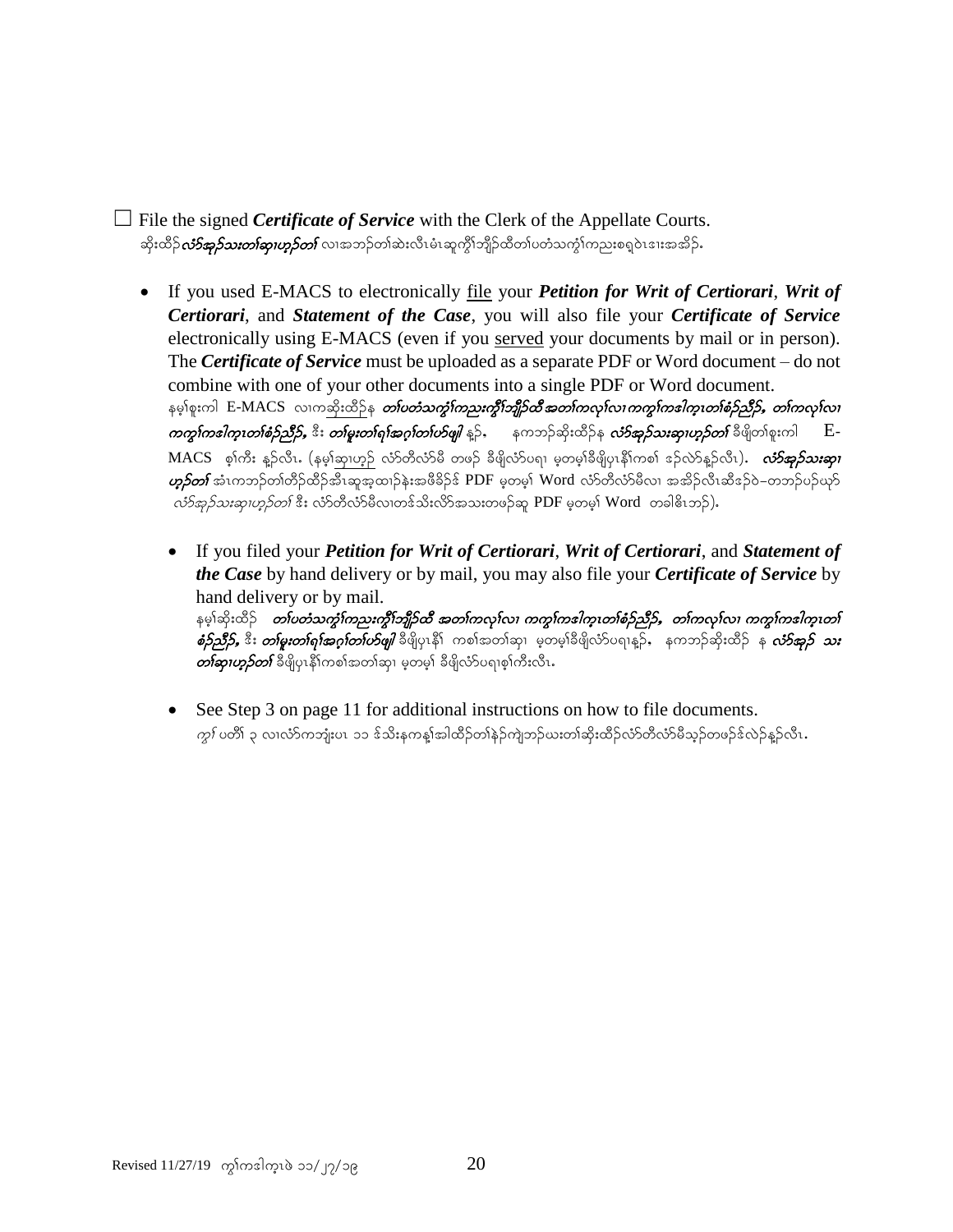### **Step 6: Serve the signed** *Writ of Certiorari* **and file proof of service** ပတိ်၊ ၆ – ဆု၊ *ကွီးဘျီဉ်ထီအတၤ်ကလုၤ်လၤတၤ်ကကွၤ်ကပါက္*ၤ*တၤ်စံဉ်ညီဉ်*လၤဘဉ်တၤ်ဆဲးလီၤမံၤ <sup>စွ</sup>ီး ဆိုးထိဉ်တၤ်အုဉ် သးတါဆု၊ဟုဉ်တါ

The Office of the Clerk of the Appellate Courts will distribute the signed ("issued") *Writ of Certiorari* soon after you file it. If you filed your appeal by mail or in person, the issued *Writ of Certiorari* will be mailed back to you. If you filed your appeal electronically through E-MACS, the issued *Writ of Certiorari* will be returned to you electronically.

ကွိၢ်ဘျိဉ်ထိတၢ်ပတံသက္ငံ၊်ကညးတၢ်စရူဝဲၤဒၢး ကဟ္ဥနိုၤလိၤ *ကွိါဘျိဉ်ထိအတၤ်ကလုၤ်လ၊တၤ်ကကွၤ်ကအါက္ၤတၢ်စံဉ်သိဉ် လ၊*တၢ်ဆဲးလိၤမံၤဝံၤ  $\Gamma(\tilde{a})$ ်တက်သည် တွေကြောက်ပါတယ်တွေကြသည် သမ္မာတိုင်း နမ်းဆုံးထွင်ခဲ့တုပ်တဲ့သယ်ပုပြည်းစွဲဖြတ်ပုပါ မှတမျှ နန်းကစ $\delta$ န်ာ $\gamma$  ${\it a}$ ိ အတၢ်ကလု၊် လ၊တ၊်ကကွ၊်ကအါကူးတ၊်စဉ်ညီဉ် လ၊ဘဉ်တ၊်ဟှဉ်လိၤဝံၤအံၤ ကဘဉ်တ၊်ဆု၊ကူၤဆူနအိဉ်ခီဖျိလ်ာပရၢလိၤ နမ္၊်ဆိုး ထိဉ် နတ၊် ပတံသက္ခါကညးလၢလိမ္ခခ်ိရွိ၊ E-MACS နူခ်, *ကွီးဘျိုခ်ထီအတ<sup>ု</sup>ကလု၊် လ၊တၤ်ကကွၤ်ကပါက္၊ တၢ်စံခ်ညီခ်ာ*လ၊ဘခ်တၢ်ဟူခ်လီၤဝံၤအံၤ ကဘခ် တါဆု၊ကူၤကဒါကူၤဆူနအိဉ်လ၊လီမှဉ်နူဉ်လီၤႉ

No matter how you receive the "issued" *Writ of Certiorari*, you must serve a copy on all of the other parties to the appeal, because the Clerk of the Appellate Courts only sends a copy of the issued *Writ of Certiorari* to the party who initiated the appeal.

နဒိးန္၊်ဘဉ် <sup>"း</sup>တ၊်ထုးထိဉ်"**ကို***၊်ဘျိဉ်ထီအတၤ်ကလုၤ်လ၊တၤ်ကကွၤ်ကဒါက္ၤတၢ်စံဉ်သိုဉ် လ၊ဘဉ်တ၊်ဟုဉ်လိၤဝံၤအံၤ ဒ်လဲဉ်ဂုၤဒ်လဲဉ်ဂုၤ*,နကဘဉ် ဆု၊လံာ်ကွဲးဒိတ ခါ စုာ်စုာ်ဆူပုၤအဖုအဂၤတဖဉ်အအိဉ် လၢအဘဉ်ထွဲဒီးတ၊်ပတံသက္ခံ)ကညး, ပဉ်ယှာ်ဒီးကရ၊ခၢဉ်စးပုၤစံဉ်ညီဉ်တာ်တ၊်, မ့၊်လ၊ ကွိၢ်ဘျိဉ်ထိတၤ်ပတံ သက္ဂံ၊ ကညးတၢ်စရူဝဲၤဒၢး ဆု၊လံာ်ကွဲးဒိလ၊ *ကွိြာျိဉ်ထိအတၤ်ကလု၊် လ၊တၤ်ကကွၤ်ကအါက္ၤတၢ်စံဉ်ညီဉ် -*လ၊ဘဉ်တ၊်ဟ္ဥ်ာလီၤဝံၤအံၤဆူ ပုၤတဖုလ၊အစးထိဉ်တ၊်ပတံသက္ငါ်ကညးတ၊်တဖုဓိၤန္ဥ်ာလီၤ

 $\Box$  Receive the issued *Writ of Certiorari* from the Clerk of the Appellate Courts. နိးနှုံဘဉ် *ကိုိးဘျိုဉ်ထီအတၤ်ကလုၤ်လၤတၤ်ကကွၤ်ကပါက္*ၤ*တၤ်စဉ်ညီဉ်* လ၊ဘဉ်တၤ်ဟုဉ်လီၤဝံၤအံၤ လ၊ ကိုၤ်ဘျိဉ်ထိတၤ်ပတံသကုၤ်ကညးတၤ် စရဝဲၤဒၢး န္ဉ်ာလီၤႉ

 $\Box$  Make three copies of the issued *Writ of Certiorari*. Keep one copy for your records. မၤအါထိဉ် *ကွိၤ်ဘျိဉ်ထိအတၤ်ကလုၤ်လၤတၤ်ကကွၤ်ကပါက္ၤတၤ်စံဉ်ညီဉ် လၤ*ဘဉ်တၤ်ဟွဉ်လိၤဝံၤအံၤ အလံာ်ကွဲးဒိသ၊ဘွဉ်တက္i်ာ ဟ်သာ် လံာ် အခိဉ်ထံး လၢနတၢ်ကွဲးနိဉ်ကွဲးယါအဂ်ိၢိန္ဉ်တက္န္မႈ.

 $\Box$  Serve one copy on your former employer(s) (see Step 4 above for instructions on how to serve documents).

ဆု၊ တၢ်ကွဲးဒိတခါ လ၊ နတၢ်မၤကစၢ် (သ္ဥတဖဉ်) (ကျွဴ ပတိ၊် ၄ လ၊အဖီခိဉ် ဒ်သိးနကန၊်ပၢၢ်အါထိဉ် တၢ်နဲ့ဉ်ကျဲ ဘဉ်ယးတ၊်ကဘဉ် ဆု၊ လံဉ် သုဉ်တဖဉ်ဒ်လဲဉ်နဉ်တက္}.)

 $\Box$  Serve one copy on DEED (see Step 4 above for instructions on how to serve documents). ဆု၊ တါကုံးဒိတခါ လ၊  $\rm DEED$  (ကု) ပတိ) ၄ လ၊အဖီခိဉ် ဒ်သိးနကန $\rm\acute{o}$ ပၢါအါထိဉ် တါနဉ်ကျဲဘဉ်ယးတါကဘဉ်ဆု၊လံာ်သုဉ်တဖဉ် ဒ်လဲဉ်နဉ် တက္န္).)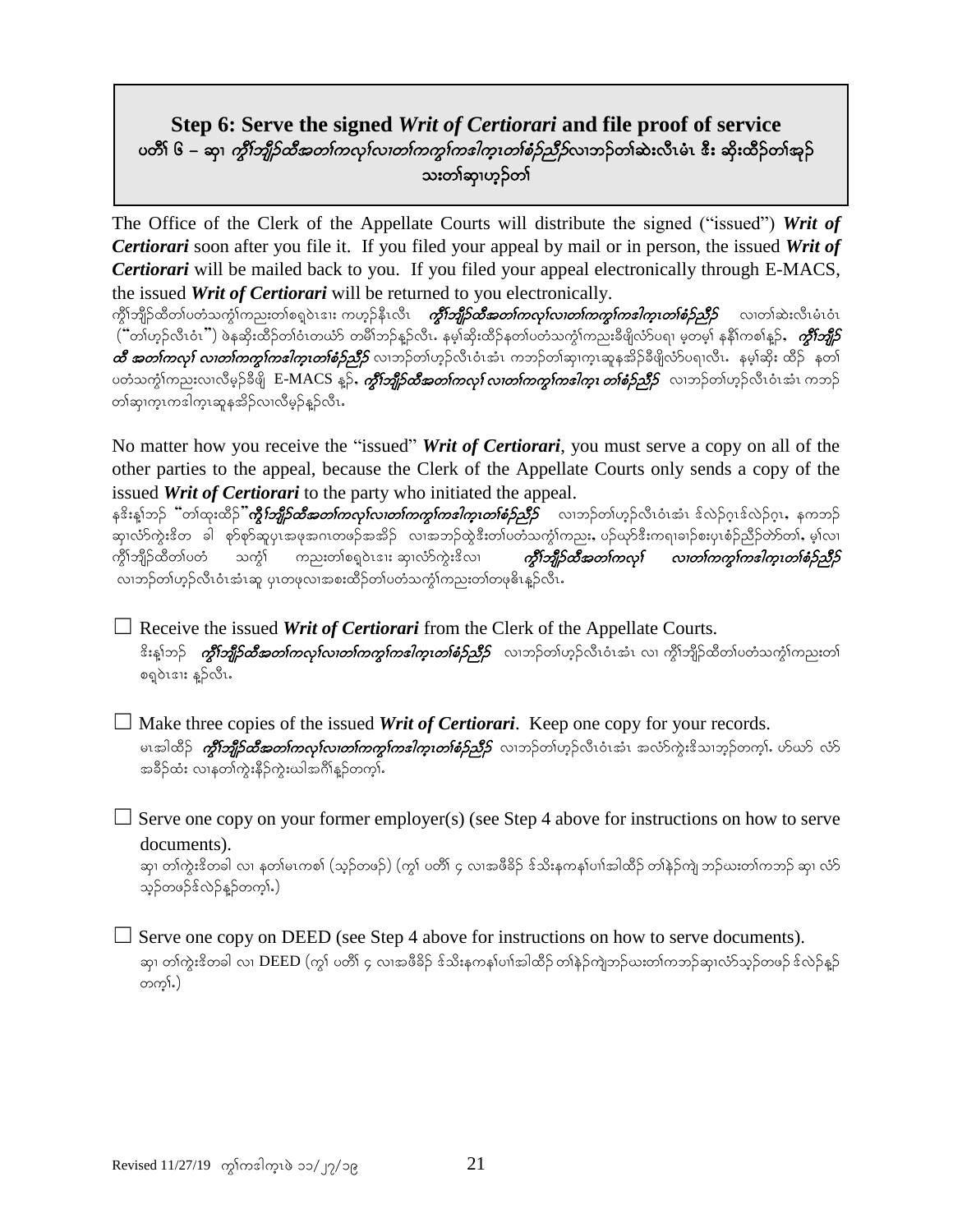$\Box$  The person who served the issued *Writ of Certiorari* must fill out and sign the form titled *Relator's Certificate of Service by Mail of Issued Writ of Certiorari*. This is proof of service for the issued *Writ of Certiorari*. See Step 5 above for instructions about filling out the *Certificate of Service*.

ပုၤတဂၤလၢဆု၊ *ကွိၤ်ဘျိဉ်ထီအတ<sup>ု</sup>ကလုၤ်လက်ကကွ<sup>ု်</sup>ကပြော့၊တစ်စဉ်သိဉ် လၢဘဉ်တါဟ္*ဉ်လီၤဝံၤအံၤ ကဘဉ်မၤပုဲၤ ဒီး ဆဲးလီၤမံၤလ၊ လ်ာ် ကိုဉ်ဒိလ၊ အခိဉ်တီမျှဝဲ **ပုၤ***လိာကို***းအ***လ်ာအုဉ်သးလ၊တၤ်ဆု၊ဟုဉ်ကိုးဘျိုဉ်ထီအတၤ်ကလုၤ်လ၊တၤ်ကကွၤ်ကဒါက္ၤတၤ်စံဉ်သိဉ်ခီဖျလ်ာပရ၊* **နဉ်** လိၤ. တါအံၤမဲ့ါဝဲတါအုဉ်သးလ၊ တါဆု၊ဟုဉ်တါဝံၤလ၊ *ကွိါဘျိုဉ်ထိအတါကလုໂလ၊ တါကကွါကအါကူးတါစံဉ်ညီဉ်* လ၊ဘဉ် တါဟုဉ်လိၤ ဝံၤ အဂ်ိါန္ဉ်လီၤႉ ကွ<sup>ဴ</sup>၊ ပတိၢ် ၅ လၢအဖီခိဉ် လၢကနၤ်ပၢါအါထိဉ်တၢ်နဉ်ကျဲဘဉ်ယးတ၊်မၤပုံၤ *လံာ်အုဉ်သးတၤ်ဆု၊ဟူဉ်တၤ်* နဉ်တက္၊်

□ File the *Certificate of Service* of the issued *Writ of Certiorari* with the Clerk of Appellate Courts (see Step 3 above for instructions on how to file documents). This must be filed within 7 days of when the issued *Writ of Certiorari* was served on the employer and DEED. See [Minn. R. Civ. App. P. 115.03, subd. 4.](https://www.revisor.mn.gov/court_rules/ap/subtype/rcap/id/115/#115.03)

ဆိုးထိဉ် *လံာ်အုဉ်သးတါဆုၤဟုဉ်တါ* လၢ *ကွိါဘျီဉ်ထီအတၤ်ကလုၤ်လာကကွက်အါကူးတါစံဉ်ညီဉ်* လၢဘဉ်တါဟုဉ်လီၤဝံၤအံၤ ဆူ ကွိၢ်ဘျိဉ်ထိတ၊်ပတံသကွံၢ်ကညးတ၊်စရူဝဲၤဒၢႏ (ကွ၊် ပတိ၊် ၃ လၢအဖိခိဉ် လၢကန၊်ပၢါအါထိဉ်တ၊်နဲဉ်ကျဲဘဉ်ယႏ ကဘဉ်ဆိုးထိဉ်လံာ်တီလံာမိ တဖဉ်ဒ်လဲဉ်အဂ္ဂါ) နဉ်တက္ဂါ. တၢ်ကဘဉ်ဆိုးထိဉ်လ၊ ၇ သီအတိ၊်ပူၤဖဲ *ကွိၢ်ဘျိုာ်ထီအတၢ်ကလု၊်လ၊တ၊်ကကွ၊်ကဒါက္ၤတၢ်စံဉ်သိဉ်* လ၊ဘဉ်တါဟုဉ်လီၤဝံၤအံၤ ဘဉ်တါဆု၊ဆူ တါမၤကစါ ဒီး DEED နူဉ်လီၤ. ကွ<sup>ု</sup> [Minn. R. Civ. App. P. 115.03, subd. 4.](https://www.revisor.mn.gov/court_rules/ap/subtype/rcap/id/115/#115.03)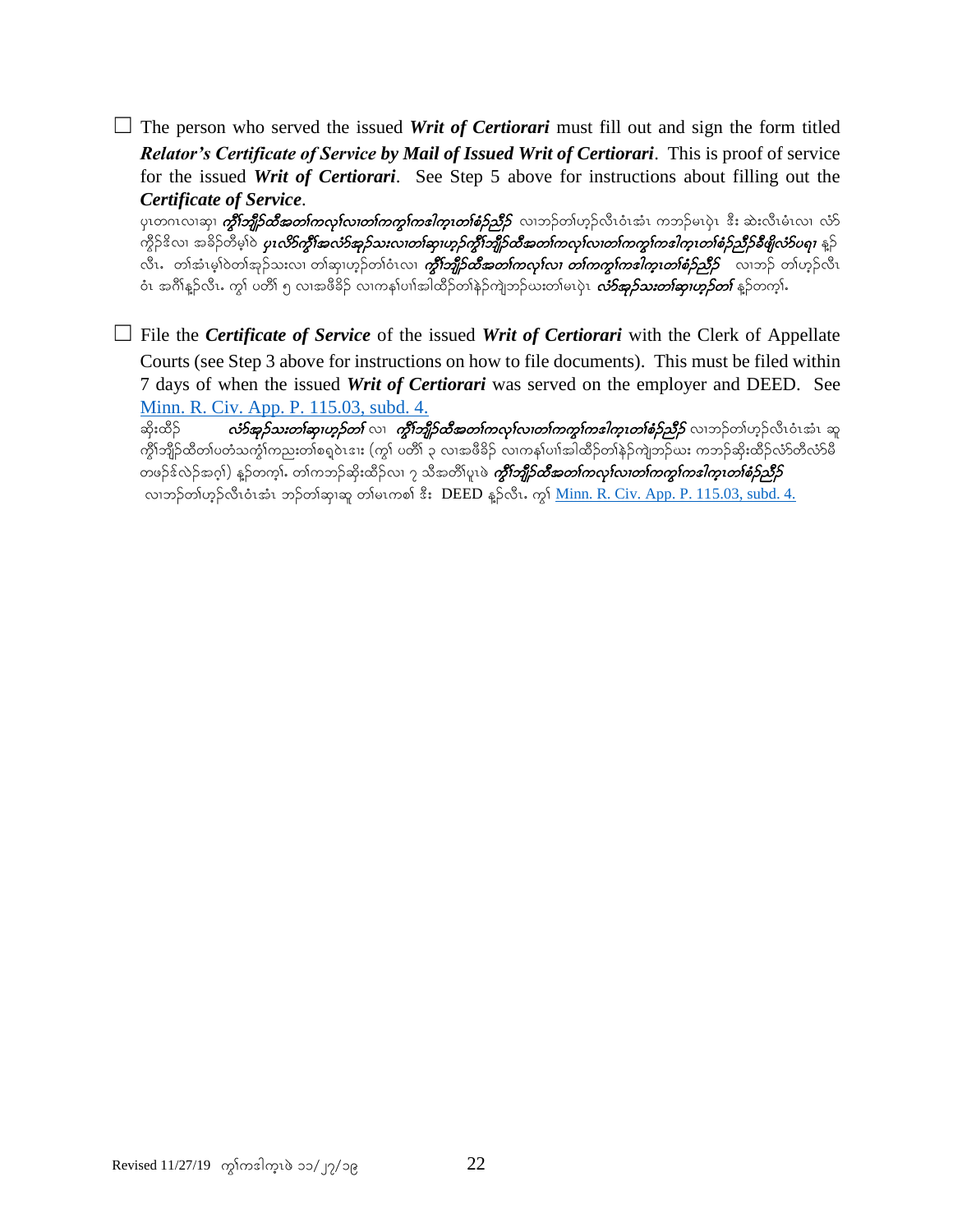# **Step 7: Calculate the Deadline for your** *Brief* ပတိ၊် ၇ – တၢ်ဂဲ၊်ဒူးတၢ်သ္၃်ဆ၊ဖးကတိၢ်လ၊န *ကိုၤ်ဘျိဉ်လံာ်ပာ်ဖျါ* အင်္ဂါ

Your written argument on appeal is called a "brief." As the relator (appealing party), **you must file a** *brief***, or your appeal will be dismissed.** See [Minn. R. Civ. App. P. 142.02.](https://www.revisor.mn.gov/court_rules/ap/subtype/rcap/id/142/#142.02) နတၢ်ကွဲးဂုၤ်လိာဘိုလိ>်လၢနတၢ်ပတံသက္ဂၤ်ကညးအံၤတၢ်ကိႈအီၤလ၊ "ကွိၤ်ဘျိဉ်လံ>်ပၖဖျါ" နူဉ်လီၤ န်ပုၤလိ>်ကွီၤ် (ပုၤပတံသက္ဂၤ် ကညးထိဉ်တၤ် အဖု) အသိး, နကဘဉ်ဆိုးထိဉ် *ကွိါဘျီဉ်လံာ်ဟ်ဖျါ,* မှတမှု၊ နတ္ပါပတံသက္ခါကညးအံၤ ကဘဉ်တါဆိကတိါကွာ်နူဉ်လိၤ. ကွ<sup>ု</sup> <u>Minn. R. Civ.</u> [App. P. 142.02.](https://www.revisor.mn.gov/court_rules/ap/subtype/rcap/id/142/#142.02)

The deadline for your *brief* depends on when you were served with an *itemized list of the contents of the record.*

တၢ်သွဉ်ဆ၊ဖးကတိၢ်လၢနု *ကွီးဘျိုဉ်လံာ်ဟ်ဖျါ* အံၤဒိးသန္ၤထိဉ်အသးလ၊ တ၊်ဟုဉ်လီၤနၤ *တ၊်မ၊နီဉ်မ၊ဃါအခိဉ်တီတ၊်ကွဲးနီဉ်စရီ နူ*ဉ်လီၤ.

#### **General Information about the "Record"/**တၢ်က်က်ကျလာအညီနှာ်ဘဉ်ယး "တျမဴးနိဉ်မယေါ်"

The record is the evidence used in the hearing before the ULJ and, if you asked for a new hearing in your request for reconsideration, any new evidence accepted at that hearing. The evidence in the record is the only evidence that the Court of Appeals typically looks at in an appeal.

တါမၤနိဉ်မၤယါမ့ါ တါအုဉ်ကီၤသးလၢဘဉ်တါစူးကါအီၤဖဲတါဒိကနဉ်စံဉ်ညီဉ်တါလ၊ ULJ အမဲာ်ညါဒီး,နမ့္ပြဲယူထိဉ်တါစံဉ်ညီဉ်ဒိကနဉ် အသိလ၊တၢ်ကဆိကမိဉ်ထံကူၤန္၊်နၤအဂိၢန္ဥ်, တၢ်အှဉ်ကီၤသးအသိတမံၤလ၊်လ၊်အံၤဘဉ်တ၊်တူ၊်လိာ်လ၊ တ၊်စံဉ်ညီဉ်ဒိကနဉ်တ၊်အခါန္ဥ် လီၤ. တါအုဉ်ကီၤသးလၢတါမၤနိဉ်မၤယါအပူၤအံၤ မူ) တါအုဉ်ကီၤသးထဲတမံၤဓိၤလ၊ တ၊်ပတံသက္ငံ)ကညး ကွိၤ်ဘျိဉ်ညီနှၤ်ကွၤ်ယီၤဝဲဖဲတၤ် ပတံသကဲ့်္ဂကညးအခါန္βလိၤ.

If testimony was given at the hearing(s), DEED will prepare a transcript of the audiotape of the hearing free of charge. A transcript is a typed copy of what all of the parties and the ULJ said at your hearing.

တၢ်အုဉ်သးအံၤမ္၊်ဘဉ်တ၊်ဟ္ဥာလိၤလ၊တၢ်ဒိကနဉ်စံဉ်ညိဉ်တ၊်(သ္ဥတဖဉ်)အဆ၊ကတိ၊န္ဥာ်, DEED ကကတ်ာ်ကတီၤတ၊်ကွဲးနိဉ်ကွဲးယါ လ၊အမ္နါတါကလု၊်လိလုၤပျံၤလ၊တါဒိကနဉ်စံဉ်ညီဉ်တါအခါခီလီလ၊အတလၢာ်ဘူဉ်လၢာစူးနူဉ်လီး. တ၊်ကွဲးနိဉ်ကွဲးယါမှ၊် လံာ်ကွဲးဒိလ၊ အကွဲးနိဉ်မၤယါတ၊်ကတိၤခဲလၢာ်လ၊ လ၊ပုၤအဖုတဖဉ်ခဲလၢာ် ဒီး ULJ စံးတ္၊်ဝဲဖဲ တ၊်စံဉ်ညီဉ်ဒိကနဉ်တ၊်အခါန္ဉာလိၤ.

DEED is required to serve an *itemized list of the contents of the record* on you and your former employer. DEED must serve this list on you within 30 days after DEED was served with the *Petition for Writ of Certiorari*, or within 14 days after the transcript is delivered to the Court of Appeals, whichever is later. If you request it, DEED will also send you a copy of all exhibits in the record, free of charge.

DEED အံၤတၢ်လိဉ်ဘဉ်ဝဲလ၊ ကဆု၊ *တ်မ၊ နိဉ်မ၊ဃါအခိဉ်တီတ၊်ကွဲးနိဉ်စရီ* ဆူနၤဒီး နတ၊်မၤကစၢ်လိၢ်လံၤန္ဉ်လီၤ. DEED ကဘဉ် ဆု၊စရိအံၤဆူနအိဉ်လ၊ အသိ ၃၀အတိါပူး ဖဲတါဆု၊ *တ်ပတံသက္ခါကညးလ၊ကွိါဘို့ဉ်ထိ အတၢ်ကွဲးလ၊ကကွ၊်ကrါက္၊ တၢ်စံဉ်သိဉ် ဆူ* DEED, မှတမ့် ၁၄ သိအတိ)်ပူး ဖဲတ၊်ကွဲးနိဉ်ကွဲးယါအံၤဘဉ်တ၊်ဆု၊ယီၤဆူ တ၊်ပတံသက္ဂါကညးကွိါဘျိဉ်, ဖဲလဲဉ်တခါဂူၤလ၊ တ၊်မၤဝံၤ အီၤလၢလိၢ်ခံနူဉ်လီၤ $\cdot$  နမ္နါယ္မထိဉ်နူဉ် $\cdot$   $\cdot$  DEED ကဆု၊နၤတါအုဉ်သးအပီးအလိခဲလက်အလံာ်ကွဲးဒိလ၊တါမ၊နိဉ်မၤယါအပူၤ $\cdot$  ခီလီလ၊ အတလၢာ်ဘူဉ်လၢာ်စူးဘဉ်နဉ်လီး.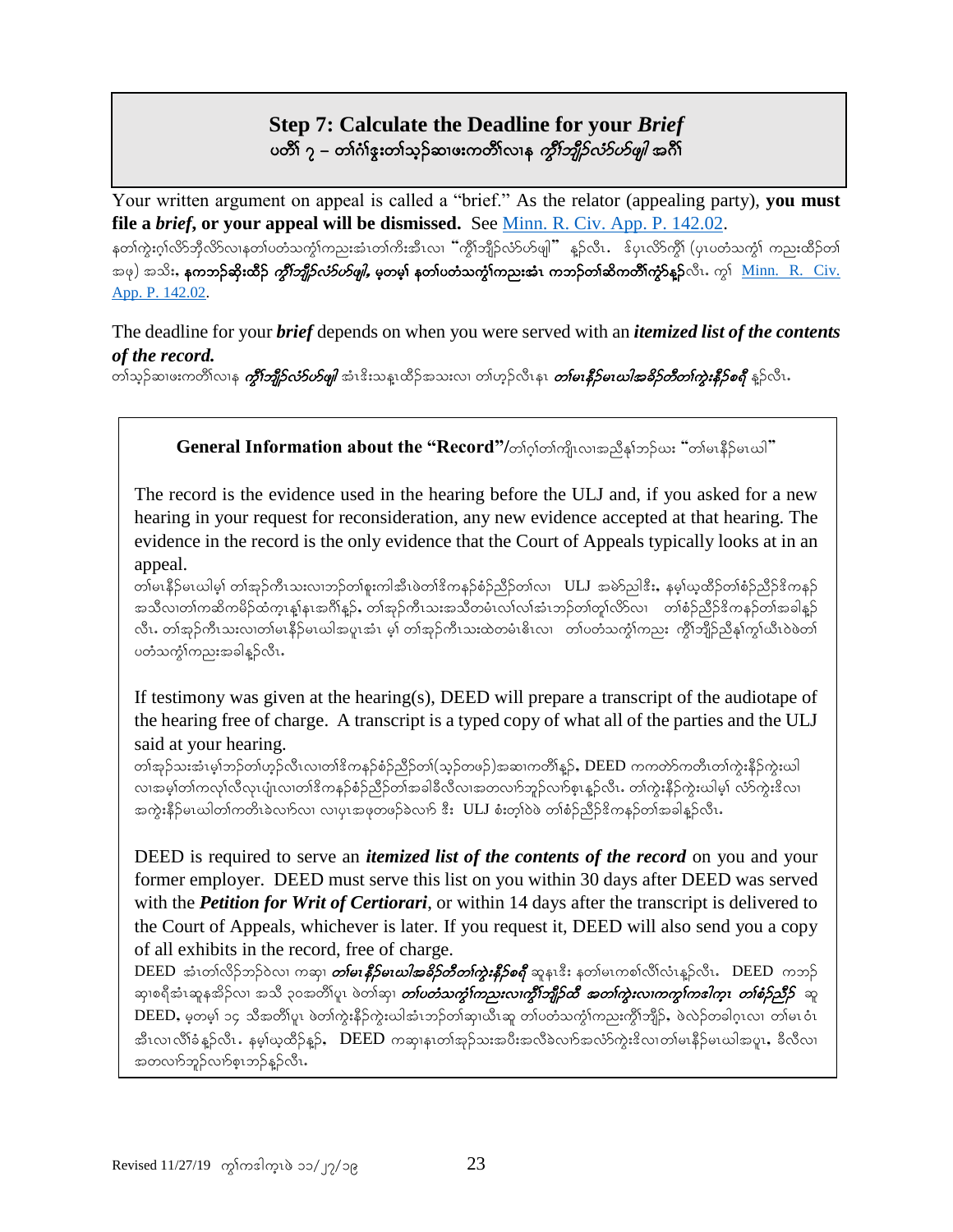Your *brief* is due 30 days after DEED serves you with the *itemized list of the contents of the record*. If DEED serves the itemized list by mail, then you have 33 days after the date that the list was mailed to serve and file your brief. See [Minn. R. Civ. App. P. 115.04, subd. 4.](https://www.revisor.mn.gov/court_rules/ap/subtype/rcap/id/115/#115.04) န *ကွိၤ်ဘျီဉ်လံ5ဟ်ဖျါ* **အံၤ**တၢ်ကဘဉ်ဆု၊ထိဉ်လ၊ အသိ ၃၀ အတိၢ်ပူ၊ ဖဲ \_ DEED ဆု၊န၊ *တ်၊မ၊<i>နီဉ်မ၊ဃါအဓိဉ်တီတ၊်ကွဲးနီဉ်စရီ* **ဝံ**၊ အလိၢ်ခံ နူဉ် လီၤ.  $\rm DEED$  မ့ါဆု၊ တါကွဲးနိဉ်စရီခီဖိျလ်ာ်ပရၢနူဉ်, နကန့္ပါဘဉ် ၃၃ သီ လၢကဆု၊ထိဉ်တါ ဖဲတါစရီနူဉ်ဘဉ်တါပရၢလီၤဆူ ကဆု၊ ဒီး ဆိုးထိဉ် နတ္ပါဘျီဉ်လံာ်ဟ်ဖျါဝံၤအလိါခံနဉ်လီၤ. ကုโ $\text{Minn}$ . R. Civ. App. P. 115.04, subd. 4.

See Step 1 for specific instructions for calculating deadlines. ကွါ ပတိါ ၁ လ၊တါနဲဉ်ကျဲလီ၊တံ၊လီ၊ဆဲးဘဉ်ယးတါဂါဒွးတါသူဉ်ဆ၊ဖးကတိါန္ဉာ်တက္၊်.

 $\Box$  The *itemized list of the contents of the record* was served or mailed to me on  $\Box$  $\emph{of}$ မာနီ $\emph{beta}$ မားတိ $\emph{beta}$ ကိုတ် $\emph{alpha}$ နီ $\emph{beta}$ စရီ အံၤဘဉ်တ $\emph{alpha}$ းမှတမှ $\emph{alpha}$ းရယအိဉ်လ $\emph{alpha}$ 



 $\Box$  The deadline for my brief is/တ)သေ့ဉ်ဆ $\circ$ းကတိၤ်လ၊ ယက္ဂိၤ်ဘျိဉ်လံ $\circ$ တ်ဖျဲမ့) \_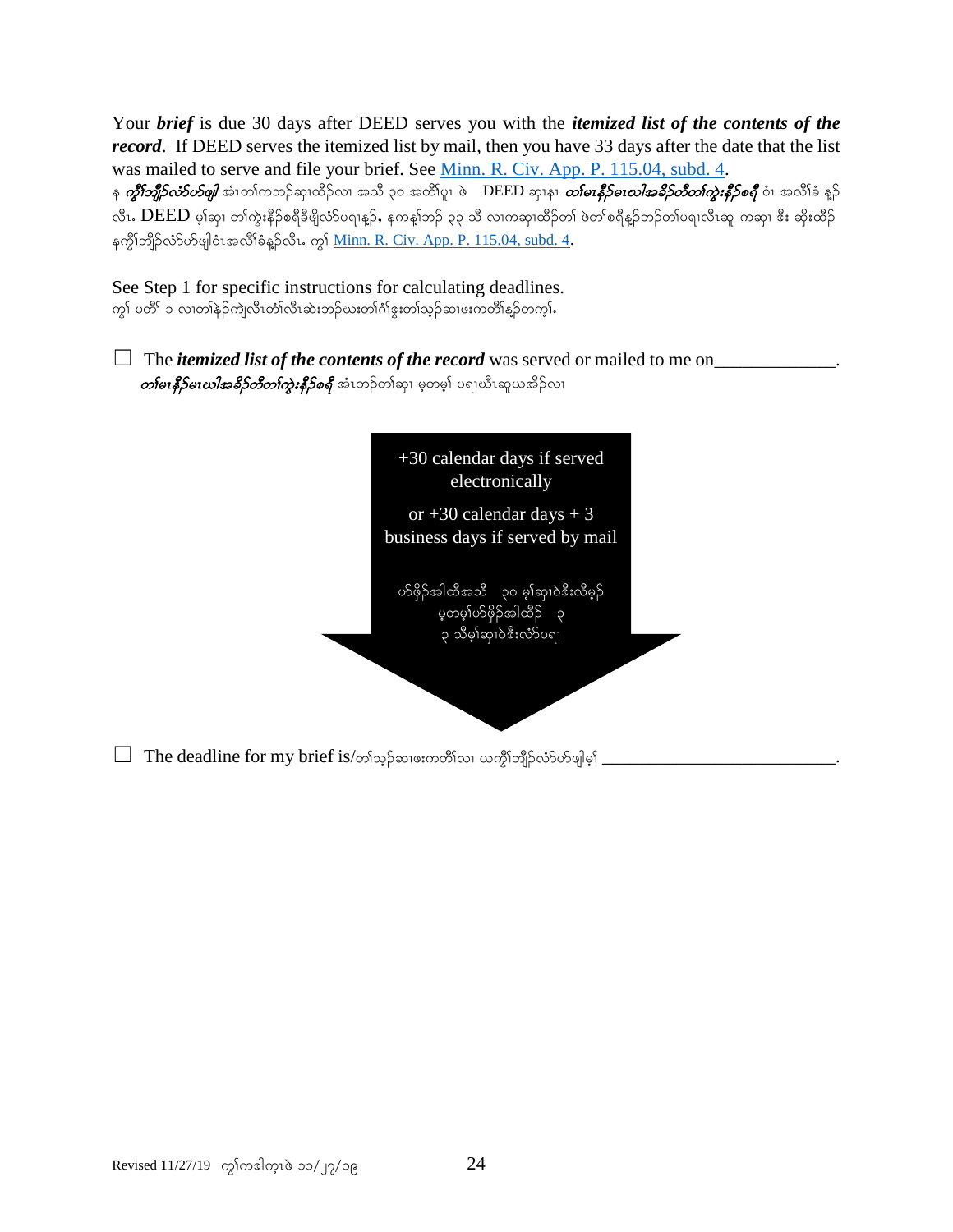#### **Step 8: Prepare your** *Brief* ပတိၢ် ၈ – ကတ်ာကတီၤန*က္ခိၢ်ဘျီဉ်လံာ်ပာ်ဖျါ*

You have three options for the format of your *brief*: နအိဉ်ဒီးတ၊်*ယုထ၊* ၃ ခါ လ၊ န *ကွိၢ်ဘျိဉ်လံာ်ဟ်ဖျါ အ*က္ခါအဂီၤ– $:$ 

**(1) Formal** *Brief***:** A formal brief includes a table of contents, a statement of the legal issues, a statement of the case and the facts, an argument, a conclusion, and an addendum. See [Minn. R. Civ. App. P. 128.02.](https://www.revisor.mn.gov/court_rules/ap/subtype/rcap/id/128/#128.02) A formal brief must be bound in a specific way, and can't just be stapled. A list of approved binding methods under [Minn. R. Civ. App.](https://www.revisor.mn.gov/court_rules/ap/subtype/rcap/id/132/#132.01) P. 132.01 is available at http://mncourts.gov/Clerk-of-Appellate-Courts.aspx# [ApprovedBriefBindingMethods.](http://mncourts.gov/Clerk-of-Appellate-Courts.aspx# ApprovedBriefBindingMethods) uG D>bsD.vHmymzsgvXtydmxGJw>bsXA=AuGD>bsD.vHmymzsgvXtydmxGJw>bsXAy.CkmAw>\*h>cd.wDwz.<AoJp;w>\*h>uDw>ymzsg<A တ)်မူးတ)်ရာအဂ္ဂါတ်ဟ်ဖျါ ဒီး တ၊်ဂုၤ်တ၊်ကျိၤတဖဉ်, တ၊်ဂုၤ်လိ>ဘိုလိ>်, တ၊်ဂုၤ်ကျၤ်တံ}, ဒီး လံာ်ဘျးစဲဟ်ထွဲအခံတဘုဉ်နူဉ်လီၤ. ကွၤ်  $\underline{\text{Minn. R. Civ. App. P. } 128.02}$ . ကွိၤ်ဘျိဉ်လ်ာ်ပာ်ဖျါလၢအပိ $\lambda$ တ္တာကျအံၤ ကဘဉ်စ၊တံ၊်ယာ်လၢကျဲလီၤဆီ, ဒီး ထဲတ၊် ဆးစဲဘူးစးခိတခါဓိၤတသ္ဘာဉ်. ကျိုးကျဲလ၊အဘဉ်တၢ်တူ၊်လိာ်အီၤလ၊တ၊်ကစ၊တံ၊်တ၊်အံၤတ၊်ကွဲးရဲဉ်လီၤအီၤ ဖဲ<u>Minn. R. Civ. App.</u>

 $P.$  132.01  $\bullet$  အဖိလ $\delta$   $\mathbf{\hat{s}}$ း တါ $\mathbf{\hat{s}}$ းရွှိသေသွဲဖ http://mncourts.gov/Clerk-of-Appellate-Courts.aspx# [ApprovedBriefBindingMethods.](http://mncourts.gov/Clerk-of-Appellate-Courts.aspx# ApprovedBriefBindingMethods)

- **(2) Informal** *Brief***:** An informal brief may be stapled and must include a written argument and addendum. See [Minn. R. Civ. App. P. 128.01, subd. 1.](https://www.revisor.mn.gov/court_rules/ap/subtype/rcap/id/128/#128.01) Most applicants for unemployment benefits file informal briefs. ကွိဳးဘျို<mark>ဉ်*လံာ်ဟ်ဖျါ*လ၊အတပိာ်ထွဲတၢ်ဘျ၊ –</mark> ကွိၢ်ဘျိဉ်လံာ်ပာ်ဖျါလ၊အတပိာ်ထွဲတၢ်ဘျ၊အံၤတ၊်ဆႏစဲဘူးအီၤသ္ ဒီး ကဘဉ်ပဉ်ယှာ် တ၊် ဂ္)်လိ၁ဘိုလိ>်လ၊ဘဉ်တ၊်ကွဲးလီၤအီၤ ဒီး လံာ်ဘူးစဲဟိတွဲအခံတဘုဉ်နူဉ်လီၤ. ကွ\် <u>Minn. R. Civ. App. P. 128.01, subd. 1</u>. ပုၤလ၊အပတံထိဉ် လ၊ကဒိးန့၊်တ၊်ဖံးတ၊်မၤတအိဉ်အတ၊်ဘျုးတ၊်ဖိုဉ်တဖဉ် အါတက္၊် ဆိုးထိဉ်ကွိၢ်ဘျိဉ်လံာ်ဟ်ဖျါလ၊အတပိာ်ထွဲတ၊်ဘျ န့ဉ်လီၤ.
- **(3)** *Memorandum of Law* **and** *Short Letter Argument***:** If you gave a written *Memorandum of Law* to the ULJ, you may file that Memorandum as your brief, along with a short letter argument that addresses the ULJ's decision. This may be stapled and must include an addendum. See [Minn. R. Civ. App. P. 128.01, subd. 2.](https://www.revisor.mn.gov/court_rules/ap/subtype/rcap/id/128/#128.01)  $\Delta$ စးတ $\delta$ လ်ာဘၤလိ်ကိုးအတ $\delta$ ကွဲးနီဉ်ဒီးတ $\delta$ ဂ္ $\delta$ လ်ာဘိုလ်ာအလံ $\delta$ ၀ဈဖှဉ်ကိ $S$  – နမ့္ပ်ဟှဉ်လီၤ သဲစးအတ $\delta$ လ်ာဘၤလိ $\delta$ ကိုးအတ $\delta$ ကွဲးနီဉ် လ၊ ဘဉ်တၢ်ကွဲးလီၤအီၤဆူ ULJ နူဉ်, နဆိုးထိဉ် တၢ်လိာဘၢလိာ်ကွိၤ်အတၢ်ကွဲးနိဉ်ဒ်နကွိၤ်ဘျိဉ်လံာ်ဟ်ဖျါအသိးသ့, ယှာ်ဒီးတၢ်ဂူ လိ>်ဘိုလိ>်အလံ>်ပရၢဖုဉ်ကိ>်လ၊ အတဲဖျါထိဉ်တၢ်စံဉ်ညိဉ်ဆ၊တဲာ်နှဉ်လီၤႉ တၢ်အံၤကဘဉ်တ၊်ဆးစဲဘူးအီၤ ဒီး ကဘဉ်ပဉ်ယှာ် လံာ်ဘူး စဲတိတွဲအခံတဘုဉ်လီၤ. ကွ\် <u>Minn. R. Civ. App. P. 128.01, subd. 2</u>.

 $\Box$  Choose the format for your *brief* (formal, informal, or short letter argument). ယုထ၊ န *ကွီးဘျီဉ်လံာ်ဟ်ဖျါ* အက္ခ္အနာရီ၊ (ဟိုထွဲတ္ပါဘျ၊, တပိတ်ထွဲတာဘျ၊, မှတမှု) တာဂွာလိုဘိုလိုာအလုံာပရၢဖုဉ်ကို),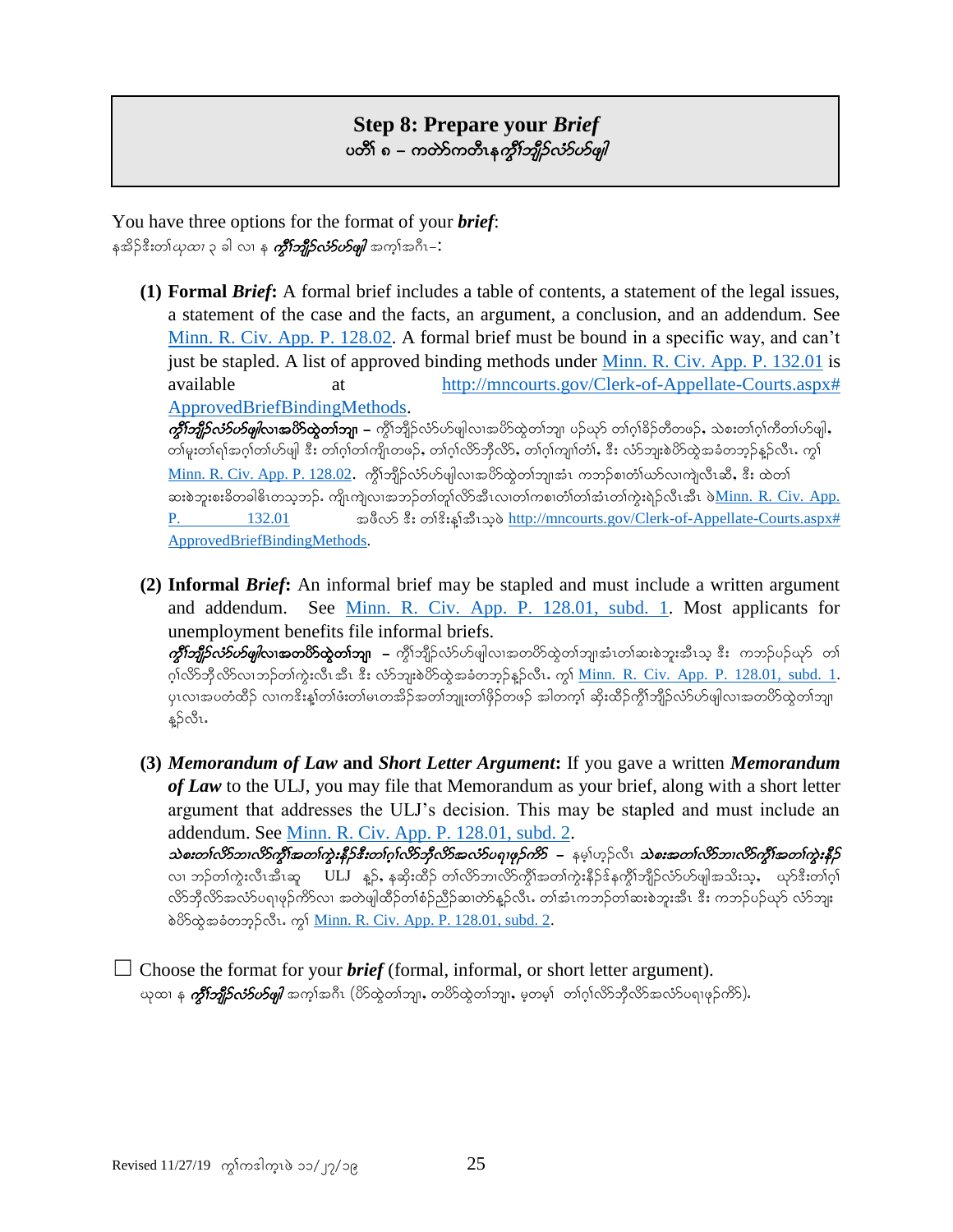☐ Write your *brief*. The Minnesota State Law Library website has helpful information about writing briefs and example briefs you can read [\(http://mncourts.libguides.com/appeals/briefs\)](http://mncourts.libguides.com/appeals/briefs). ကွဲးန *ကွိါဘို့ဉ်လံ5ဟ်ဖျါ.* **မံ**ဉ်နံဉ်စိထဉ်ကိ<sup>ု</sup>စဉ်သဲစးအလံာ်ရိဒၢးအပှာ်ယဲၤသန္နအိဉ်ဝဲဒီးတါဂုါတါကျိၤလၢအဘျုးအဖိုဉ်အိဉ်ဝဲဘဉ်ယး တါကွဲး ကိုၤ်ဘျိဉ်လံာ်ပန်ဖျါတဖဉ် ဒီး ကိုၤ်ဘျိဉ်လံာ်ပန်ဖျါအဒိတဖဉ်လၤနဖူးအီၤသ္ [\(http://mncourts.libguides.com/appeals/briefs\)](http://mncourts.libguides.com/appeals/briefs).

 $\Box$  Prepare the addendum to your *brief*. No matter what type of *brief* you file, your *brief* must include an addendum that contains a copy of the ULJ's decision that you are appealing. ကတ်ာကတိၤတၢ်ဘျးစဲပိာထွဲတဘ့ဉ်လ၊ နု *ကွီးဘျိုာ်လံာ်ဟ်ဖျါ* အင်္ဂါတက္i် နဆိုးထိဉ် *ကွီးဘျိုာ်လံာ်ပစ်ဖျါ အကလု*ဒ်လ်ော်လည်ဂူး, နု **ကွီး** *ာျီဉ်လံ5ဟ်ဖျါ* ကဘဉ်ပဉ်ယှာ် တ၊်ဘူးစဲဟိထွဲတဘွဉ်လ၊ အပဉ်ယှာ် ULJအတၢ်စံဉ်ညီဉ်ဆ၊တဲာတ၊်ကွဲးဒိလ၊နပတံသက္ခံ၊်ကညးထိဉ်နှဉ်လီၤ

The addendum *may* also include documents from the record before the ULJ, if there are specific parts of the record that you want to point out to the Court of Appeals. However, **you cannot include any new evidence that was not presented to the ULJ.** If you choose to include additional documents from the record, the page limit is 50 pages and your addendum should include a table of contents. See [Minn. R. Civ. App. P. 130.02](https://www.revisor.mn.gov/court_rules/ap/subtype/rcap/id/130/#130.02) for additional instructions about the addendum.

တ)်ဘူးစဲဟိတွဲအံၤ *ဘဉ်သှဉ်သှဉ်* ပဉ်ယှာ်စ့)်ကီးဒီးလံာ်တီလံာမိတဖဉ်လ၊ တါမၤနိဉ်မၤယါလ၊ ULJ အမဲာ်ညါ,ဖဲန မ့္ပ်ဆဲဉ်ဒီးနဲဉ်ဖျါ တ၊်ဂ္ လီၤဆီ တနီၤလၢတါမၤနိဉ်မၤယါအပူၤဆူ တါပတံသက္ဂၤ်ကညးကွိၢ်ဘျိဉ်န္ဉာလီၤႉ ဘဉ်ဆဉ်သနာ်က္**, နထၤနုာ်လီၤတၢ်အုဉ်ကီၤသးအသီလၤ တၢ် တဟ်ဖျါထိဉ်တု၊်အီၤဆူ ULJ တသ္<b>ဘဉ်.** နမ့္ပ်<sub></sub>ယုထၤလၢ ကထၢနှာ်အါထိဉ်လံာ်တီလံာမိတဖဉ်လၢ တျ်မၤနိဉ်မၤယါန္ဉ်, လံာ်ကဘျံးပၤလၢ တ၊်ဟ်ပနီဉ်ဟ်လၢနထ၊နာ်အအါကတၢါသူမှါ ၅၀ ကဘျံးဒီး နင်္လာဘျးစဲဟ်ထွဲကြားပဉ်ယှာ် တၢ်ဂ့ါခိဉ်တီသုဉ်တဖဉ်နဉ်လီၤ $\cdot$  ကွါ် $\underline{\text{Minn}}$ .  $\overline{\text{R}}$ .  $C$ iv. App. P. 130.02 လၢကသူဉ်ညါအါထိဉ်တါနဉ်ကျဲဘဉ်ယးလံာ်ဘူးစဲဟိတွဲနူဉ်လီၤ $\cdot$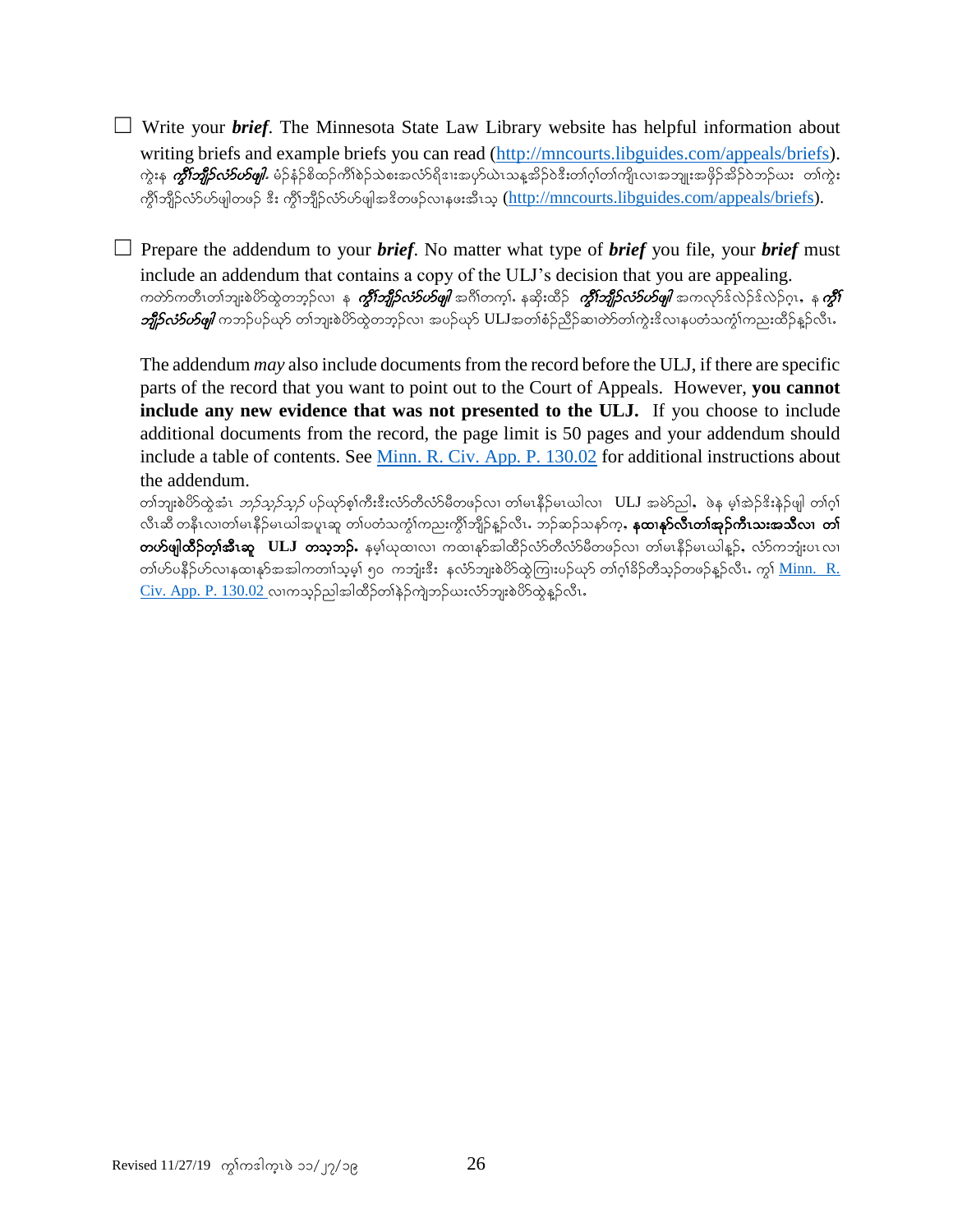# **Step 9: File and Serve Paper Copies of your** *Brief* ပတိ််၊ ၉ – ဆိုးထိဉ် ဒီး ဆု၊ထိဉ် နက္ဂိၤ်ဘျိဉ်လ်ာ်ပာ်ဖျါလံာ်စးခိတၢ်ကွဲးဒိတဖဉ်

Even if you e-file and e-serve your *brief* using the appellate courts' E-MACS system, you will need to file and serve **paper** copies of your *brief*. See [Minn. R. Civ. App. P. 131.03.](https://www.revisor.mn.gov/court_rules/ap/subtype/rcap/id/131/#131.03) နမ့္သ်ဆိုးထိဉ်န *ကွီးဘျီဉ်လံာ်ဟ်ဖျါ* ဒီဖျိလိမ့ဉ်–တါဆိုးထိဉ် ဒီး လိမ့ဉ်–တါဆု၊ထိဉ် ခီဖျိတါစူးကါဝဲ တါပတံသက္ပါကညးကွိါဘျိဉ်အ  $E\text{-MACS}$ တါမၤကျိၤကျဲဒဉ်လဲ>်, နကဘဉ်ဆိုးထိဉ် ဒီး ဆု၊ထိဉ် န*ကွီးဘျိဉ်လံ>်ပာ်ဖျါ* **လၤလံ>်စးခိ**တၤ်ကွဲးဒိအါဘုဉ်နဉ်လီၤ*. ကွၤ်* <u>Minn. R. Civ. App. P.</u> [131.03.](https://www.revisor.mn.gov/court_rules/ap/subtype/rcap/id/131/#131.03)

**Note: Briefs are the only document type that requires additional service of paper copies** *even after the document has been e-filed and e-served using the E-MACS system***. Do not mail paper copies of any other e-filed documents to the court or to the other parties involved in the appeal.**

တိ\ိနိဉ်: *လံာ်တီလံာမီအံၤ ဘဉ်တၤ်လီမှဉ်−တၤ်ဆိုးထိဉ် ဒီး လီမှဉ်−တၤ်ဆု၊ထိဉ် ခီဖျိတၤ်စူးကါဝဲ E-MACS တၤ်မၤ<i>ကျိၤကျ ဝံၤသန*ာ်က္  $\hat{\mathit{c}}$ ်ကိုကျီဉ်လံာဟ်ဖျါတဖဉ် မှါဝဲလံာ်တီလံာမီထဲနဉ်တကလှာ်လ၊ လိဉ်အါထီဉ်တ၊်မၤဖ်အမှ၊် လံာ်စးခိလံာ်ကွဲးဖိအါဘူဉ် နူဉ်လီၤ တဘဉ်ဆုၤလံာ်ပရၢလၢအမှါ လံာ်တီလံာ်မီအလံာ်စးခ်လံာ်ကွဲးဖိအါဘုဉ်အဂုၤအဂၤလၢ နလီမှဉ်–ဆိုးထိဉ်ဝံၤ ဆူကွိၢ်ဘျိဉ် မှတမ့၊် ပှၤတဖု ဂူးတဖုဂူးလ၊အပဉ်ဃှာ်လ၊တ၊်ပတံသက္ငံ၊်ကညးအံၤ တဂူး.

 $\Box$  Make ten paper copies of your brief. If you are filing a formal brief, make sure your copies are bound according to the instructions in [Minn. R. Civ. App. P. 132.01.](https://www.revisor.mn.gov/court_rules/ap/subtype/rcap/id/132/#132.01) Keep one copy of the brief for your records.

မၤအါထိဉ် နက္ပါဘျိဉ်လံာ်ဟ်ဖျါလ၊ လံာ်စးခိလံာ်ကူးဒိ အဘုဉ် ၁၀ နဉ်တက္ငါး - နမ္နါဆိုးထိဉ် ကိုါဘျိဉ်လံာ်ပာဖျါလ၊ -အပိာထဲ့တါဘျ၊အသိး နူဉ်, မၤလီၤတံၤ်လ၊ နင်္လာကွဲးဒိ န္ဉာ်ကဘဉ်တၢ်စၢဃာ်အီၤ ဒ်တၢ်နဲဉ်ကျဲဖျါလ၊ <u>[Minn. R. Civ. App. P. 132.01](https://www.revisor.mn.gov/court_rules/ap/subtype/rcap/id/131/#131.03)</u> နဉ်လီၤ. ဟ်ဃာ် နတၢ်ကွိၢ်ဘျိဉ်လံာ်ဟ်ဖျါတ၊်ကွဲးဒိတခါလၢနတ၊်မၤနိဉ်မၤယါအဂိၢ်န္ဉာ်တက္၊်.

 $\Box$  File five paper copies of the brief with the Clerk of the Appellate Courts, in person or by mail (see Step 3 above for instructions on how to file documents).

ဆိုးထိဉ်ကွိၢ်ဘျိဉ်လံာဟ်ဖျါ လံာ်စံးခိလံာ်ကွဲးဒိ ၅ ဘူဉ် ဆူ ကွိၢ်ဘျိဉ်ထိတၢ်ပတံသကွံၢ်ကညးစရူဝဲၤဒၢႏႇ လၢပုၤနိၢိကစၢ် မှတမှ၊ ခီဖျိလံာ်ပရၢ (ကု) ပတိ) ၃ လ၊ ဖျါလ၊အဖီခိဉ်လ၊တ)်နဉ်ကျဲလ၊ကဘဉ်ဆိုးထိဉ်လံာတိလံာမိတဖဉ်ဒ်လဲဉ်အဂ္ဂါ) တက္ $\mathbf{f}_{\cdot}$ 

 $\Box$  Serve two paper copies on your former employer(s). ဆု၊လံာ်စးခ်ကွဲးဒိ ခံဘူဉ် ဆူနတ၊်မၤကစၢ်လိၢ်လံၤ (သူဉ်တဖဉ်) တက္န၊်.

 $\Box$  Serve two paper copies on DEED by mailing to the address on page 16. ဆု၊လံာ်စးခ်ကွဲးဒိ ခံဘုဉ် ဆူ DEED ခီဖျိဆု၊လံာ်ပရ၊ဆူလိၢ်အိဉ်ဆိးထံးလ၊ အအိဉ်လ၊ လံာ်ကဘျံးပၤ ၁၆ န္ဥာ်တက္န)်.

 $\Box$  The person who served the brief must fill out and sign the form titled *Relator's Certificate of Service by Mail of Brief* (see Steps 4 & 5 above for instructions about service and proof of service).

ပုၤတဂၤလၢအဆု၊ကို၊်ဘျိဉ်လံာ်ဟ်ဖျါအံၤ ကဘဉ်မၤပုံၤဒီးဆဲးလီၤအမံၤလ၊လံာ်ကိုဉ်ဒိလ၊အခိဉ်တိမ္၊ *ပုၤလိာ်ကို၊်အလံာ်အုဉ်သးတ၊်ဆု ဟူဉ်ကို၊် ဘျိုာ်လံာပ်တဖျါခီဖျိလံာ်ပရາ (ကွ*်္ဂပတိ၊် ၄ ဒီး ၅ လၢအဖျါလ၊အဖိခိဉ်လ၊ တ၊်နဲဉ်ကျဲဘဉ်ယး တ၊်ဆုဟ္ဉာ်ဒီး တ၊်အုဉ်သးတ၊်ဆု၊ဟ္ဉ်)**.**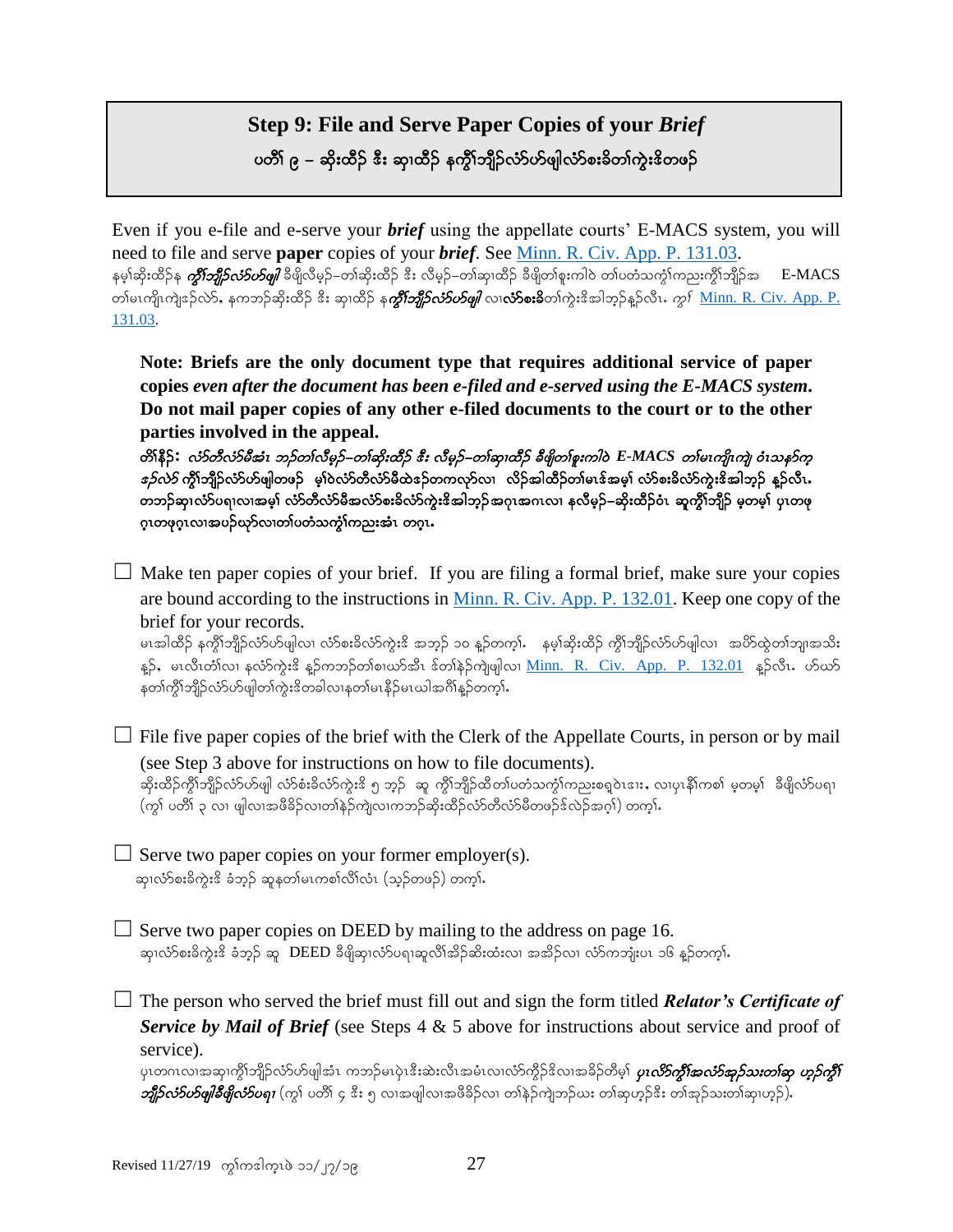☐ File the *Relator's Certificate of Service by Mail of Brief* with the Clerk of the Appellate Courts (see Step 3 above for instructions on how to file documents).

ဆိုးထိဉ် *ပုၤ<i>လိ5ကို***၊်အ***လံ5အုဉ်သးတၤ်ဆု ဟူဉ်ကို၊် ဘျိုဉ်လံ5ဟ်ဖျါနီဖျိုလံ5ပရၢ* **လၢ ကွိၢ်ဘျိဉ်ထိ တၢ်ပတံသကွံ၊်ကညးစရူဝဲၤဒၢး (ကွ၊် ပတိၢ်** ၃ လ၊ အဖျါလ၊အဖီခိဉ် လ၊တါနဲဉ်ကျဲလ၊ကဘဉ်ဆိုးထိဉ်လံာ်တီလံာ်မိတဖဉ်ဒ်လဲဉ်အဂ္ဂါ) တက္ $\mathbf{i}$ .

#### **General Information about "Motions"** တၢ်ဂ္၊်တၢ်ကျိၤလၢအညီနှၤ်ဘဉ်ဃး"တၢ်ဆု၊နှာ်တဖဉ်"

If you cannot serve and file your brief within 30 days and you need more time, or if you want to make any other request of the court, you must serve and file a signed, written request asking the court for the relief you need. This formal request is called a "motion." နဆု၊ထိဉ် ဒီး ဆိုးထိဉ် နက္ဂိၢ်ဘျိဉ်လံာ်ပာဖျါဖဲအသိ၃၀အတိ၊်ပူးမ့္ပ်တကဲထိဉ်သးဘဉ် ဒီး နလိဉ်ဘဉ်အါထိဉ်တ၊်ဆၢကတိ၊်နူဉ်, မူတမ့္် နမ့္ပ် အဲဉ်ဒိးမၤတါယ္နထိဉ်အဂုၤအဂၤတမံၤလၤ်လၤ်လ၊ကွိၢ်ဘျိဉ်န္ဉဉ်, နကဘဉ်ဆု၊ထိဉ် ဒီး ဆိုးထိဉ် လ၊တၢ်ဆဲးလီၤမံၤဝံၤ,တါယ္နထိဉ်လ၊ဘဉ်တၤ် ကွဲးလီၤအီၤ လၢဃ္စကညးကွိၢ်ဘျိဉ်လ၊တၢ်မၤစၢ၊မၤစၢ်လၢနလိဉ်ဘဉ်နဉ်လီၤ $\cdot$  တ၊်အံၤတ၊်ကိးအီၤလ၊ "တ၊်ဆု၊န $\delta$ " နဉ်လီၤ $\cdot$ 

The motion must state (1) what you are requesting and (2) the reason(s) for that request. You must serve the written motion on the respondents and file proof of service for the motion. The requirements for a motion are found in <u>[Minn. R. Civ. App. P. 127](https://www.revisor.mn.gov/court_rules/ap/subtype/rcap/id/127/)</u> and specific instructions for requesting a briefing extension are found in [Minn. R. Civ. App. P. 131.02.](https://www.revisor.mn.gov/court_rules/ap/subtype/rcap/id/131/#131.02) If you are requesting a deadline extension, your motion should be served and filed before the deadline you wish to extend.

တါဆု၊နု၁် ကဘဉ်ဟ်ဖျါ $($ ၁)တါမနုၤလၢနယ္ဝတိဉ် $($ ၂)နတါယ္ဝတိဉ်တါဂ္ $\mathfrak h$  (သ့ဉ်တဖဉ်)လ၊တါယ္ဝတိဉ်လ၊နကမၤန္ဉာ်လီၤ.နကဘဉ်ဆု၊တါဆု၊ နှာ်လၢအဘဉ်တၢ်ကွဲးလီၤဆူပုၤတူ၊်ကွိၢ်သူဉ်တဖဉ်အအိဉ်ဒီးဆိုးထိဉ် တၢ်အုဉ်သးလ၊တ၊်မၤလ၊ပုဲၤတ၊်မၤအံၤလ၊တ၊်ဆု၊နုာ်အင်္ဂါလီၤ ဘဉ်သုဉ်တဖဉ်လ၊တါဆု၊နှာ်အင်္ဂါန္ဉာ်နယုထံဉ်န္]အီၤသုဖဲ <u>[Minn. R. Civ. App. P. 127](https://www.revisor.mn.gov/court_rules/ap/subtype/rcap/id/127/) </u>ဒီးနထံဉ်န္]်တါနဲဉ်ကျဲလီၤတႆ၊လီၤဆဲးသုဉ်တဖဉ် လ၊တါယ္နထိဉ် တါဟ္ဥါအါထိဉ်တါဆ၊ကတိၤ်လ၊ကွိၤဘျိဉ်လံာ်ပာ်ဖျါသ္၀ဲ <u>Minn. R. Civ. App. P. 131.02</u>. နမ္ါယ္နထိဉ်လ၊တါကမၤ ယ်ာ်ထိဉ်နတၢ်သူဉ်ဆၢဖးကတိၢိန္ဉ်, နတၢ်ဆု၊နှာ်အံၤကဘဉ်တ၊်ဆု၊ဒီး ဆိုးထိဉ်အီၤတချူးတ၊်သူဉ်ဆ၊ ဖးကတိ၊်လ၊နအဲဉ်ဒိးမၤယံာ်ထိဉ် န္5လီၤ.

**Reminder: the Court of Appeals cannot extend the deadline to serve and file the**  *Petition for Writ of Certiorari***.**

တၢ်ဒုးသုဉ်နိဉ်**:** တ၊်ပတံသကွံၢ်ကညးကွိၢ်ဘျိဉ်တမၤယ်ာ်ထိဉ်တ၊်သုဉ်ဆ၊ဖးကတိၢ်လ၊ တ၊်ကဆု၊ဒီး ဆိုးထိဉ် *တ၊်ပတံသကွံၢ်ကညးလ၊ကွိ*၊ ဘျီဉ်ထီအတၢ်ကွဲးလၢကကွၢ်ကဒါက္စ္ဟာတစ်စဉ်ညီဉ် ဘဉ်.

֦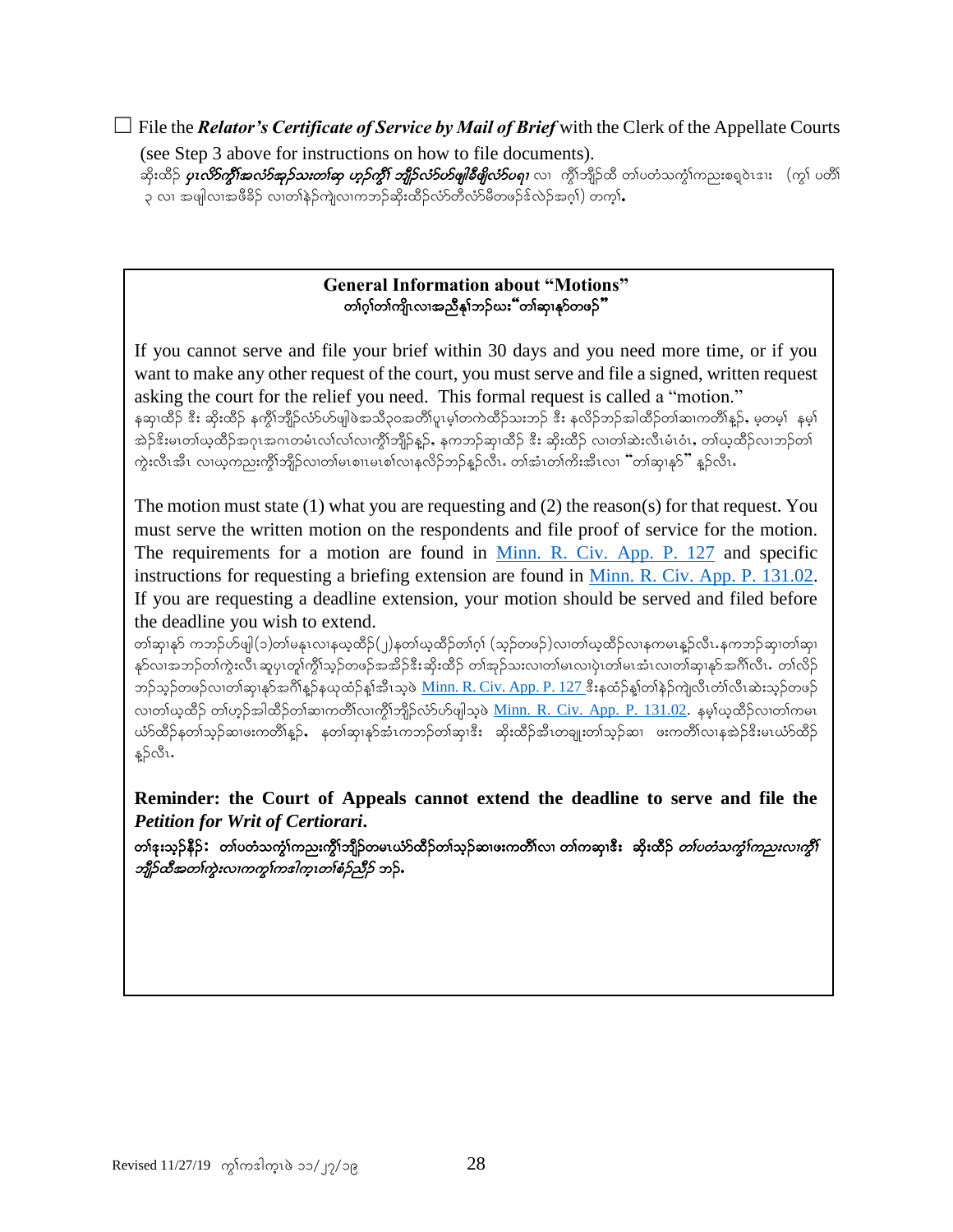# **What Happens Next?/**တါမန္မၤကကဲထိဉ်သးဆူညါလဲဉ်.

#### **Court of Appeals Receives the Evidentiary Record and Briefs** တၢ်ပတံသကွံၤ်ကညးကွိၢ်ဘျိဉ်ၖိးန္၊်တၢ်အှဉ်သးတ၊်မၤနိဉ်မၤဃါဒီးကွိၢ်ဘျိဉ်လံာ်ဟ်ဖျါတဖဉ်

DEED sends the record from your case to the Court of Appeals, including any transcript of your hearing(s). DEED and your former employer also have the opportunity to each submit a brief to the Court of Appeals.

 $\overline{\mathrm{DEED}}$  ကဆု၊နတါမၤနီဉ်မၤဃါလ၊နတါမူးတါရါအဂိါဆူပုၤပတံသက္ငါကညးကွိါဘိုဉ်အအိဉ်, အပဉ်ယှာ်ဒီးနတါကွဲးနီဉ်ကွဲးဃါ တမံၤဂူၤဂူၤလ၊ နတၢ်စံဉ်ညီဉ်ဒိကနဉ် (သူဉ်တဖဉ်) နူဉ်လီၤ. DEED ဒီးနတၢ်မၤကစၢ်လိၢ်လံၤစ္နက်း အိဉ်ဝဲဒီးတၢ်အခွဲးအယာ်လၢကဟုဉ်ထိဉ် အကွိၤဘျိဉ်လံာ်ဟ်ဖျါ စှာ်စုာ်ဆူတ၊်ပတံသကွဲၤ်ကညးကွိၤ်ဘျိဉ်အအိဉ်နူဉ်လီၤ

#### **Oral Argument or Non-Oral Consideration** ထးခိဉ်တၢ်ဂ္ဂါလိာ်ဘီလိာ မှတမှ) တ၊တက္ဂါဆိကမိဉ်တ၊်လ၊တမ္၊်ထးခိဉ်တ၊်ဂ္ဂါလိာဘီလိာ

After the parties have filed their briefs, your appeal will be submitted to a panel of three Court of Appeals judges. You will receive a *Notice* of the date of oral argument or non-oral consideration by the panel. This notice will also include the names of the judges assigned to decide your case. ဖဲပုၤအဖုသ္ဥတဖဉ်ဆု၊ထိဉ်အတၢ်ဟ်ဖျါတဖဉ်ဝံၤႇနတၢ်ပတံသက္ဂၤ်ကညးအံၤကဘဉ်တ၊်ဆု၊အို၊ဆူတ၊်ပတံသက္ဂၤ်ကညးစံဉ်ညှိဉ်ကွိ၊် ၃ ဂၤအအိဉ်လီၤ နက<sup>္မွ</sup>ိးနှုံဘဉ် *တၢ်ဘိးဘဉ်သုဉ်သါ* ဘဉ်ထွဲမှုနံၤလ၊ ထးခိဉ်တၢ်ဂုၤ်လိဘီလိဉ် မှတမ့္ပ် တ၊်တကွ၊်ဆိကမိဉ်တ၊်လ၊တမ့၊်ထးခိဉ်တ၊်ဂုၤ်လိ၁ဘီလိ၁ ခီဖျိ ပုၤစံဉ်သို့ဉ်ကွိၤ်တဖဉ် နူဉ်လီၤ $\cdot$  တ၊်ဘိးဘဉ်သူဉ်ညါပူၤကပဉ်စ့၊်ကီး စံဉ်ညီဉ်ကွိၤ်သူဉ်တဖဉ်လ၊ ဘဉ်တ၊်ယုထ၊အီၤလ၊ကဆ၊တဲာ်ဝဲ နတ၊်မူးတ၊်ရ၊် တခါ အံၤန္βလီၤ.

If you are not represented by an attorney, the Court of Appeals will not allow oral argument by any party. See [Minn. R. Civ. App. P. 134.01.](https://www.revisor.mn.gov/court_rules/ap/subtype/rcap/id/134/)

နမ့္ပ်တအိဉ်ဒီးပိါရီနူဉ်, ပုၤပတံသက္ငံါကညးကွိါဘျိဉ်တဟုဉ်ခွဲးလ၊တ၊်ကမၤထးခိဉ်ဂုၤ်လိာဘိုလိာ်ဆူပုၤနီတဖုဘဉ်. ကွ\ <u>Minn. R. Civ. App.</u> [P. 134.01.](https://www.revisor.mn.gov/court_rules/ap/subtype/rcap/id/134/)

In deciding your appeal, the Court of Appeals looks at the evidence used in the hearing(s) before the ULJ. You may not give new evidence on appeal without first getting permission from the Court of Appeals. The Court of Appeals generally does not accept new evidence.

လ၊တါကဆ၊တဲာ်နတၤ်ပတံသကွဲၤ်ကညးအင်္ဂါ, တၤ်ပတံသကွဲၤ်ကညးကွိၢ်ဘျိဉ်ကကွၤ် တၢ်အုဉ်သးလ၊အဘဉ်တ၊်စူးကါအီၤ ဖဲနတၢ်စံဉ်ညီဉ် ဒိကနဉ် (သုဉ်တဖဉ်)လၢ ULJ အမဲာ်ညါအခါန္ဥာလီၤႉ တါဟုဉ်ပျဲလ၊ပုၤပတံသကွဲၤ်ကညးကွိၢ်ဘျိဉ်မှ၊်တအိဉ်ဘဉ်နှဉ် နဟုဉ်ထိဉ်တၢ်အှဉ်သးအသိလ၊နတၤ် ပတံသက္င်္ဂါကညးအင်္ဂါတသူဘဉ်**.** တၤ်ပတံသက္င်္ဂါကညးကွိၢ်ဘျိဉ်ညီနှုတတျာ်လိာတ၊်အုဉ်သးအသီဘဉ်**.**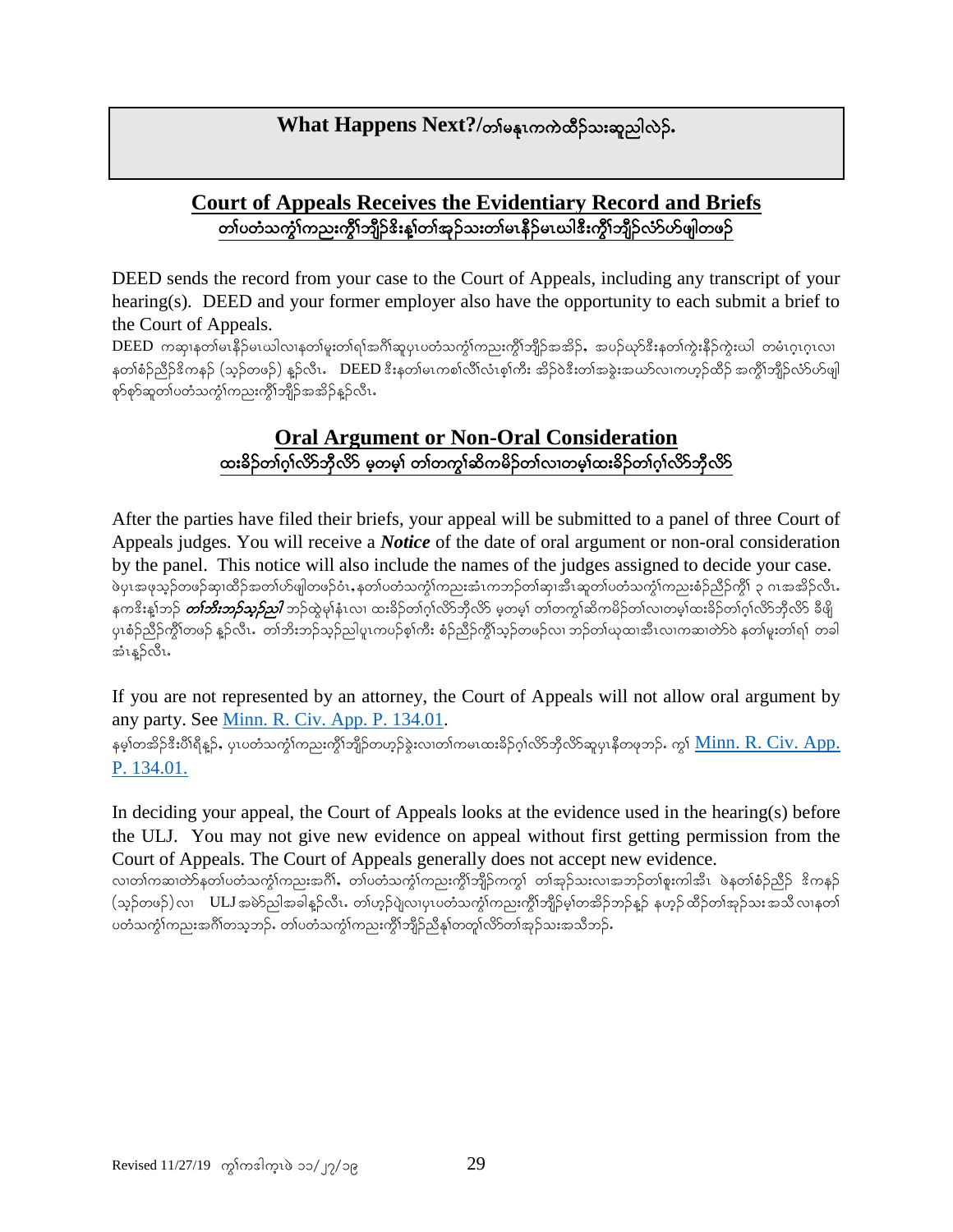# **Opinion is Issued/**တ်ထံဉ်ဘဉ်တ်ဟုဉ်လီၤ

The Court of Appeals will issue a written decision, called an "opinion," within 90 days after the appeal is considered by the judges. **All appellate court opinions are public and will be available on the Judicial Branch website.**

တ္ပါပတံသက္ခံ)ကညးကွိၤဘျိဉ်ကဟ္ဥ်ာလီၤတါဆ၊တဲာလ၊အဘဉ်တါကွဲးအီၤႇလ၊တါကိႈအီၤလ၊ "တါထံဉ်"လ၊အသိ ၉၀ အတိါပူၤ ဖဲတ၊်ပတံသက္ခံ) ကညးတါအံၤဘဉ်တါကွါထံဆိကမိဉ်လၢစံဉ်ညီဉ်ကွိါသွဉ်တဖဉ်ဝံၤအလိါခံနူဉ်လီၤ**. ကွိါဘျီဉ်အတါထံဉ်ဘဉ်ဃး တါပတံသကွံါကညးဒ်သိးကွိါဘျိဉ်** ထီကကွ\ကဒါက္ၤတၢ်စံဉ်ညီဉ်ဆ၊တဲာ်လ၊ဘဉ်တ၊်မၤအီၤလ၊ကွီၤ်ဖုဉ်ခဲလက်အံၤ ဘဉ်တၢ်ဟ်ဖျါအီၤလ၊ကမျπ်အမဲာ်ညါဒီး တၢ်ဒိးန္၊်အီၤသ္ဖဲ တၢ်စံဉ် ညီဉ်ပီတူအစ္နအဟိုယ်ၤသန္နအဖီခိဉ်န္ဥာလီၤ.

If you wish to appeal the Court of Appeals decision, you have 30 days after the opinion is issued to file a *petition for further review (PFR)*, which is a request for the Minnesota Supreme Court to review the Court of Appeals decision. See [Minn. R. Civ. App. P. 117.](https://www.revisor.mn.gov/court_rules/ap/subtype/rcap/id/117/)

ှနမ့ါအဲဉ်ဒိးပတံသကွဲါကညးတါပတံသကွဲါကညးကွိါဘျိဉ်အတၢစဉ်ညီဉ်နှဉ်,တါဆၢကတိါအိဉ်ဝဲအသိ ၃၀ ဖဲတါဆ၊တဲာ်တါထံဉ်အံၤာဘ်တ၊်ဟုဉ် လီၤ ဝံၤအလိၢ်ခံလၢနကဆု၊ထိဉ် *တ်ပတံသကွာ်ကညးလ၊ဆူညါတၤ်ကကွၤ်ကအါက္ၤအဂိၢ် (PFR)*, လ၊အမ္<sup>ု</sup>တၢ်ယူထိဉ်တၢ် ဆူမံဉ်နံဉ်စိထဉ်ကွိၢ်ဘျိဉ် အထိကတၢါ ဒ်သိးကကွါကဒါက္၊တ၊်ပတံသက္ခါကုသးကွိါဘိုုဉ်အတၤ်ဆ၊တဲာ်နဉ်လီၤ.ကွါ <u>Minn. R. Civ. App. P. 117</u>.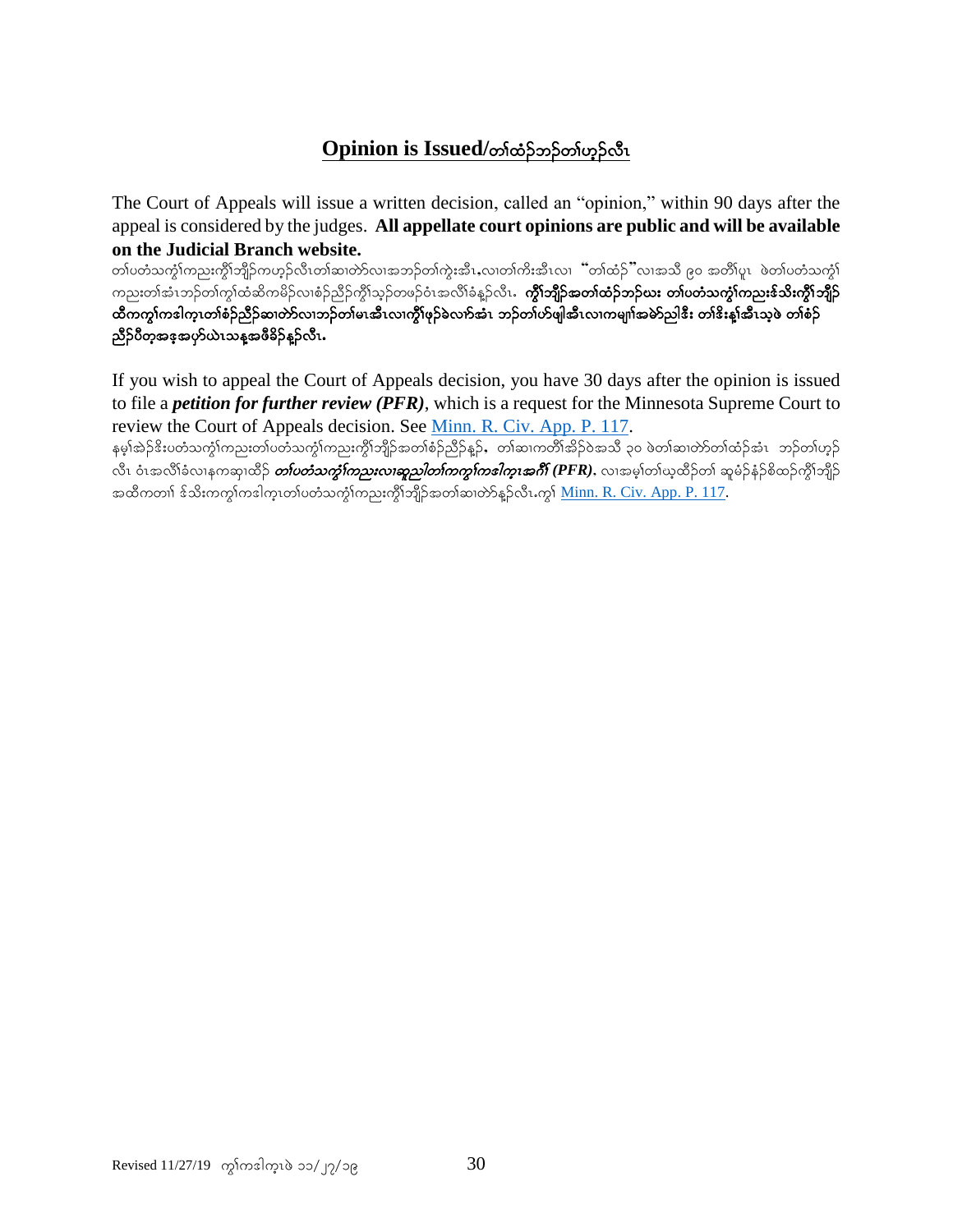#### STATE OF MINNESOTA IN COURT OF APPEALS မံဉ်နံဉ်စိထဉ်ကိၢိစဉ် တၤ်ပတံသကဲ့ၤ်ကညးကိုၤ်ဘျိဉ်

 $CASE$  TITL $E/\omega$ ာ်မူးတါရာ်တါဂ္ $i$ ခိဉ်တီ:

ySRvdmuGD> (erHR)uuG>u'guhRw>pH.nD.

\_\_\_\_\_\_\_\_\_\_\_\_\_\_\_\_\_\_\_\_\_\_\_\_\_\_\_, **PETITION FOR WRIT OF CERTIORARI Relator (your name)** ကာလာသော အသုံးသည် အကြံသည် အသုံးကြီး အသုံးလည်းလည်း အသုံးလည်း

 $\text{volRT OF APPEALS } #:$ တ္ပါပတဲ့သက္ခံ)ယညးယွိုသျှိုဉ်:

1) Suppose that the contract of the DEPARTMENT OF

 **Respondent (employer's name)** EMPLOYMENT & ECONOMIC  $\mathsf{v}$ းတူးကို (တစ်းကစာ်အမံၤ), ကားလားကား  $\mathsf{D}\mathsf{E}\mathsf{V}\mathsf{E}\mathsf{L}\mathsf{O}\mathsf{P}\mathsf{M}\mathsf{E}\mathsf{N}\mathsf{T}$  #:

2)Department of Employment & Economic DATE OF DECISION:  $\frac{\text{Development}}{\text{p}}$ တၢ်ဖံးတ၊်မၤ ဒီး မု၊်ကျိၤဝဲၤကွာ်တၢ်ဂုၤထိဉ်ပသိထိဉ်ဝဲၤကျိၤ**,** Respondent./၄ၤတု၊်ကွိ<sup>ု</sup>.

တစ်းတစမေး မှ)ကျလကွ တၢ်ဂုၤထိဉ်ပသီထိဉ်ဝဲၤကျိၤ:

TO: The Court of Appeals of the State of Minnesota: ဆူ $:\;$ မံဉ်နံဉ်စိထဉ်ကိၢ်စဉ်တ၊်ပတံသကွဲၤ်ကညးကွိၤ်ဘျိဉ် $:$ 

(your name/ $\sin$ ) hereby petitions the Court of Appeals for a Writ of Certiorari pursuant to Minn. Stat. § 268.105, subd. 7, to review a decision of the unemployment law judge issued on the date noted above, upon the grounds that/အံၤ ပတံသက္ခံโကညးထိဉ် တၤ်ပတံသက္ခံโကညးကွိၢ်ဘျိဉ်လၢ ကွိၤ်ဘျိဉ်ထိအတၤ်ကလုၤ်လ၊ကကွၤ်ကဒါ ကူၤတၢ်စံဉ်ညိဉ်  $\frac{1}{2}$ န်အအိ $\frac{1}{2}$ တာတိုးလ၊ Minn. Stat.  $\S$  268.105, subd. 7, န်သီးကကွ $\frac{1}{2}$ က္ခါက္ $\frac{1}{2}$ တိုဆိုသာတိုလ၊ တ $\frac{1}{2}$ က္ခြဲထွဲ တၢ်ဂ္၊် ဘဉ်ယးပုၤတအိဉ်ဒီးတ၊်ဖံးတ၊်မၤလ၊အဘဉ်တ၊်ဟုဉ်လီၤလ၊မု၊်နှံၤဖျါလ၊ထးအသိး,တ၊်ဂ္ဂါတ၊်ကျိုၤတဖဉ် လ၊ဘဉ်တ၊်ဟ်ဖျါ ထိဉ်လၢလာအဖီခိဉ်

 $\mathcal{L}_\text{max} = \frac{1}{2} \sum_{i=1}^{n} \frac{1}{2} \sum_{i=1}^{n} \frac{1}{2} \sum_{i=1}^{n} \frac{1}{2} \sum_{i=1}^{n} \frac{1}{2} \sum_{i=1}^{n} \frac{1}{2} \sum_{i=1}^{n} \frac{1}{2} \sum_{i=1}^{n} \frac{1}{2} \sum_{i=1}^{n} \frac{1}{2} \sum_{i=1}^{n} \frac{1}{2} \sum_{i=1}^{n} \frac{1}{2} \sum_{i=1}^{n} \frac{1}{2} \sum_{i=1}^{n} \frac{1$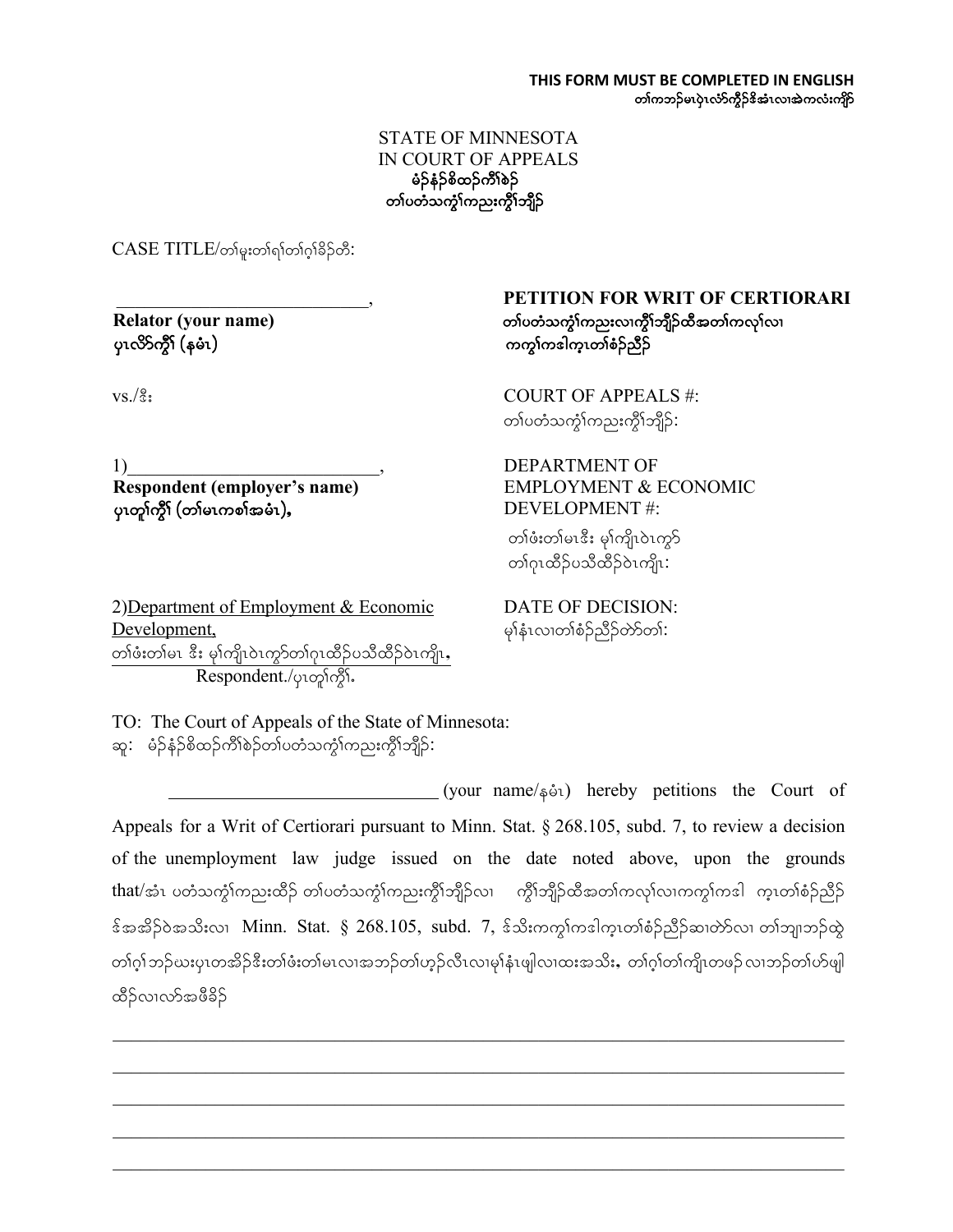(Summarize why you are appealing in a sentence or two. You will make a detailed argument in the brief that you will be filing later.)

 $\alpha$ းကျ $\delta$ က် တါဂ့ါမနုၤအယိနပတံသကွဲ $\delta$ ကညးထိဉ်တ $\delta$ အံၤလၢ လံာ်ကျိၤတကျိၤ မ့တမ့ $\delta$  ခံကျိၤန္ဉ်တက့ $\delta$ . ဘဉ်သွဉ်သွဉ် ု<br>နကမၤတၢ်ဂုၢဴလိ>ဘိုလိ>လၢအလီၤတံၢလီၤဆဲးဖဲ ကွိၢ်ဘျိဉ်လံ>ဟ်ဖျါအပူၤလၢနကဆိုးထိဉ်လၢခံနဉ်လီၤ.)

**DATED/**rk>eHR**:**

**(Signature of you or your attorney/** ဆဲးလီၤနမံၤ မ့တမ္န၊် နပိၢိရီ)

 $(Print your name / \partial x \cdot \partial \hat{u})$ 

 $(\overline{\text{Address}}/\overset{\mathbb{S}}{\circ} \overset{\mathbb{S}}{\circ} \overset{\mathbb{S}}{\circ} \cdots)$ 

 $(Telephone number / \sqrt{3} \rightarrow \frac{5}{9})$ 

 $(Email Address/s$ ်မ္ $(\infty)$ နိ**ု်**ဂ်)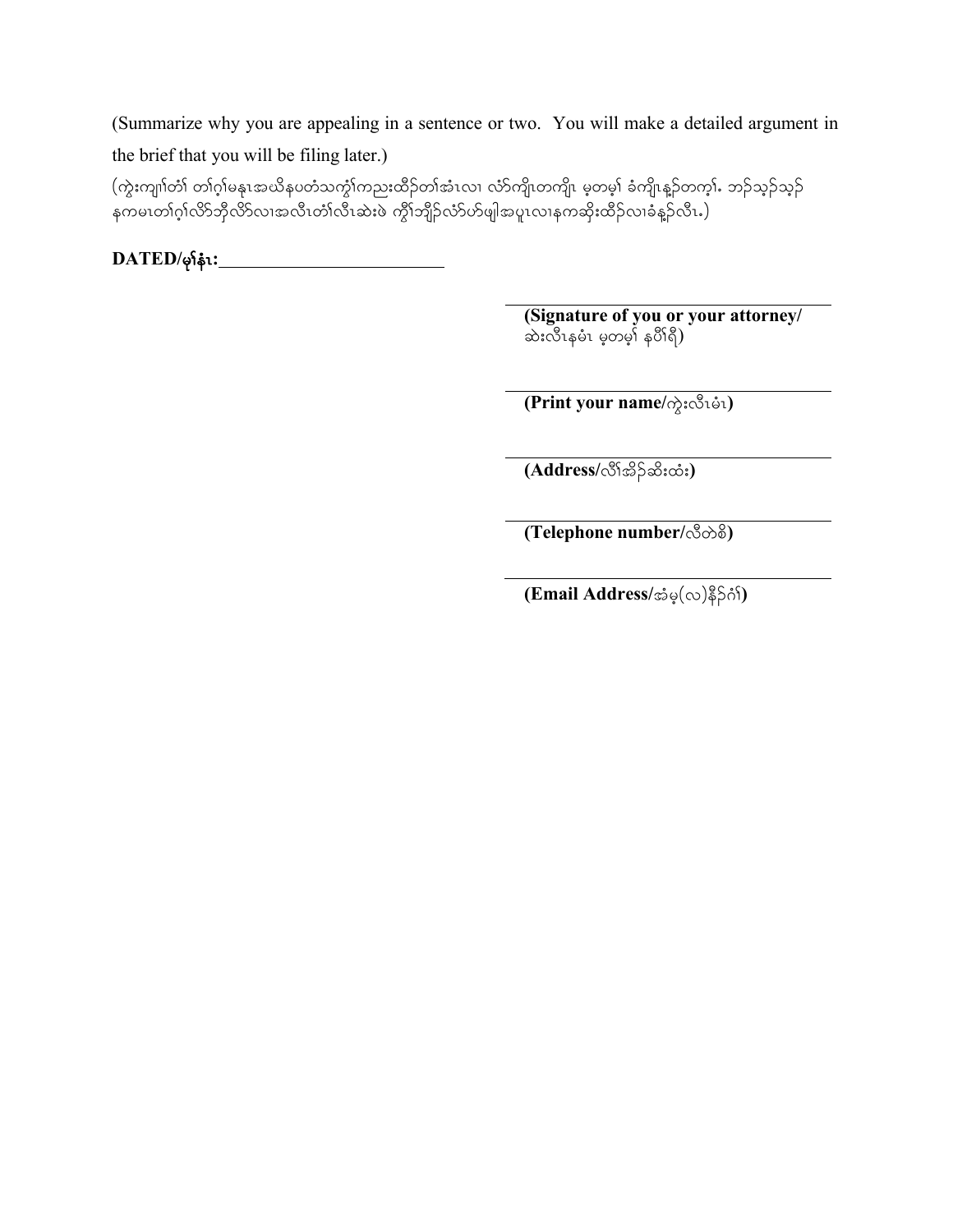STATE OF MINNESOTA IN COURT OF APPEALS မံဉ်နံဉ်စိထဉ်ကိၢိစဉ် တ္ပါပတဲ့သက္ခါကညးကွိုဘူဉ်

 $CASE$  TITL $E/\omega$ ာ်မူးတါရာ်တါဂူါခိဉ်တီ:

ပုၤလိ>်ကွိ\ (နမံၤ)

#### , **WRIT OF CERTIORARI Relator (your name).** uGD>bsD.xDtw>uvk>vXuuG>u'guhRw>pH.nD.

COURT OF APPLEAS #  $\mathrm{vs}/\mathrm{\AA}$ း which is a consequence of the consequence of  $\mathrm{co}$ ြသည် တာပတ်သက္ခါကညးကွိ $\mathrm{to}$ ါဉ်

 **Respondent (employer's name)** DEVELOPMENT#: **ပုၤတူၢ်က္ဂိၢ် (တၢဴမၤကစၢ်အမံၤ)** ကာလာသည့္ အေနာက္ အေျပာခဲ့တာ ကြင်းများကို ကုလည

DEPARTMENT OF 1) **EMPLOYMENT & ECONOMIC** တၢ်ဂုၤထိပသိထိဉ်ဝဲၤကျိၤ:

2) Department of Employment & Economic DATE OF DECISION:  $\underline{\text{Development}}$  $\infty$ တ်ဖီးတ $\infty$ းမှ $\infty$ ကို၊လဲကွာတ $\infty$ ကိုပထိဉ်ဝဲ $\infty$ ကို၊ Respondent./ပုလျှော်ကိုး.

TO: Department of Employment & Economic Development: ဆူ: တၢ်ဖံးတ၊်မၤ ဒီး မှ၊်ကျိၤဝဲၤကု႒်တၢ်ဂုၤထိဉ်ပသီထိဉ်ဝဲၤကျိၤ:

You are hereby ordered to return to the Court of Appeals and serve on all parties in accordance with rule 115.04, subdivision 3, within 30 days after service of the petition or 14 days after delivery of a transcript, whichever is later, an itemized statement of the record, exhibits and proceedings in the above-entitled matter so that this court may review the decision of the unemployment law judge issued on the date noted above.

နၤအံၤလ၊တါဂုါအံၤအယိဘဉ်တါဟုဉ်အီၤတါကလုါဒ်သိးကဆု၊ကဒါကူၤဆူတါပတံသက္ငါကညးတါကွိါဘျိဉ် ဒီးဟုဉ် လီးပုၤဘဉ်ထွဲအဖုခဲလၢာ်န်အလီးပလိ $5$ လီးသးနီး တၢ်သိဉ်တၢ်သိတၢ်ဘျ၊  $115.04$ , အန္ $3$ , လၢအသိ ၃၀ အတိၢ်ပူး ဖဲတၢ် ဟုဉ်လီၤတၢ်ပတံသက္ဂၢ်ကညးထိဉ်တၢ်ဝံၤအလိၢ်ခံ မှတမှ၊် ၁၄သိဖဲတ၊စိ႒်ဆု၊လံာကွဲးနိဉ်ကွဲးယါဝံၤအလိၢ်ခံ, ဖဲလဲဉ်တခါဂူၤလ၊ w)မၤဝံၤအီၤလ၊လိၢ်ခဲ, လ၊တ၊်ကွဲးနိဉ်ကွဲးယါအံၤဘဉ်တ၊်ကွဲးလီၤတခါဘဉ်တခါလ၊တ၊်ဟ်ဖျါအပူၤ,တ၊်အှဉ်သးအပီးအလီတ ဖဉ် ဒီး တါမၤကဒိးတါဆူညါဘဉ်ထွဲတါဂုါလ၊တါဟ်ဖျါထိဉ်လ၊ထး ဒ်သိးကကွါကဒါက္ၤတါစံဉ်ညီဉ်ဆ၊တ်ာ်လ၊ စံဉ်ညီဉ်ကွီါ လၢအဖိဉ်တၢ်ဘျာဘဉ်ထွဲတၢ်ဂ္ဂၢ်ဘဉ်ယးပုၤတအိဉ်ဒီးတ၊်ဖီးတ၊်မၤလၢအဘဉ်တ၊်ဟုဉ်လီၤလ၊မု၊်နှံၤဖျါလ၊ထးအသိးနှဉ်လီၤ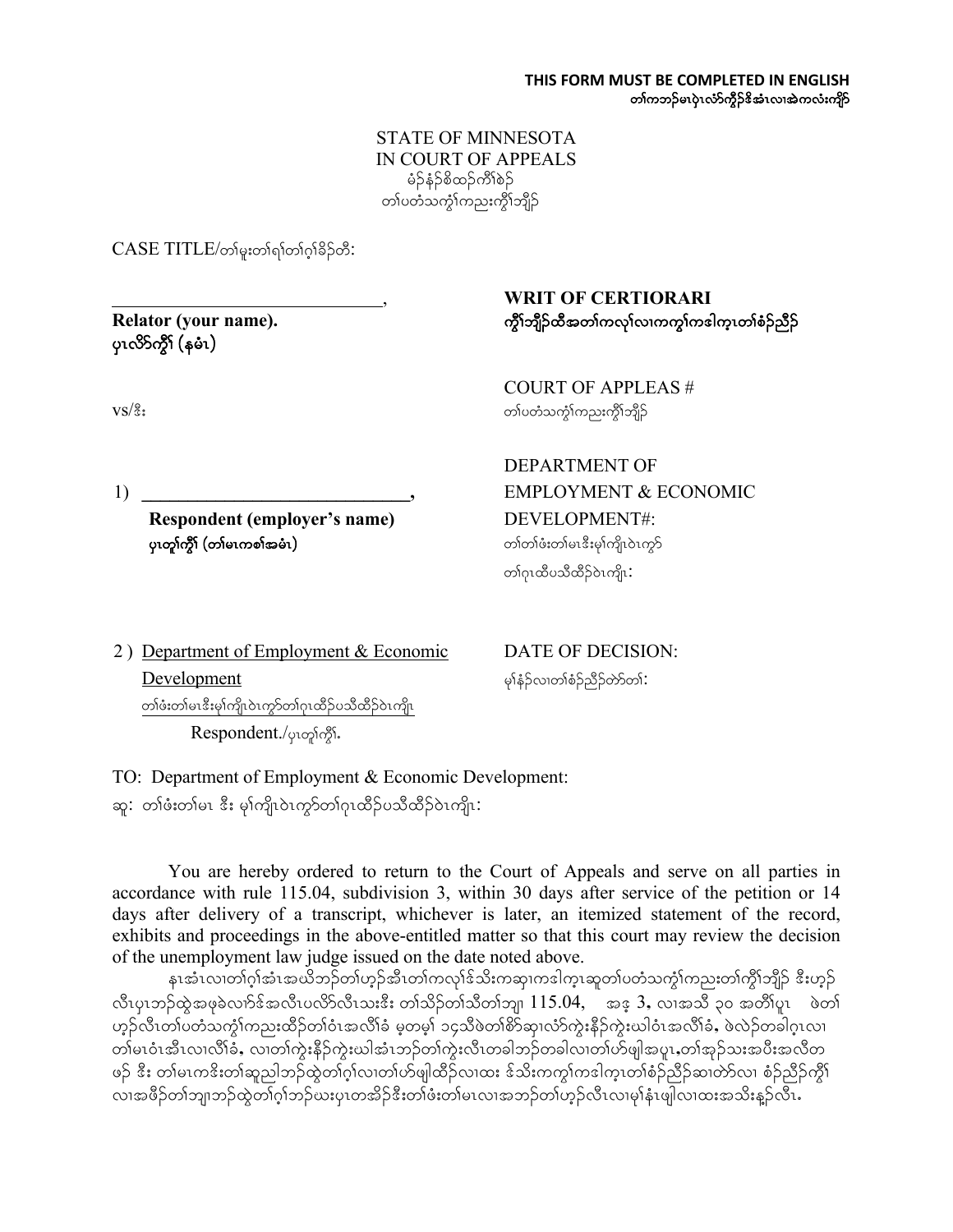You are further directed to retain the actual record, exhibits, and transcript of proceedings (if any) until requested by the Clerk of the Appellate Courts to deliver them in accordance with rule 115.04, subdivision 5.

အါန့၊်အန္ဥ်တာ်နဲ့ဥလိၤနၤလ၊ ကဟံးယာ်တၢ်ကွဲးနိဉ်ကွဲးယါအနိၢနိန်, တၢ်အုဉ်သးအပီးအလိတဖဉ်, ဒီး လံာ်ကွဲးနိဉ်ကွဲး ယါလ၊ တါကလဲၤဆူညါ (မ့ၢ်အိဉ်) တုၤကွိၢ်ဘျိဉ်ထိတၢ်ပတံသကွံၢ်ကညးစရပဲၤဒၢးယ့ထိဉ်ဝဲလၢကဆှ၊ထိဉ်တၢ်အံၤသ့ဉ်တဖဉ်  $\frac{1}{2}$ တ်သိဉ်တ $\frac{3}{2}$  115.04, အ $\frac{3}{2}$  5 အပူးနဉ်လီး.

Copies of this writ and accompanying petition shall be served forthwith either personally or by mail upon the respondent Department of Employment & Economic Development and upon the respondent or its attorney at:

ကွိၢ်ဘျိဉ်ထီအတၢ်ကလုၢ်အံၤဒီးတ၊်ပတံသကွံၤ်ကညးထိဉ်လၢအပိ႒်ထွဲထိဉ်အခံအံၤကဘဉ်တ၊်ဟုဉ်လီၤတဘျိယီခီဖျိ တ၊် ဆု၊ယီၤလ၊ ပုၤနီ၊်ကစၢ်ဒဉ်ဝဲ မှတမှ၊် ခီဖျိတ၊်ဆု၊လံဉ်ပရ၊ ဒီးတ၊်အံၤဒိးသန္ၤထိဉ်အသးလ၊ ပုၤတု၊်ကွိၤ်တ၊်လ၊ တ၊်ဖီးတ၊်မၤ ဒီး ား<br>မှာကျိုးဝဲၤက္လာတ္ပါဂၤထိဉ်ပသိထိဉ်ဝဲၤကျို့ ဒီး ဒီးသနၤထိဉ်အသးလ၊ ပုၤတ္ဂါကို၊ မှတမ္ငါ အဝဲအပိါရီ:

**(address of employer or its attorney if it has one)**  $($ တၢ်မၤအကစၢ်အလိၢ်အိဉ်ဆိးထံး မှတမှ၊် အပိါရီ မှ၊်အိဉ်ဝဲန္**ဉ်**)

> Proof of service shall be filed with the Clerk of the Appellate Courts. w>tk.o;w>qSX[h.w>tHRub.w>qSd;xD.'D;uGD>bsD.xDw>ywHouGH>un;p&h0JR'X;M.vDRI

 $\text{DATED}/\varphi_1\mathring{\mathfrak{s}}_1$ :

 $\overline{\text{Clerk}}$  of the Appellate Courts/ကွိ\်ဘျိဉ်ထိတၤ်ပတံသက့်\်ကညးစရှဝဲၤဒၢႏ

 $By/\infty$ :

Assistant Clerk/<sub>Qlelonog</sub>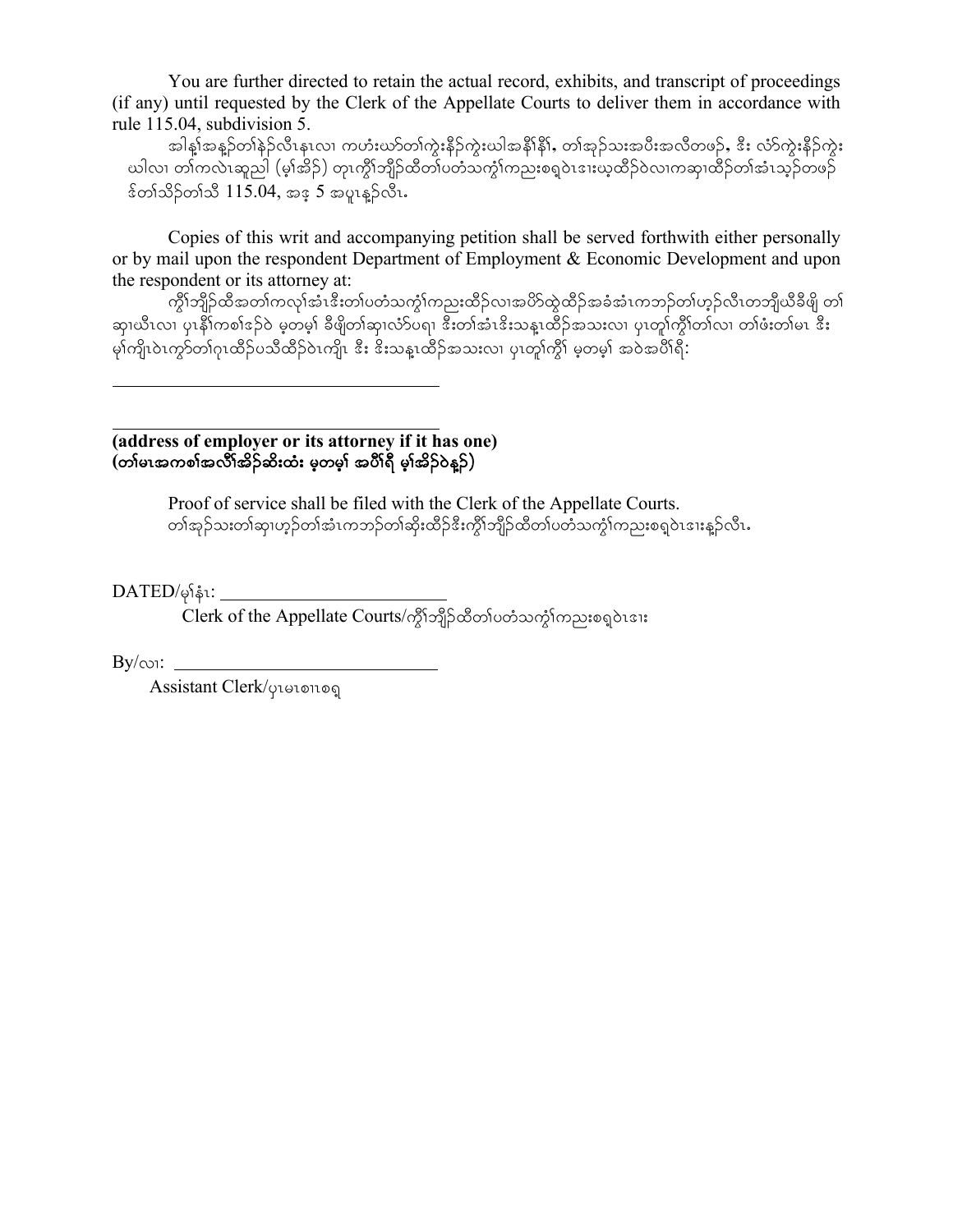#### STATE OF MINNESOTA IN COURT OF APPEALS  $\frac{1}{2}$ န်ဉ်စိထဉ်ကိ $\delta$ ည တ်ပတံသကဲ့်္ဂါကညးကို္ဂါဘျိဉ်

 $CASE$  TITL $E/\infty$ န်းတါရ)်တါဂူါခိဉ်တီ:

**Relator (your name) RELATOR**

, **STATEMENT OF CASE OF** ပုၤလိ $>$ ကိုးတ္ $\mathsf{P}$ မူးတ္ $\mathsf{P}$ ရာအောက်တိဖျါ

COURT OF APPEALS #: vs./ $\hat{\mathbb{S}}$ း whose websolutions was consequently consequently consequently consequently  $\infty$ .

**Respondent (employer's name), ပုၤတူၢ်က္ဂ်ီ၊် (တၢ်မၤကစၢ်အမံၤ), ကားအားအားကြီး အားထားကြီး** တျော်ဖီးတ၊်မၤ အီး မု၊်ကျိၤဝဲၤကွာ်တ၊်

DEPARTMENT OF , EMPLOYMENT & ECONOMIC DEVELOPMENT #:

ดูเထိဉ်ပသီထိဉ်ဝဲၤကျိၤ:

Department of Employment & Economic Development, တၢ်ဖံးတ၊်မၤ ဒီး မုၢ်ကျိၤဝဲၤကွSတၢ်ဂုၤထိဉ်ပသိထိဉ်ဝဲၤကျိၤ, Respondent./ၦၤတု႞ကွိဵ်ာ.

- 1. Agency of case origination/တါဂုါကဲထိဉ်သးကရာချဉ်စး. Department of Employment and Economic Development တ်ဖီးတ်မၤ ဒီး မှာ်ကျိၤဝဲၤကွာ်တာ်ဂုၤထိဉ်ပဲၤကျိၤ
- 2. Jurisdictional statement/တၢိစံဉ်ညိ $\beta$ ဒိကနဉ်တၢ်အတ၊်ဟ်ဖျါ.  $\text{Certiorari appeal}/\text{of}$ ပတံထိဉ်လၢကွိၤ်ဘျိဉ်ထိအပတိၤ်. Statute authority authorizing certiorari appeal and fixing time limit for appeal: Minn. Stat. § 268.105, subd. 7(a) သဲစးပုၤဘဉ်မူဘဉ်ဒါဟ္နာ်စိဟ္နာ်ကမီၤလ၊တၤ်ပတ်ထိဉ်လ၊ကွိၤ်ဘျီဉ်ထီအပတိၤ်ဒီးဟ်ပနိဉ်တၤ်ဆ၊ကတိၤ် လ၊တ္ပါပတဲ့သက္င်္ဂါကညးထိဉ်အဂိါ: Minn. Stat.  $\S$  268.105, subd.  $7(a)$
- 3. State type of litigation and designate any statutes at issue. Unemployment insurance, Minn. Stat. ch. 268 တဲဖျါထိဉ် ကိၢိစဉ်တ၊်လိ၁်ဘၤလိ၁်ကွိၤ်အကလှာ်ဒီးတ၊်နဉ်ဖျါထိဉ်တ၊်ဘျ၊သဲစးလ၊အိဉ်ဒီးတ၊်ဂ့၊်ကီတက္၊်.  $\infty$ တ်တအိဉ်ဒီးတ်ဖုံးတ်မြောက်အုဉ်ကီး, Minn. Stat. ch. 268)
- 4. Short description of issues that you raised to the unemployment law judge: တၢ်ဟ်ဖျါဖုဉ်ကိ9်ဘဉ်ယးတၢ်ဂ့ၢ်ကီတဖဉ်လ၊ တၢ်ဟ်ဖျါထိဉ်အီၤဆူစံဉ်ညိဳဉ်ကွိၢ်လ၊အဖိဉ်တၢ်ဘျ၊ဘဉ်ထွဲတၢ်ဂ့ၢ်ဘဉ်ယး ပုၤတအိဉ်ဒီးတၢ်ဖံးတ၊်မၤ: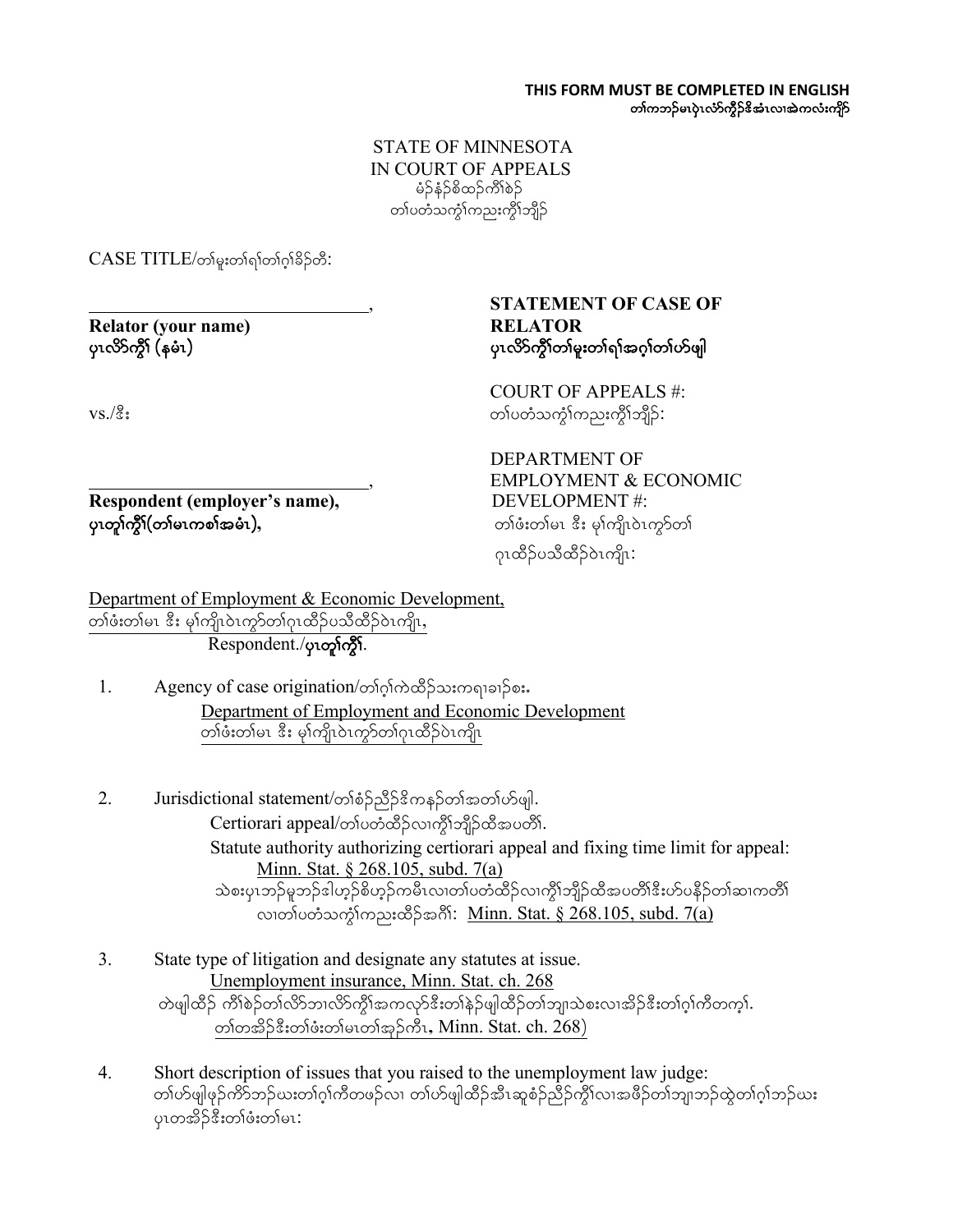5. Short description of the issues you are raising in this appeal. (Summarize why you are appealing in a sentence or two. You can make a detailed argument in the brief that you will be filing later.) တၢ်ဂ့ၢ်ကီလ၊ နဟ်ဖျါထိဉ်အီၤလ၊ တ၊်ပတံသကွဲၤ်ကညးအံၤအပူၤ အတၢ်ဟ်ဖျါဖုဉ်ကိ>်. (ကွဲးကျၢၢ်တံၤ်လ၊လံာ်ကျိၤတကျိၤ မှတမှါ ခံကျိၤလ၊တါဂုါမနုၤအယိ နပတံသက္ဂါကညးတါတက္ $\mathbf{i}_*$ နက္ဂဲးတါဂုါလိ $\mathbf{\infty}_1$  အိဉ်ဒီးအဂ္ဂါလီၤတိၤ်လီၤဆဲးဖဲ ကွိ\်ဘျိဉ်လံာ်ဟ်ဖျါ တၤ်ကဆိုးထိဉ်လၤခံအပူၤန္ဉာလီၤ

6. List any other related appeals/ကွဲးရဲဉ်လီၤတၤ်ပတံသကွဲ်ၤကညးလၢအဘဉ်ထွဲတဖဉ်အဂုၤအဂၤန္နာ်တက္ၤ်.

7. Was testimony given at the hearing conducted by the unemployment law judge? မှာ်တါအုဉ်သးအံၤဘဉ်တါဟုဉ်လီၤအီၤဖဲ စံဉ်ညီဉ်ကွိၤ်လ၊အဖိဉ်တါဘျ၊ဘဉ်ထွဲတါဂ္၊ါဘဉ်ဃးပုၤတအိဉ်ဒီးတါဖံးတါမၤ  $\mathcal{B}$ အိကန $\mathcal{B}$ စ်ဉ်ညီဉ်တ $\mathcal{B}$ အခါနူဉ်ဓါ $\mathcal{B}$ 

<u>—— Yes/မ့</u>ှ် \_\_\_\_\_No/တမ္<mark>)</mark>

If testimony was given, the Department of Employment and Economic Development will send you a transcript. If no testimony was given, there is no transcript to send. တၢ်အုဉ်သးအံၤမ့္ပ်ဟ္ဥလိၤသးန္ဥ်, တျဖံးတျမၤဒီးမှု၊်ကျိုပဲၤကွာ်တ၊်ဂုၤထိဉ်ပသိထိဉ်ဝဲၤကျိၤ ကဆု၊နၤတ၊်ကွဲးနိဉ် ကွဲးယါအံၤန္ဉ်ာလီၤႉ တါအုဉ်သးအံၤမ့္ပ်ာတ္စ္ပာ့ညီလီၤသးဘုဉ်န္ဉာ်, တ္ပါက္မႈနီဉ်ကွဲးယါလၤကဆု၊ယီၤနၤတအိဉ်ဘဉ်ႉ

 $\mathcal{L}_\mathcal{L} = \mathcal{L}_\mathcal{L} = \mathcal{L}_\mathcal{L} = \mathcal{L}_\mathcal{L} = \mathcal{L}_\mathcal{L} = \mathcal{L}_\mathcal{L} = \mathcal{L}_\mathcal{L} = \mathcal{L}_\mathcal{L} = \mathcal{L}_\mathcal{L} = \mathcal{L}_\mathcal{L} = \mathcal{L}_\mathcal{L} = \mathcal{L}_\mathcal{L} = \mathcal{L}_\mathcal{L} = \mathcal{L}_\mathcal{L} = \mathcal{L}_\mathcal{L} = \mathcal{L}_\mathcal{L} = \mathcal{L}_\mathcal{L}$ 

 $\mathcal{L}_\text{max}$  and  $\mathcal{L}_\text{max}$  and  $\mathcal{L}_\text{max}$  and  $\mathcal{L}_\text{max}$  and  $\mathcal{L}_\text{max}$  and  $\mathcal{L}_\text{max}$ 

 $8.$  Oral argument/ထးခိဉ်တၢ်ဂ္ $\delta$ လိာဘိုလိ $\delta$ .

Only attorneys can make oral arguments. If you do not have an attorney, neither you nor respondents will have oral argument. -<br>ထဲဒဉ်ပိၢ်ရိတဖဉ်မၤတၢ်ဂ္၊်လိာဘိုလိာလ၊ထးခိဉ်သူလီၤႉ နမ္န၊်တအိဉ်ဒီးပိၢ်ရီနူဉ်,နၤမ္န၊်ဂ္ၤပုၤတူ၊်က္ဂိၢ်မ့္ပ်ဂ္ၤ အိဉ်နီးထးခိဉ်တ္ပ်ပ္ပ္ပ္ပယ္မွတ္မွတ္မွတ္ထားတာမွာ

If you have an attorney, is oral argument requested? Ves/မှ No/တမ္5 နမ္န၊်အိဉ်ဒီး ပို၊ရီတဂၤန္ဉာ်, မွ၊်တၢ်ကယ္ဇထိဉ် ထးခိဉ်တၢ်ဂ္ဂါလိာဘိုလိာန္ဉ်ေ။.

If yes, state where oral argument is requested: rhrh> Arh>M.<AwJzsgxD.w>vD>vXw>ChxD.x;cd.w>\*h>vdmbSDvdmzJvJ.M.wuh>:

- 9. Identify the type of brief to be filed (choose one of the options below): ဟ်ဖျါထိဉ်ကွိၢ်ဘျိဉ်လံာ်ဟ်ဖျါအကလှာ်လ၊တ၊်ကဆိုးထိဉ်အီၤ (တ၊်ယုထ၊ဖီလာ်အကျါ ယုထ၊တခါ):
	- **( )** Formal brief under rule 128.02
		- ကိုၤ်ဘျိဉ်လံာ်ပာ်ဖျါလၤအပိာ်ထွဲတ<sup>ှ</sup>ဘျၤလၤ rule 128.02 အဖိလာ်

A formal brief includes a table of contents, a statement of legal issues, a statement of the case, facts, an argument, a conclusion, and an addendum (*see*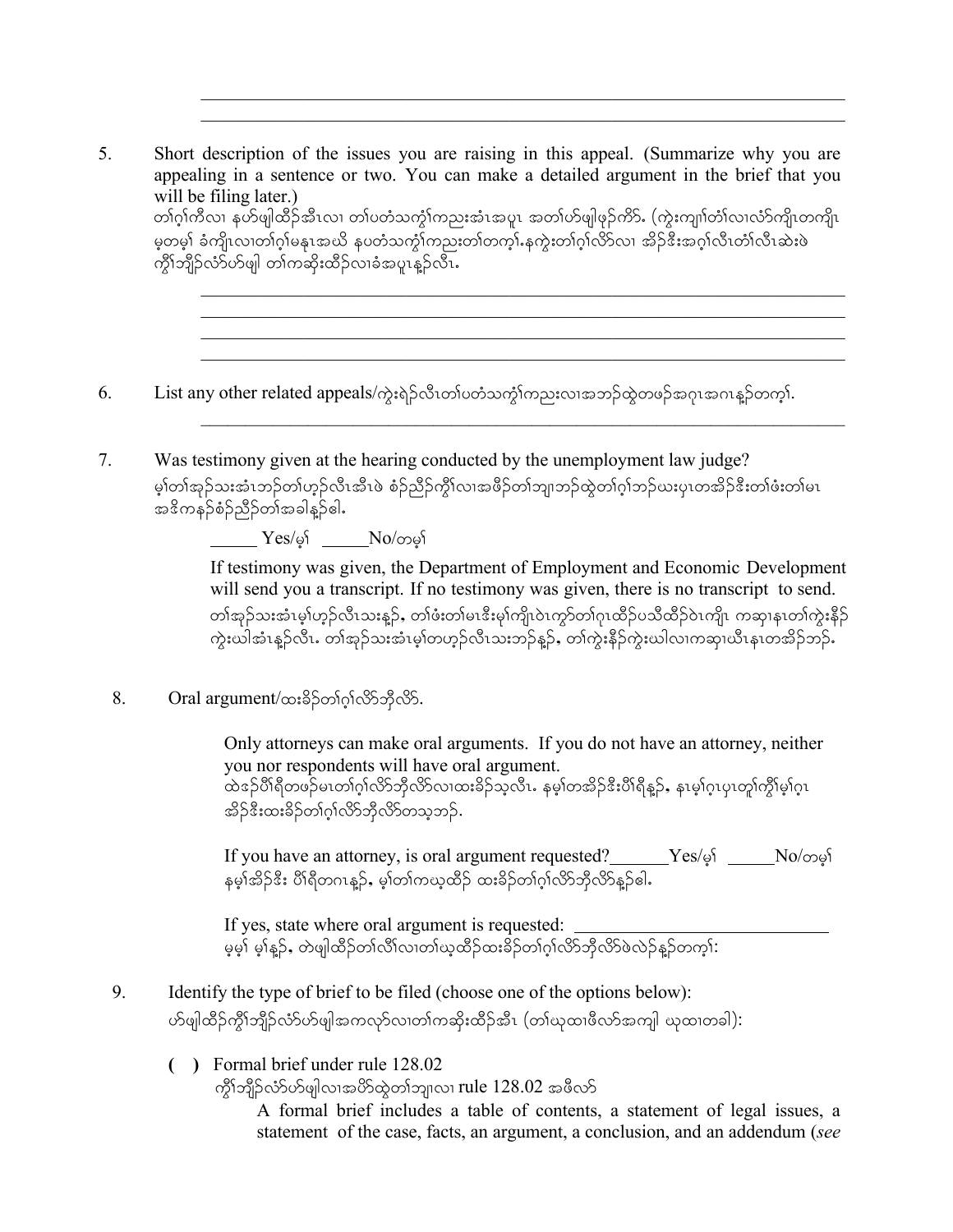rule 128.02). A formal brief must be bound (*see* rule 132.01). (ကွိၢ်ဘျိဉ်လံာ်ပာ်ဖျါလၢအပိာ်ထွဲတၢ်ဘျ၊ပဉ်ယှာ်ဒီး တၢဂုံ၊ခိဉ်တီတဖဉ်, သဲစးတ၊်ဂု၊်ကီတ၊်ဟ်ဖျါ, တ၊် ဂ္)်တ၊်မူးတ၊်ရ၊်တ၊်ဟ်ဖျါ ဒီး တ၊်ဂ္ဂါတ၊်ကျိ၊တဖဉ်, တ၊်ဂ္ဂါလိ်ာဘိုလိ9်, တ၊်ဂ္ဂါကျ၊်တံ၊်, ဒီးလံ9်ဘျးစဲ ဟိသွ်ထိဉ်အခံတဖဉ် $(\gamma_j\ell\, \mathrm{co}$ ါသိဉ်တါသီတါဘျ၊  $128.02)$ . ကွိါဘျိဉ်လံ $5$ ဟ်ဖျါလၢအပိ $5$ ထွဲတါဘျ၊ တဖဉ်အံၤကဘဉ်တ္ပါစၢဃာ်လီၤ $(\varphi)$  တ္ပါသိဉ်တ္ပါသီတ္ပါဘျ၊  $132.01$ ).

 **( )** Informal brief under rule 128.01,subd.1.

ကွိ $128.01$ ,  $\sinh(28.01)$  ကျွိုသိုလ် $\cdot$ 

An informal brief contains a concise statement of your argument and an addendum. It may be stapled. ကွိၢ်ဘျိဉ်လံာ်ပာ်ဖျါလၢတပိာ်ထွဲတn်ဘျ၊အပူၤပဉ်ယှာ်ဒီး နတၢ်ဂုၤ်လိာဘိုလိာ်အတၢ်ပာ်ဖျါဖှဉ်ကိာ်ဒီး လံာ်

```
ဘျးစဲဟိလွှဲအခံတဘုဉ်လီၤ.တၢ်ဆးစဲဘူးအီၤသ့န္ဉ်လီၤ.
```
 ( ) Trial memoranda, supplemented by a short letter argument under rule 128.01, subd. 2, and an addendum. သဲစးတၢ်လိာဘၢလိာ်ကွိၢ်အတၢ်ကွဲးနိဉ်, လၢအဘဉ်တ၊်မၤပုံၤအီၤလ၊ တၢ်ဂ္ဂါလိာ်ဘိုလိာ်အလံာ်ပရၢဖုဉ်ကိာ်လ၊ အအိဉ်လ $\cdot$ rule  $128.01,$   $\mathrm{subd.}$  2 အဖိလ $\mathrm{s.}$  နီးလံာ်ဘူးစဲပိာ်ထဲထိဉ်ခံတဘ္ဝ်န္ဉာ်လီ $\mathrm{h.}$ 

All briefs must contain an addendum that includes a copy of the decision that you are appealing.

ကွိ<sup>ု်</sup>ဘျိဉ်လံာ်ဟ်ဖျါခဲလ<sup>ှ</sup>က်ကဘဉ်ပဉ်ယုဉ်လံာ်ဘျးစဲပိာ်ထွဲအခံတဘ့ဉ်လၢအပဉ်ယုဉ်တါဆၢတဲာ်လၢနပတံသကွံ<sup>ု</sup>ကညး ထိဉ်ဝဲန္ ဉ်လီၤ.

10. Names, addresses, zip codes and telephone numbers of relator and respondents (or attorneys, if any).

ှဲပုလိ်ာကွီးဒီးပုံးတွက်ွိုအမ်ံး,လိုဆိဉ်ဆီးထံး,တါဆု၊လံာ်ပရၢဟိဉ်ကဝီးနိဉ်ဂံ၊်,ဒီးလီတဲစိ (မှတမ့)် ပိါရီ, မ့္ပ်အိဉ် အယိ) .

Relator/ပုၤလိSကို:

| Print name/ $\phi_i$ :လီးပံ1:                               |  |
|-------------------------------------------------------------|--|
| Address/လိ <sup>ု</sup> အိ>်ဆီးထံး:                         |  |
| Email Address/ $\dot{\mathcal{D}}$ မ္ $(\infty)$ နိ5်င္ပံု: |  |
| Telephone/လီတဲစိ:                                           |  |
| Signature/3: လီးမံုး:                                       |  |

Address/vD>td.qd;xH; \_\_\_\_\_\_\_\_\_\_\_\_\_\_\_\_\_\_\_\_\_\_\_\_\_\_\_\_\_\_\_\_\_\_\_\_\_\_\_

 $Emplayer$  (or attorney)/တါမၤအကစါ(မှတမ္ $\delta$ ါ ပြီရိ):

Name/rHR: \_\_\_\_\_\_\_\_\_\_\_\_\_\_\_\_\_\_\_\_\_\_\_\_\_\_\_\_\_\_\_\_\_\_\_\_\_\_\_\_\_\_\_\_\_\_\_\_

Email Address/tHrh(v)eD.\*H>: \_\_\_\_\_\_\_\_\_\_\_\_\_\_\_\_\_\_\_\_\_\_\_\_\_\_\_\_\_\_\_\_\_\_\_

 $\text{Telephone} \wedge \text{\texttt{\%}} \wedge \text{\texttt{\%}}: \underline{\hspace{2.5cm}}$ 

Atty. Reg./yD>&DtvHmtk.o;eD.\*H> # \_\_\_\_\_\_\_\_\_\_\_\_\_\_\_\_\_\_\_\_\_\_\_\_\_\_\_\_\_\_

#### DEPARTMENT OF EMPLOYMENT & ECONOMIC DEVELOPMENT E-200 First National Bank Building 332 Minnesota Street St. Paul, MN 55101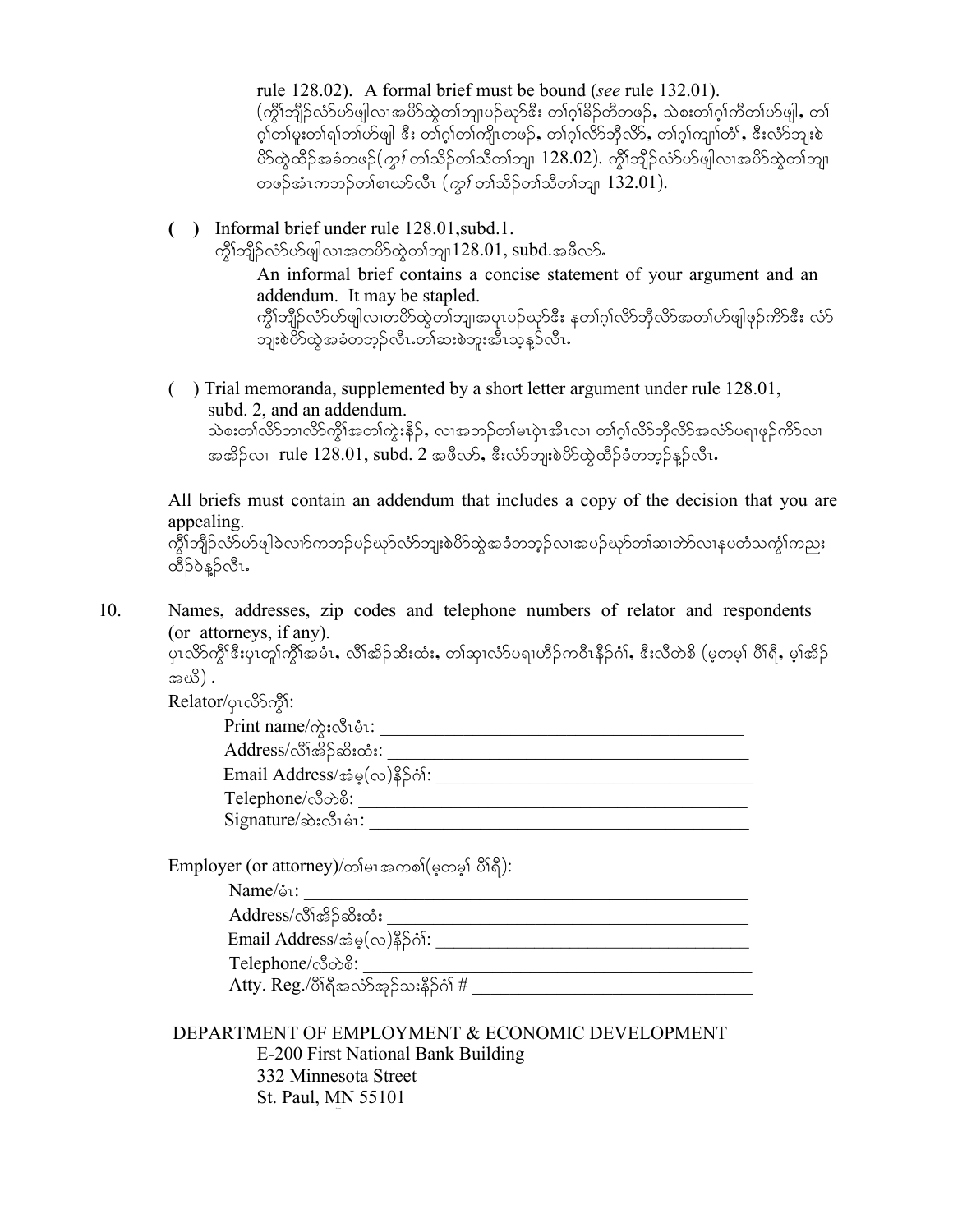#### STATE OF MINNESOTA IN COURT OF APPEALS မံဉိနံဉိစိထဉ်ကိၢိစဉ် တၤ်ပတံသက္ခါကညးကိုၤ်ဘျိဉ်

 $CASE\ TITLE\sim$ က်မူးတါရာတါဂ္ဂါခိဉ်တီ:

ပုၤလိ>်ကွီ််(နမံၤ)

 \_\_\_\_\_\_\_\_\_\_\_\_\_\_\_\_\_\_\_\_\_\_\_\_\_\_\_\_,COURT OF APPEALS # **Relator (your name)** ကားသား အသုံးသည် အသုံးကြသေးတို့ကြည်း ကျွန်

2) Department of Employment & Economic ပုလိုက်ိုးအလ်အည်သးလျ  $\frac{\text{Department}}{\text{388002}}$ တါဖံးတါမၤဒီးမုါကျိုပဲၤကွSတါဂုၤထိဉ်ပသိထိဉ်တါပတံသက္ငါကညး**, ကွိၢ်ဘျိဉ်ထီအတါကလု၊်လၢကကွ၊်ကဒါက္ၤတၢႆစံဉ်ညီဉ်လၢတၢ်တဆဲး** 0JRusdR vDRrHR'H;b.<Aw>rl;w>&>t\*h>w>ymzsg< w>zH;w>rRwtd.

 $Respondent./$ ပုၤတုၢ်ကွိၢ်. ကားသားသောအော်ညီဉ်ကိုရ်အတ**်္**ချီညီဉ်ဆက်သိ ခီဖြိုလ်ာပရာ

vs/  $\frac{8}{3}$ ; RELATOR'S CERTIFICATE OF SERVICE BY MAIL OF 1) THE PETTITION, UNSIGNED WRIT, **Respondent (employer's name),** STATEMENT OF THE CASE, AND ပုလျှဴကျွို(တါမၤကစါအမံၤ), ပNEMPLOYMENT LAW JUDGE'S DECISION

STATE OF MINNESOTA COUNTY OF မံဉိနံဉိစိထဉ်ကိၢိစဉ် ဟိဉ်ကဝီၤ

 $I/\omega$ 1, <u>Congress of the contract (Name/</u>  $\delta$ 1), certify that on/အု $\delta$ လီးသးလ၊

(**Date/** rk>eHR), I served the attached **(1) petition for a writ of certiorari; (2) unsigned writ of certiorari;(3) statement of the case; and (4) ULJ's decision from which appeal is taken**, on the following parties by mailing to each of them a copy thereof, enclosed in an envelope, firstclass postage pre-paid, and by depositing the same in the United States Mail, directed to said party as follows:/ယဆုၤလိၤ **(၁)တ်္ာတ္မွဴးတည္းလ၊က္ဂိၤာျိာထီအတၤဴကလုၤဴလ၊ကက္ဂၤဴကဒါက္ၤတၢဴစံဉ်ညီဉ်; (၂)** ကွိ\်ဘျီဉ်ထီအတၤ်ကလုၤ်လၤကကွ\်ကဒါက္ၤတၤ်စံဉ်ညိႆဉ်လၢမံၤတၤ်တဆဲးလီၤသး; (၃)တၤ်မူးတၤ်ရၤ်အဂ္ဂါတၤ်ဟ်ဖျါ; (၄) ULJ အတၤ် ဆက်လေးတပ်တဲ့သက္က် ကညး ထိဉ် တစ်ားဘည်တပ်ားနှုံအီး လ၊ဘဉ်တ၊်ဘူးစဲအံၤ, ဆူပုၤသ္ဉ် တဖဉ်လ၊အမံၤဖျါလ၊ လာ်ခီဖျိလံာ်ပရၢဆူအဝဲသုဉ်ခဲလက်တဂၤစုာ်စုာ်ႇလၢဘဉ်တ၊်ဟ်သဒၤလၤလံာ်ဒၢအပူၤႇ တၢ်ဆု၊လံာ်လၢာ်ဘူဉ်လက်စ့ၤဘဉ်တ၊်ဟုဉ် ့<br>လီၤဝံၤလၢအပတိၢ်အဂ္ဂၤကတၢါ, ဒီးဘဉ်တ၊်ဟ်လီၤအီၤဒ်သိးသိုးဆူကိၢ်အမဲရကၤတၢ်ဆု၊လာဆု၊လဲ၊အလိ၊, ဟှဉ်လီၤဆူပုၤသွဉ် တဖဉ်လၢအအိဉ်ဖျါထိဉ်လၢလာ်: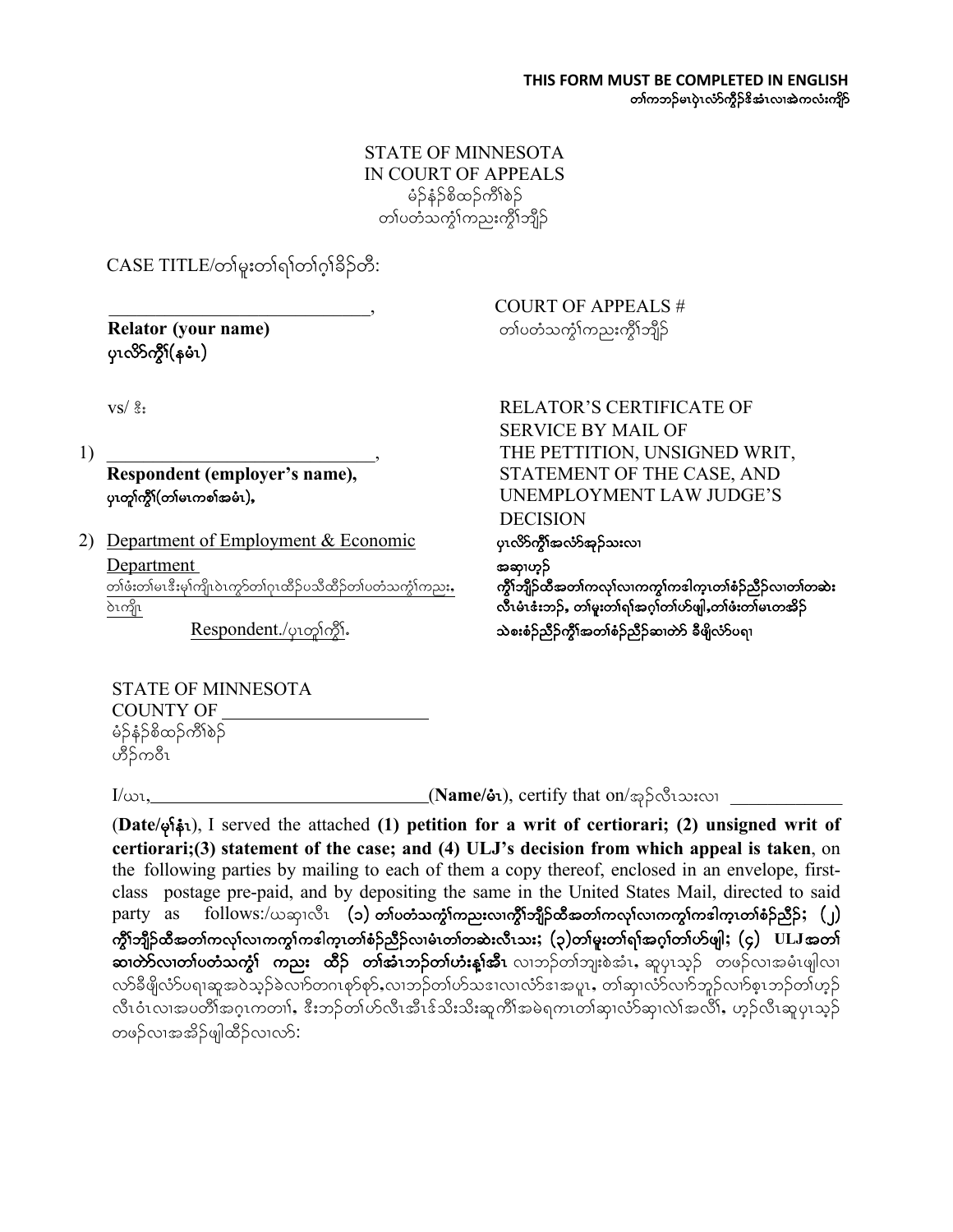*(Fill in the name and address of the employer or employer's attorney on the lines below. Then check the box next to each party to whom documents were mailed.)* (ထၢနုSလီၤ ပှၤမၤတ $i$ ဖိ ဒီး တ $i$ မၤကစ $i$ အပီးရီ အမံၤဒီးအလီးအိဉ်ဆိးထံးလ၊ လံ $S$ ကျိၤလ၊လ $S$ န္ $S$ တက္ $i$ . မ္ $i$ ဝံၤန္ $S$  တိၤနီ $\beta$ တ လါဖိဆံးဆံးလၢအအိဉ်လ၊ ပုၤဘဉ်ထွဲတဖုစုာ်စုာ်အကပၤလ၊ လံာ်တီလံာ်မီတဖဉ်ဘဉ်တၢ်ဆု၊န္ဒဉ်တက့ၤ်.)

**Department of Employment & Economic Development E-200 First National Bank Building 332 Minnesota Street St. Paul, MN 55101**

I declare under the penalty of perjury that everything I have stated in this document is true and correct.

တၢ်စံဉ်ညိဉ်ယဉ်လ၊တ၊်အ၊ဉ်လီၤသးကဘျံးကဘျဉ်လ၊ကွိၢ်ဘျိဉ်အပူၤအတ၊်ဆိဉ်လီၤသးအဖိလာ် ယဘိးဘဉ်သ့ဉ်ညါလ၊ တၢ်ခဲ လက်လ၊ ယတဲဖျါထိဉ်လ၊လံာ်တိလံာ်မိတဘ့ဉ်အံၤ မ့ၢ်မ့ၢ်တိတီ ဒီး လ၊အဘဉ်ဝဲန္ဝ်ာလီၤ $\boldsymbol{\cdot}$ 

(Signature/ $\hat{\infty}$ : $\hat{\infty}$ 1) (County where certificate was signed/ ကိဉ်ကဝီၤလၢလံာ်အုဉ်သးအံၤဘဉ်တၢ်ဆဲးလီၤမံၤ)

(Date of signature/ $\hat{\infty}$ :လီၤမံၤမုန်း) (State where certificate was signed/ ကိၢ်စဉ်လ၊လံာ်အှဉ်သးအံၤဘဉ်တ၊်ဆဲးလီၤမံၤ)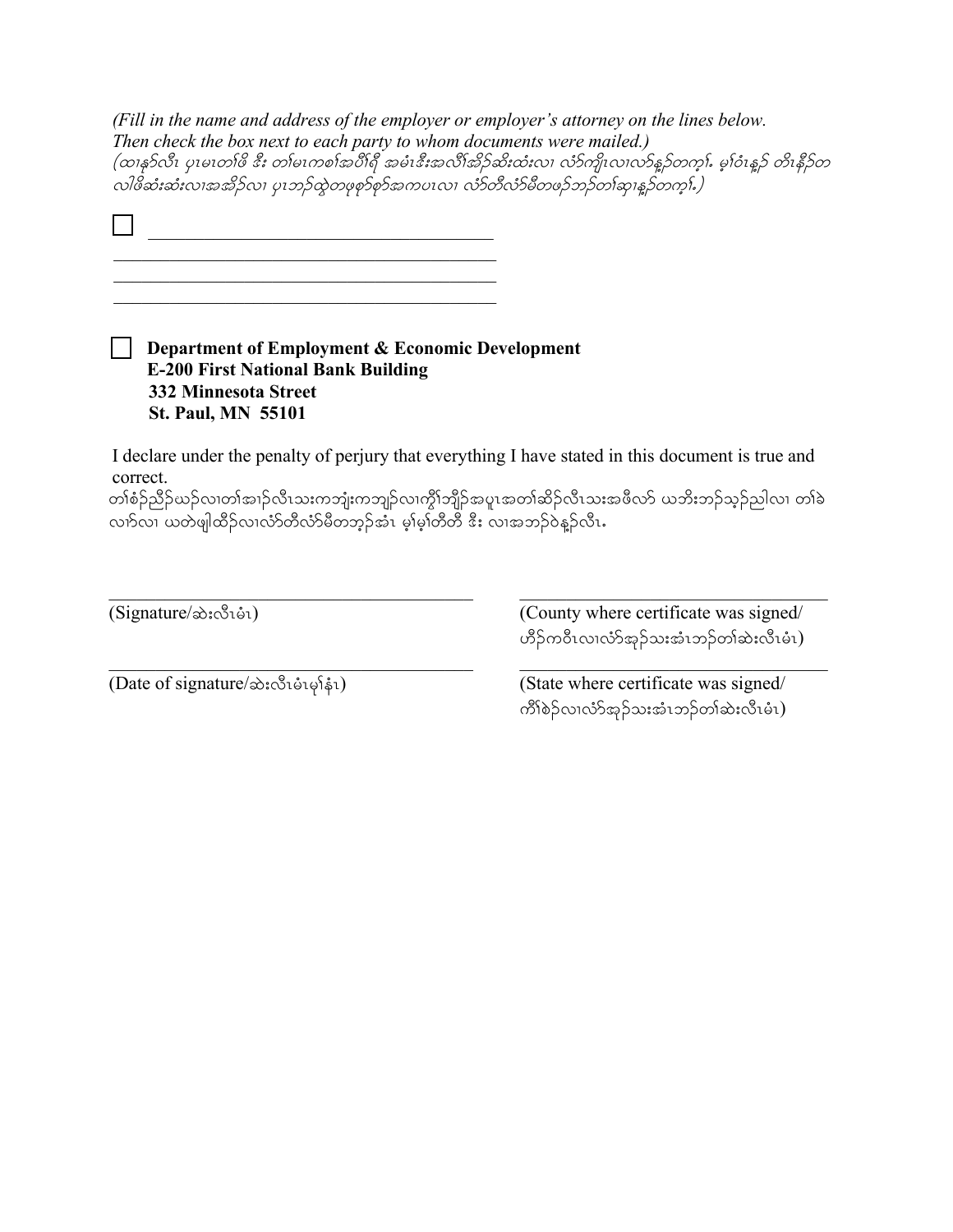#### **THIS FORM MUST BE COMPLETED IN ENGLISH** တၢ်ကဘဉ်မၤပုံၤလံာ်ကွိဉ်&အံၤလ၊အဲကလံးကျိဉ်

STATE OF MINNESOTA IN COURT OF APPEALS မံဉ်နံဉ်စိထဉ်ကိၢိစဉ် တၤ်ပတံသက္ခံโကညးကွိၤ်ဘျိဉ်

 $CASE$  TITLE/တါမူးတါရါတါဂူါခိဉ်တီ:

ပုၤလိ>်ကွီ် (နမံၤ)

2) Department of Employment & Economic Development, တ်ဖီးတမြေး ဒီး မှ)်ကျယ်ကွာ်တာ်ဂူးထိဉ် ပသိထိဉ် <u>ბ</u>ၤကျိၤ,

Respondent./ပုၤတု႞က္ဂိၤ်

STATE OF MINNESOTA COUNTY OF  $\frac{1}{2}$ န်ဉ်စိထဉ်ကိ $\frac{1}{2}$ ဟိဉ်ကဝီၤ

I/,R, (**Your name/** erHR), being first duly sworn,  $d$ epose and say that on/မ့ $\mathfrak{h}$ ပုၾဆိကတ $\mathfrak{h}$ တ $\mathfrak{so}$ ကားတ $\mathfrak{so}$ ညားမှုအိုကီးအသး, အုဉ်လီၤယဲဒီးစံးလ $\mathfrak{h}$ 

(**Date/** rk>eHR), I served the attached **issued writ of certiorari (signed by the Clerk of the Appellate Courts)** on the following parties by mailing to each of them a copy thereof, enclosed in an envelope, first-class postage pre-paid, and by depositing the same in the United States Mail, directed to said party as follows:/ $\omega$   $\delta$ တၢ်ပတံသကွံၤ်ကညးလ၊ကွိၤ်ဘျိဉ်ထိ အတၢ်ကလုၤ် လ၊ကကွၤ်ကဒါက္ၤတၢ်စံဉ်ညိဉ် (ဘဉ်တၢ်ဆဲးလီၤမံၤလ၊ ပုၤကွဲးလံာ်လ၊ကွိၤ်ဘျိဉ်ထိလ၊ **ပုၤပတံသက္ခံ႞ကညးထိဉ်တၢ်)** လၢဘဉ်တၢ်ဘျးစဲအံၤ ဆူပုၤသ့ဉ်တဖဉ်လၢအမံၤဖျါလၢလာ်ခီဖျိလံာ်ပရၢဆူအဝဲသ့ဉ်ခဲလၢာ်တဂၤ စုာ် စုာ်, လၢဘဉ်တၢ်ဟ်သဒၢလၢလံာ်ဒၢအပူၤ, တၢ်ဆု၊လံာ်လ၊ာ်ဘူဉ်လ၊ာ်စ့ၤဘဉ်တ၊်ဟ္ဉ်လီၤဝံၤလ၊အပတိၢ်အဂ္ၤကတၢၢ်, ဒီးဘဉ်တ၊် ဟ်လီၤအီၤဒ်သိးသိးဆူကီၢ်အမဲရကၤတၢ်ဆု၊လံာ်ဆု၊လဲၢ်အလိၢ်,ဟုဉ်လီၤဆူပုၤသ္ဉ်တဖဉ်လ၊အအိဉ်ဖျါထီဉ်လ၊လာ်:

**,** COURT OF APPEALS # **Relator (your name)** which is a whore proportional proportional control  $\infty$ 

vs./ $\frac{8}{3}$ **: RELATOR'S CERTIFICATE OF SERVICE BY MAIL OF** 1) , **ISSUED WRIT OF CERTIORARI** Respondent (employer's name), <sub>Y</sub>ၤလိ>်ကွိၤ်လံာ်အုဉ်သးလၢဆု၊ဟ့ဉ်ကွိၢ်ဘျိဉ်ထိ ပုၤတူါကွိ<sup>ု</sup> (တါမၤကစါအမံၤ), ကာဘာလာသည် အတါကလုပ်ဆဲးလီၤမံၤလၢကကွါကဒါက္ၤတါ တၢ်စဉ်ညီဉ်ခီဖျိလံာ်ပရာ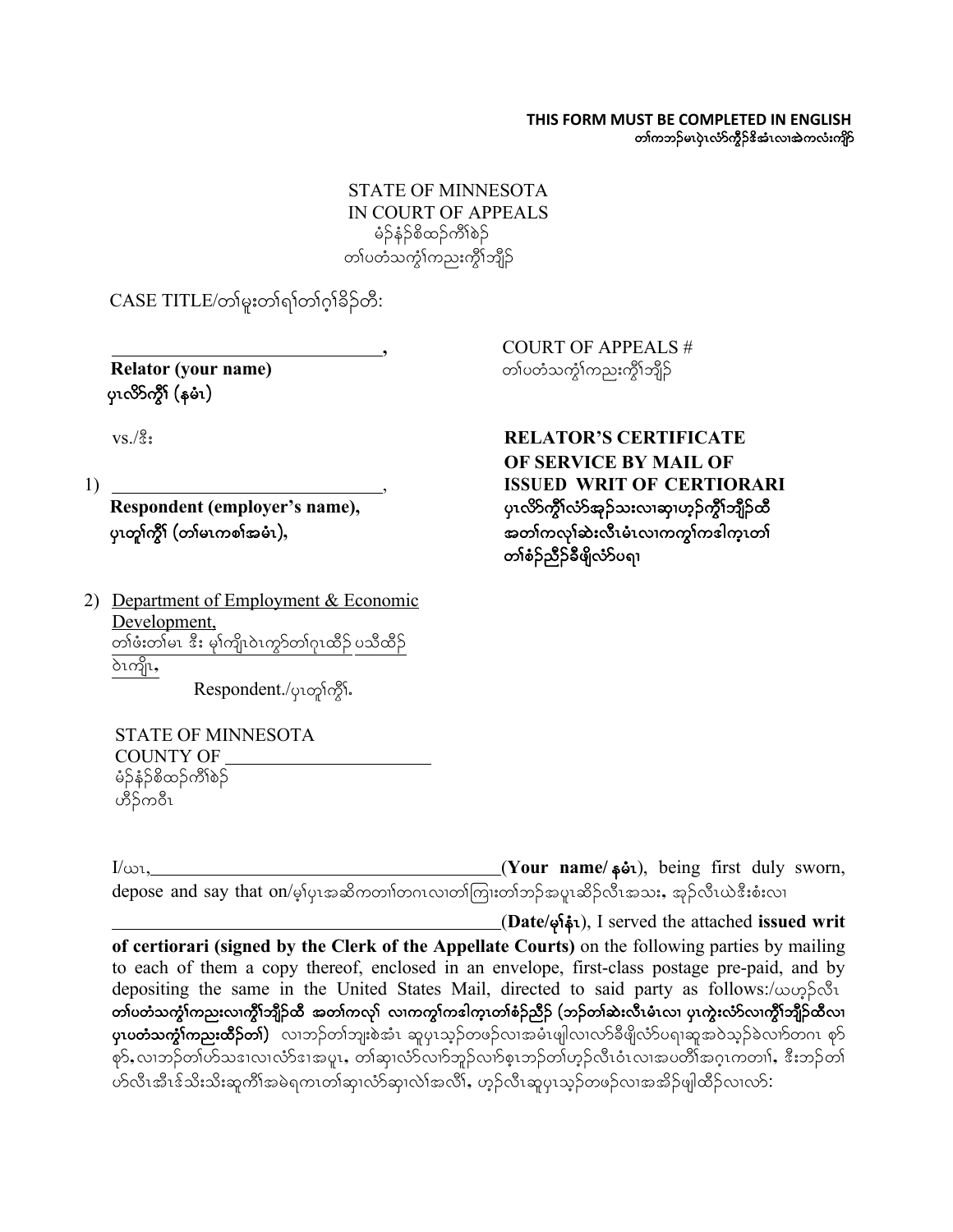*(Fill in the name and address of the employer or employer's attorney on the lines below. Then check the box next to each party to whom documents were mailed.)* (ထၢနု>်လီၤ ပုၤမၤတၢ်ဖိ ဒီး တ၊်မၤကစၢ်အပိၢ်ရီ အမံၤဒီးအလိၢ်အိဉ်ဆိးထံးလ၊ လံ>်ကျိၤလ၊လ်>န္ ဉ်တက္ငါ. မူၢ်ဝံၤန္ ဉ် တိၤနိဉ်တ ,<br>လါဖိဆံးဆံးလၢအအိဉ်လ၊ ပုၤဘဉ်ထွဲတဖုစု၁်စွာအကပၤလ၊ လာ်တီလံာမီတဖဉ်ဘဉ်တ၊်ဆု၊နဉ်တကွၤ်)

**Department of Employment & Economic Development E-200 First National Bank Building 332 Minnesota Street St. Paul, MN 55101**

 $\frac{1}{2}$  ,  $\frac{1}{2}$  ,  $\frac{1}{2}$  ,  $\frac{1}{2}$  ,  $\frac{1}{2}$  ,  $\frac{1}{2}$  ,  $\frac{1}{2}$  ,  $\frac{1}{2}$  ,  $\frac{1}{2}$  ,  $\frac{1}{2}$  ,  $\frac{1}{2}$  ,  $\frac{1}{2}$  ,  $\frac{1}{2}$  ,  $\frac{1}{2}$  ,  $\frac{1}{2}$  ,  $\frac{1}{2}$  ,  $\frac{1}{2}$  ,  $\frac{1}{2}$  ,  $\frac{1$  $\mathcal{L}_\text{max}$  , which is a set of the set of the set of the set of the set of the set of the set of the set of the set of the set of the set of the set of the set of the set of the set of the set of the set of the set of

I declare under the penalty of perjury that everything I have stated in this document is true and correct.

တၢ်စံဉ်ညိဉ်ယဉ်လ၊တၢ်အ၊ဉ်လီၤသးကဘျုံးကဘျဉ်လ၊ကွိၢ်ဘျိဉ်အပူၤအတၢ်ဆိဉ်လီၤသးအဖိလာ် ယဘိးဘဉ်သူဉ်ညါလ၊ တၢ်ခဲ လည်လာ ယတ်ဖျါထိဉ်လာလ်ာ်တီလာမီတဘုဉ်အီး၊ မဲ့၊မဲ့၊်တီတီ ဒီး လာအဘဉ်ဝဲနဉ်လီး

(Signature/ $\triangle$ :လီးမံး) (County where certificate was signed/ ဟိဉ်ကဝီၤလၢလံာ်အှဉ်သးအံၤဘဉ်တၢ်ဆဲးလီၤမံၤ)

(Date of signature/ဆဲးလီၤမံၤမုန်း) (State where certificate was signed/ ကိ<sup>ု</sup>စဲဉ်လ၊လံာ်အုဉ်သးအံၤဘဉ်တၢ်ဆဲးလီၤမံၤ)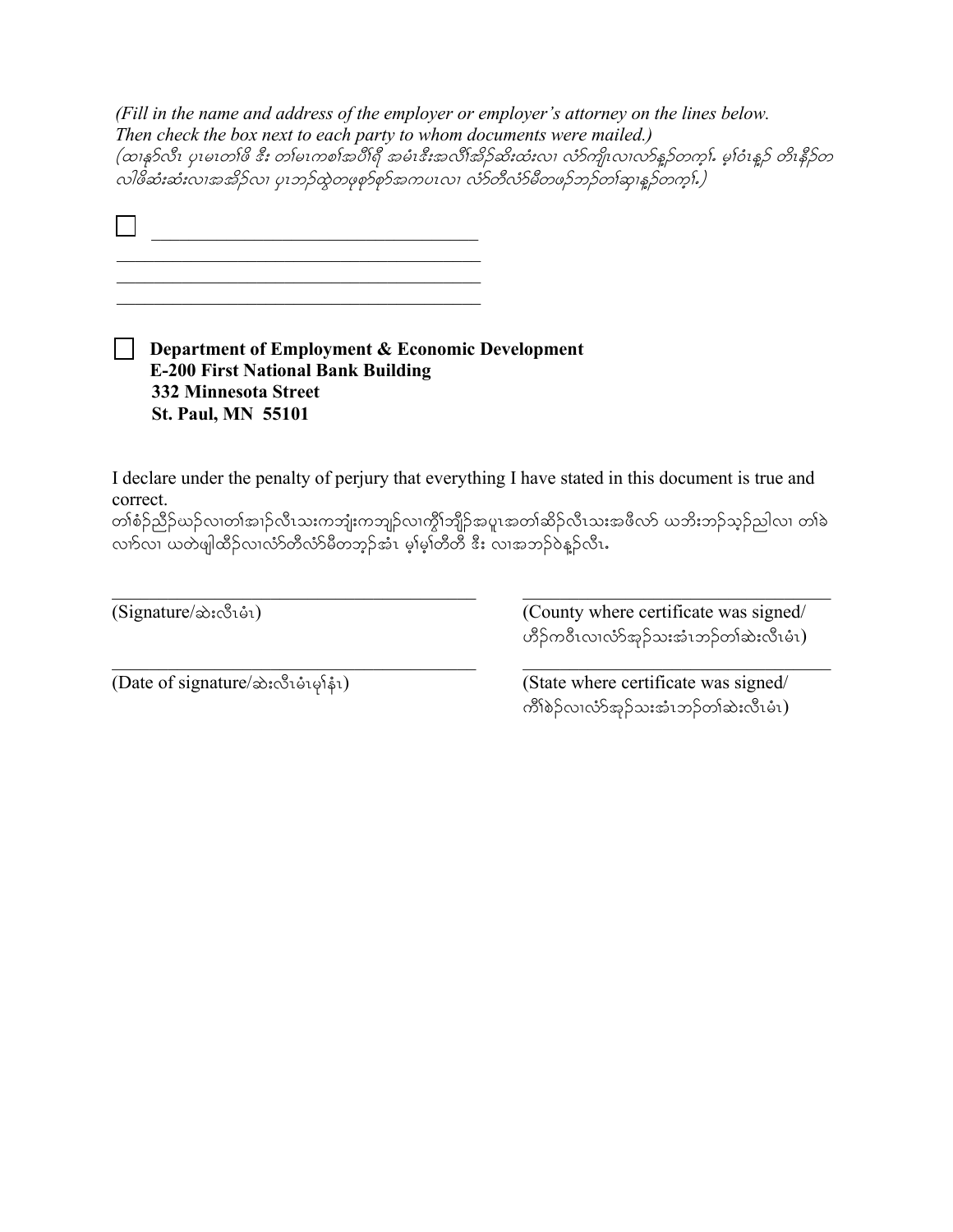#### **THIS FORM MUST BE COMPLETED IN ENGLISH** တၢ်ကဘဉ်မၤပုံၤလံာ်ကွိဉ်&အံၤလ၊အဲကလံးကျိဉ်

STATE OF MINNESOTA IN COURT OF APPEALS မံဉိနံဉိစိထဉ်ကိၢိစဉ် တၤ်ပတံသက္ဂၤ်ကညးကွိၤ်ဘိ<mark>ု</mark>ဉ်

CASE TITLE: တၢ်မူးတၢ်ရာတာ်ဂူးခ်ဉ်တီ:

> **Relator (your name), ကားမြန်မာ အားလော** တပ်တံသက္ခံရတည်းကွိ<sup>ု</sup>ဘျိ ပုၤလိ>်ကွိ<sup>ု</sup> (နမံၤ),

**,** COURT OF APPEALS #

#### vs./ $\hat{S}$ **: RELATOR'S CERTIFICATE OF SERVICE BY MAIL OF BRIEF** ပုၤလိ $5$ ကိုၤ်လ်အုဉ်သးလၢ ဆုံးတွက်သည် သိုလ်သို့များဆိုရင် သို့

1) \_\_\_\_\_\_\_\_\_\_\_\_\_\_\_\_\_\_\_\_\_\_\_\_, **Respondent (employer's name)** ပုၤတုၢ်က္ဂ်ီ၊ (တၢ်မၤကစၢ်အမံၤ)

2) Department of Employment & Economic Development, တ်ဖီးတ်မၤ ဒီး မှ)်ကျယ်ကွာတ်ဂူၤထိဉ် ပသီထိဉ်ဝဲၤကျိၤ, Respondent./ပုၤတု၊်ကွိ၊်.

STATE OF MINNESOTA COUNTY OF မံဉိနံဉိစိထဉ်ကိၢိစဉ် ဟိဉ်ကဝီၤ

I/ωι, I/ωι, I/ωι, I/ωι, I/ωι, I/ωι, I/ωι, I/ωι, I/ωι, I/ωι, I/ωι, I/ωι, I/ωι, I/ωι, I/ωι, I/ωι, I/ωι, I/ωι, I/ω  $\alpha$  depose and say that on/မ့ $\rho$ ုၾအဆိကတ $n$ လ $\alpha$ တက်ကြူးတ $n$ ဘန်္အမှု၊ဆိုညီလီးအသး, အုဉ်လီးယဲဒီးစံးလ $n=1$ 

(**Date/** rk>eHR), I served the attached **brief** on the following parties by mailing to each of them a copy thereof, enclosed in an envelope, firstclass postage pre-paid, and by depositing the same in the United States Mail, directed to said party as follows:/ယဟုဉ်လီၤ **ကွိၤ်ဘျိဉ်လ်ာ်ဟ်ဖျါ**လ၊ဘဉ်တၢ်ဘျးစဲအံၤဆူပုၤသုဉ်တဖဉ်လၢအမံၤဖျါလ၊လာ်ခီဖျိလံာ်ပရ၊ဆူ အဝဲသုဉ်ခဲလၢာ်တဂၤစုာ်စုာ်, လၢဘဉ်တၢ်ဟ်သဒၤလ၊ လံာ်ဒ၊ အပူၤ, တါဆု၊ လံာ် လၢာ်ဘူဉ်လ၊ာ်စ့ၤဘဉ်တ၊်ဟုဉ်လီၤဝံၤ လ၊အပတိၢ်အဂ္ဂၤကတၢါ, းီးဘဉ် တ၊် ဟ်လီၤအီၤဒ်သိးသိးဆူ ကိၢ်အမဲရကၤတၢ်ဆု၊ လံာ် ဆု၊လဲ၊ အလိၢ်, 'ဟှဉ်လီၤ ဆူပုၤသ္ဉ် တဖဉ်လၢအအိဉ်ဖျါထိဉ်လ၊လာ်: